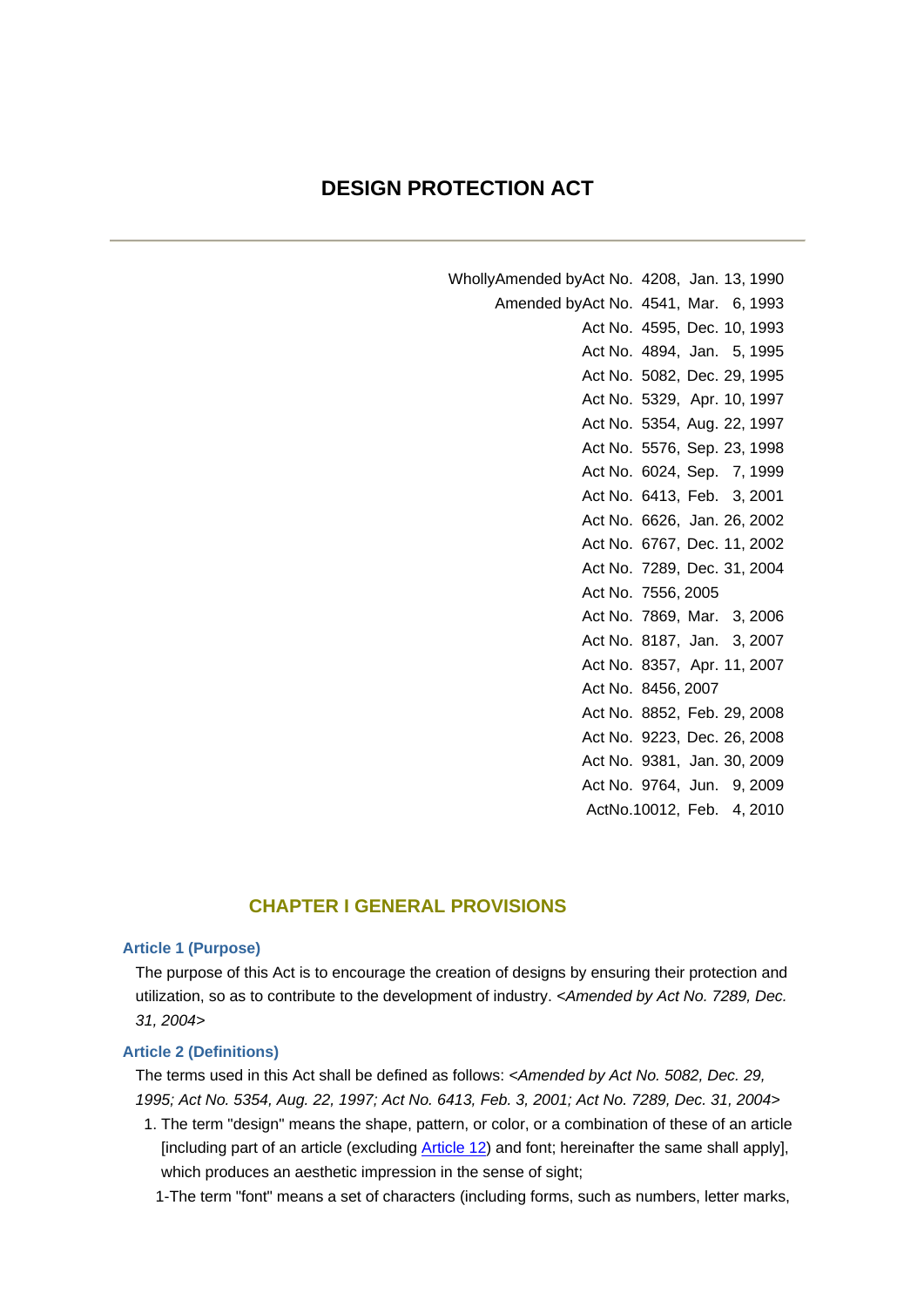- 2. symbols, etc.) of the same style which is used for recording, marking or printing;
- 2. The term "registered design" means a design for which design registration has been granted;
- 3. The term "design registration" means examined design registration or unexamined design registration;
- 4. The term "examined design registration" means registration of a design that is subject to examination as to whether the application for design registration satisfies all the requirements for design registration;
- 5. The term "unexamined design registration" means registration of a design that is subject to examination as to whether the application for design registration satisfies the requirements for design registration under this Act, with the exception of the requirements not applicable under Article 26 (2);
- 6. The term "working of a design" means any act of manufacturing, using, assigning, leasing, importing, or offering for assignment or lease of (including displaying for the purpose of assignment or lease; hereinafter the same shall apply) an article to which a design has been applied.

## **Article 3 (Persons Entitled to Obtain Design Registration)**

- (1) Any person who creates or succeeds to a design shall be entitled to obtain a design registration therefor in accordance with this Act: *Provided*, That employees of the Korean Intellectual Property Office and the Intellectual Property Tribunal shall not obtain a design registration during their employment at the office except for inheritance or bequest. *<Amended by Act No. 4595, Dec. 10, 1993; Act No. 4894, Jan. 5, 1995; Act No. 6413, Feb. 3, 2001; Act No. 7289, Dec. 31, 2004>*
- (2) If two or more persons jointly create a design, the right to obtain a design registration shall be jointly owned. *<Amended by Act No. 4595, Dec. 10, 1993; Act No. 7289, Dec. 31, 2004>*

## **Article 4 (Legal Capacity of Minors, etc.)**

- (1) Minors, quasi-incompetents or incompetents shall not undertake the procedure for filing an application, requesting an examination, or any other procedure related to registration of designs (hereinafter referred to as "design-related procedure") unless represented by their legal representatives: *Provided*, That this shall not apply where a minor or a quasiincompetent is capable of performing legal acts by becoming independent.
- (2) The legal representative referred to in paragraph (1) may, without the consent of the family council, act in any procedure for objection against unexamined design registration, trial or retrial initiated by another party.

*[This Article Wholly Amended by Act No. 9764, Jun. 9, 2009]*

## **Article 4-2 (Association, etc. which is not Juristic Person)**

A representative or an administrator, who has been so designated by an association or a foundation, other than a juristic person, may file an objection against any unexamined design registration, or appear as a plaintiff or a defendant in a trial or retrial in its association or foundation name.

*[This Article Newly Inserted by Act No. 9764, Jun. 9, 2009]*

## **Article 4-3 (Design Administrators for Overseas Residents)**

(1) Any person who has neither an address nor a place of business in the Republic of Korea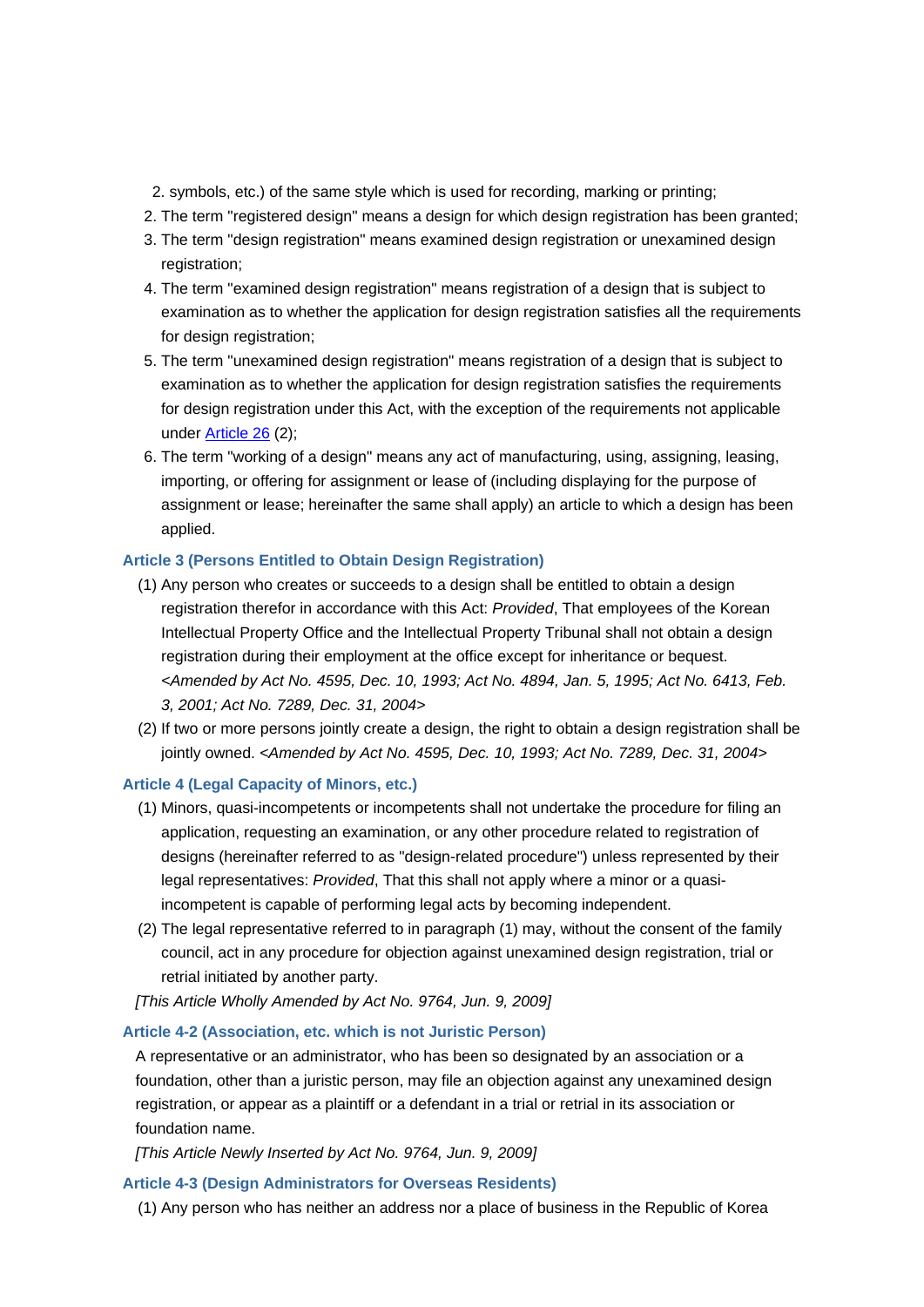(hereinafter referred to as "overseas resident") may not, except where such overseas resident (or a representative thereof in cases of a juristic person) is sojourning in the Republic of Korea, initiate any design-related procedure, nor appeal any disposition issued by an administrative agency in accordance with this Act or any order thereunder, unless he/she is represented by an agent with respect to such overseas resident's design, who has an address or a place of business in the Republic of Korea (hereinafter referred to as "design administrator").

(2) Each design administrator shall, within the scope of power delegated to him/her, represent a party in any design-related procedure and in any legal actions against a disposition issued by an administrative agency in accordance with this Act or any order thereunder.

*[This Article Newly Inserted by Act No. 9764, Jun. 9, 2009]*

## **Article 4-4 (Scope of Authority of Representation)**

No agent who is delegated to undertake a design-related procedure by a person who has an address or a place of business in the Republic of Korea shall conduct any of the acts described in the following subparagraphs, unless expressly so empowered:

- 1. To abandon or withdraw an application for design registration, or to abandon a design right;
- 2. To withdraw an application;
- 3. To withdraw a request;
- 4. To request for a trial under Article 67-2 or 67-3;
- 5. To appoint a subagent.

*[This Article Newly Inserted by Act No. 9764, Jun. 9, 2009]*

## **Article 4-5 (Proof of Authority of Representation)**

An agent of a person who is initiating a design-related procedure (including a design administrator; hereinafter the same shall apply) shall present a written proof of his/her authority of representation.

*[This Article Newly Inserted by Act No. 9764, Jun. 9, 2009]*

## **Article 4-6 (Ratification of Defects in Legal Capacity, etc.)**

Design-related procedures, initiated by a person who has no legal capacity or authority of legal representation or who has defects in his/her delegated authority necessary to initiate such procedures, shall become effective retroactively to the time such procedures are performed if the procedures are ratified by the party concerned when he/she has gained capacity to proceed or by his/her legal representative.

*[This Article Newly Inserted by Act No. 9764, Jun. 9, 2009]*

#### **Article 4-7 (Non-Extinguishment of Authority of Representation)**

No authority of representation of an agent commissioned by a person undertaking a designrelated procedure shall be extinguished due to any reason prescribed in the following subparagraphs:

- 1. Death or loss of legal capacity of the party concerned;
- 2. Extinguishment of the party concerned, which is a juristic person, due to a merger;
- 3. Termination of the trust duty of the party concerned;
- 4. Death or loss of legal capacity of the legal representative;
- 5. Modification or extinguishment of the authority of representation of the legal representative.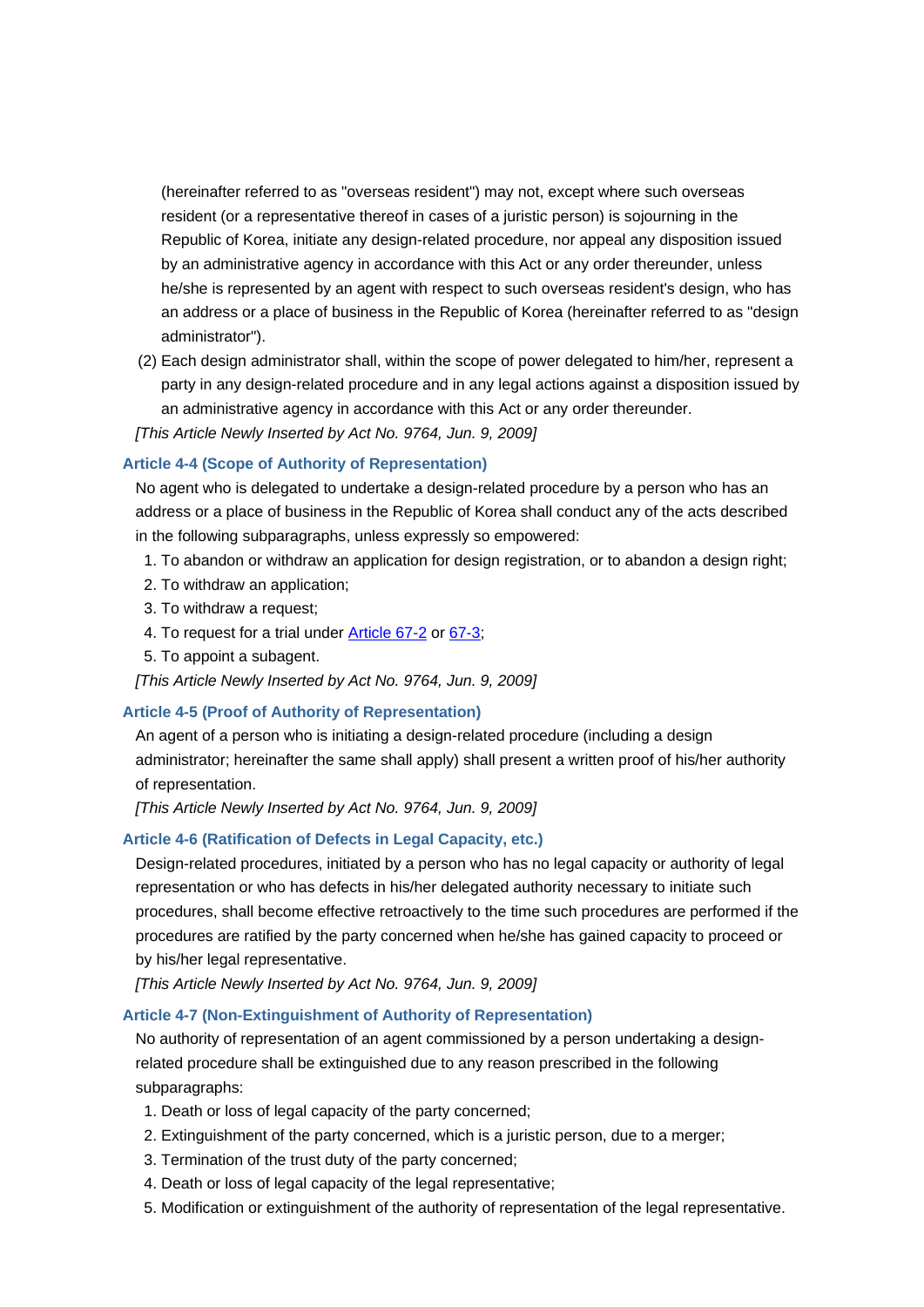*[This Article Newly Inserted by Act No. 9764, Jun. 9, 2009]*

## **Article 4-8 (Independence of Representation)**

Where two or more agents of a person initiating a design-related procedure have been designated, each of them shall independently represent the party concerned before the Commissioner of the Korean Intellectual Property Office or the President of the Intellectual Property Tribunal.

*[This Article Newly Inserted by Act No. 9764, Jun. 9, 2009]*

#### **Article 4-9 (Replacement of Agents, etc.)**

- (1) If the Commissioner of the Korean Intellectual Property Office or a presiding administrative patent judge considers that a person initiating a design-related procedure is not qualified to conduct such procedure without difficulties or make oral statements, etc., he/she may order an agent to undertake the procedure.
- (2) If the Commissioner of the Korean Intellectual Property Office or a presiding administrative patent judge considers that the agent of a person initiating a design-related procedure is not qualified to conduct such procedure without difficulties or make oral statements, etc. he/she may order the replacement of the agent.
- (3) The Commissioner of the Korean Intellectual Property Office or a presiding administrative patent judge may, in cases referred to in paragraphs (1) and (2), order the appointment of a patent attorney to undertake the procedure.
- (4) The Commissioner of the Korean Intellectual Property Office or a presiding administrative patent judge may invalidate, in part or in whole, a design-related procedure taken before the Korean Intellectual Property Office or the Intellectual Property Tribunal by the person initiating the design-related procedure referred to in paragraph (1) or by the agent referred to in paragraph (2) prior to the appointment or the replacement of the agent under paragraph (1) or (2) after the issuance of an order referred to in paragraph (1) or (2).

*[This Article Newly Inserted by Act No. 9764, Jun. 9, 2009]*

## **Article 4-10 (Representation of Two or More Persons)**

- (1) Where two or more persons jointly initiate a design-related procedure, each of them shall represent the joint initiators except for actions falling under any of the following subparagraphs: *Provided*, That this shall not apply where those persons have appointed a common representative and have notified the Commissioner of the Korean Intellectual Property Office or the President of the Intellectual Property Tribunal thereof:
- 1. Abandonment or withdrawal of an application for design registration;
- 2. Withdrawal of an application;
- 3. Withdrawal of a request;
- 4. Request for a trial under Article 67-2 or 67-3.
- (2) Where the common representative has been appointed and notified under the proviso to paragraph (1), a written proof of the fact that the representative has been appointed shall be presented.

*[This Article Newly Inserted by Act No. 9764, Jun. 9, 2009]*

**Article 4-11 (Mutatis Mutandis Application of the Civil Procedure Act)**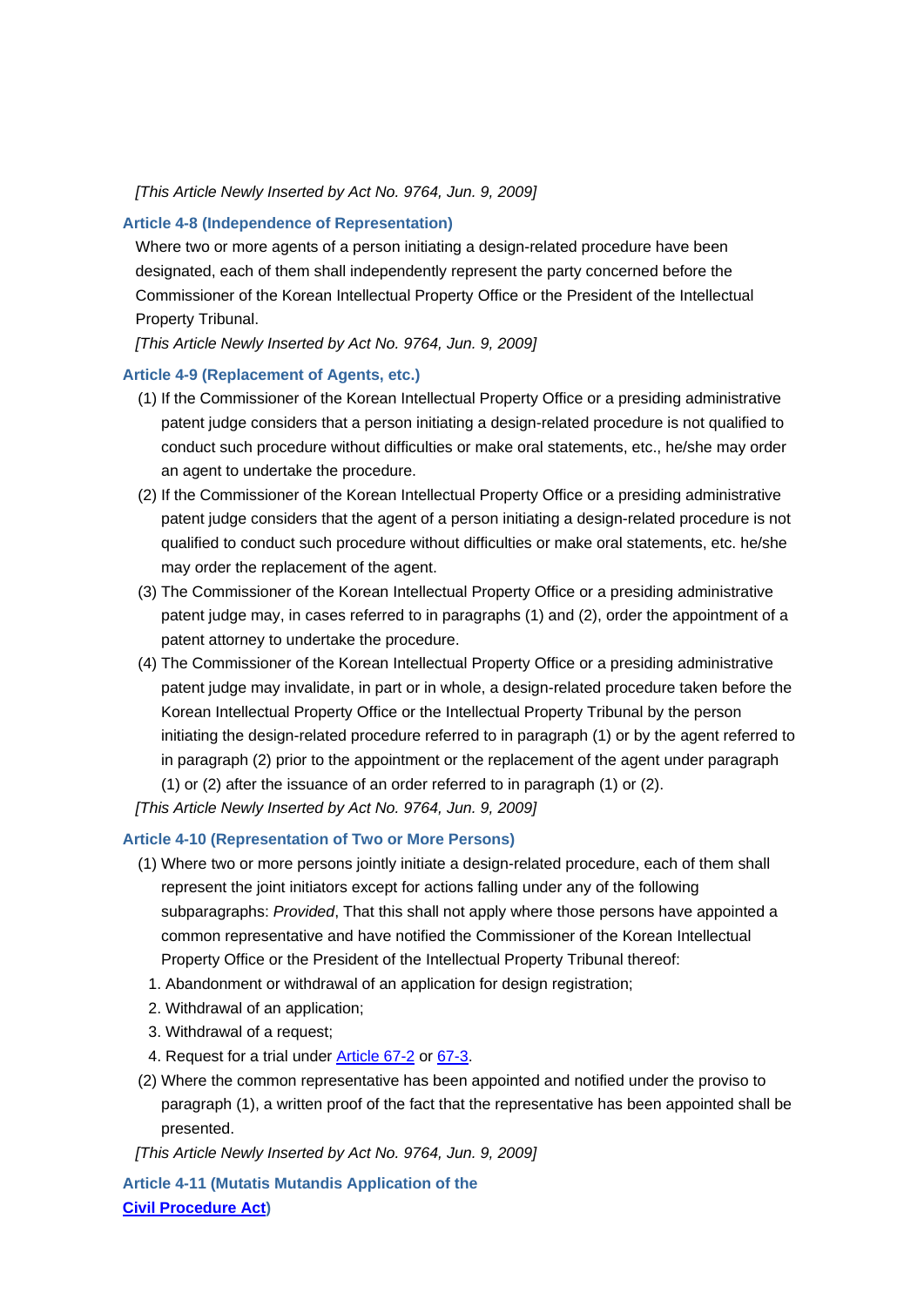Except where there are special provisions relating to agents in this Act, the provisions of Section 4 of Chapter II of Part I of the

Civil Procedure Act shall apply *mutatis mutandis* to agents under this Act. *[This Article Newly Inserted by Act No. 9764, Jun. 9, 2009]*

## **Article 4-12 (Jurisdiction for Overseas Residents)**

If an overseas resident has appointed a design administrator with respect to his/her design right or any other right relating to a design, the domicile or place of business of the design administrator shall be regarded as the location of the property under

Article 11 of the Civil Procedure Act; where there is no such design administrator, the location of the Korean Intellectual Property Office shall be regarded as that of the property under Article 11 of the Civil Procedure Act.

*[This Article Newly Inserted by Act No. 9764, Jun. 9, 2009]*

## **Article 4-13 (Calculation of Period)**

The period provided for in this Act or any orders thereunder shall be calculated as follows:

- 1. The first day of the period shall not be counted unless the period starts at midnight;
- 2. If the period is expressed in months or years, it shall be counted according to the calendar;
- 3. If the start of the period does not coincide with the beginning of a month or year, the period shall expire on the day preceding the date in the last month or year of the period corresponding to the date on which the period started: *Provided*, That where a month or year is used and there is no corresponding day in the last month, the period shall expire on the last day of that month;
- 4. If the last day of the period for executing a design-related procedure falls on an official holiday (including the Workers' Day under the Designation of Workers' Day Act) or Saturday, the said period shall expire on the working day following such holiday or Saturday.

*[This Article Newly Inserted by Act No. 9764, Jun. 9, 2009]*

## **Article 4-14 (Extension of Period, etc.)**

- (1) The Commissioner of the Korean Intellectual Property Office or the President of the Intellectual Property Tribunal may extend the period to amend the reasons for objecting unexamined design registration, etc. under Article 29-3 and the period for requesting a trial under Article 67-2 or 67-3, upon request or *ex officio*, only once by up to thirty days: *Provided*, That for the benefit of a person residing in an area that is remote and difficult to access, the number and period of extension may be increased.
- (2) When the Commissioner of the Korean Intellectual Property Office, the President of the Intellectual Property Tribunal, a presiding administrative patent judge or an examiner has set a period for a design-related procedure under this Act, he/she may extend or reduce it upon request, or may, *ex officio*, extend it. In such cases, the Commissioner of the Korean Intellectual Property Office, etc. shall decide on extension or reduction of such period so as not to unfairly jeopardize interest of interested parties for relevant procedures.
- (3) When a presiding administrative patent judge or an examiner has set a date for initiating a design-related procedure under this Act, he/she may change the date upon request or *ex officio*.

*[This Article Newly Inserted by Act No. 9764, Jun. 9, 2009]*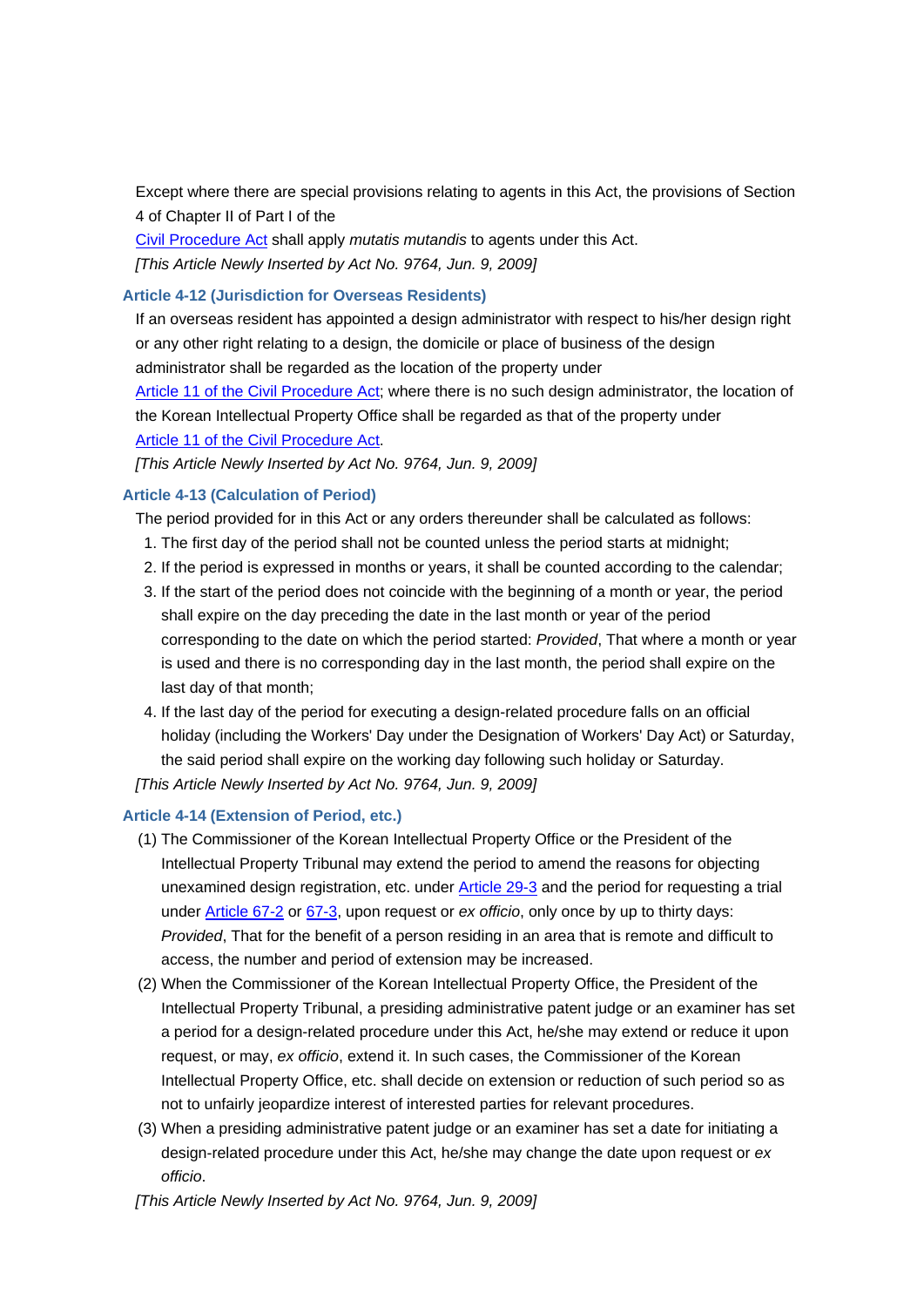## **Article 4-15 (Invalidation of Procedure)**

- (1) When an applicant ordered to make an amendment in accordance with Article 17 fails to do so within the designated period, the Commissioner of the Korean Intellectual Property Office or the President of the Intellectual Property Tribunal may invalidate the design-related procedure.
- (2) When a design-related procedure has been invalidated under paragraph (1) and if the delay of the time is deemed to have been caused by reasons not attributable to an applicant ordered to make an amendment, the Commissioner of the Korean Intellectual Property Office or the President of the Intellectual Property Tribunal may revoke a disposition of invalidation at the request of the applicant ordered to make an amendment within 14 days from the date on which the reasons for the delay cease to exist: *Provided*, That this shall not apply where one year has elapsed after the designated period expires.
- (3) When the Commissioner of the Korean Intellectual Property Office or the President of the Intellectual Property Tribunal orders a disposition of invalidation under paragraph (1) or revokes a disposition of invalidation under the main sentence of paragraph (2), he/she shall serve a notification of such measure on the person who has been ordered to make an amendment.

#### *[This Article Newly Inserted by Act No. 9764, Jun. 9, 2009]*

#### **Article 4-16 (Subsequent Completion of Procedure)**

If a person who initiated a design-related procedure has failed to observe the deadline for requesting a trial under Article 67-2 or 67-3 or the deadline for requesting a retrial under Article 73-3 due to any cause not attributable to himself/herself, he/she may subsequently complete the procedure that he/she has failed to take within 14 days after the said cause ceases to exist: *Provided*, That this shall not apply where one year has elapsed after the said period expired. *[This Article Newly Inserted by Act No. 9764, Jun. 9, 2009]*

#### **Article 4-17 (Succession of Procedural Effect)**

The effect of a procedure taken in relation to a design right or any other right relating to a design shall extend to the successor in title thereof.

*[This Article Newly Inserted by Act No. 9764, Jun. 9, 2009]*

## **Article 4-18 (Continuation of Procedure by Successor)**

Where a design right or other right relating to a design is transferred while a design-related procedure is pending in the Korean Intellectual Property Office or the Intellectual Property Tribunal, the Commissioner of the Korean Intellectual Property Office or the presiding administrative patent judge may have the successor in title continue the design-related procedure.

*[This Article Newly Inserted by Act No. 9764, Jun. 9, 2009]*

#### **Article 4-19 (Interruption of Procedure)**

If any design-related procedure pending in the Korean Intellectual Property Office or the Intellectual Property Tribunal falls under any of the following subparagraphs, it shall be interrupted: *Provided*, That this shall not apply where there is an agent authorized to perform the procedure:

1. When the party involved has deceased;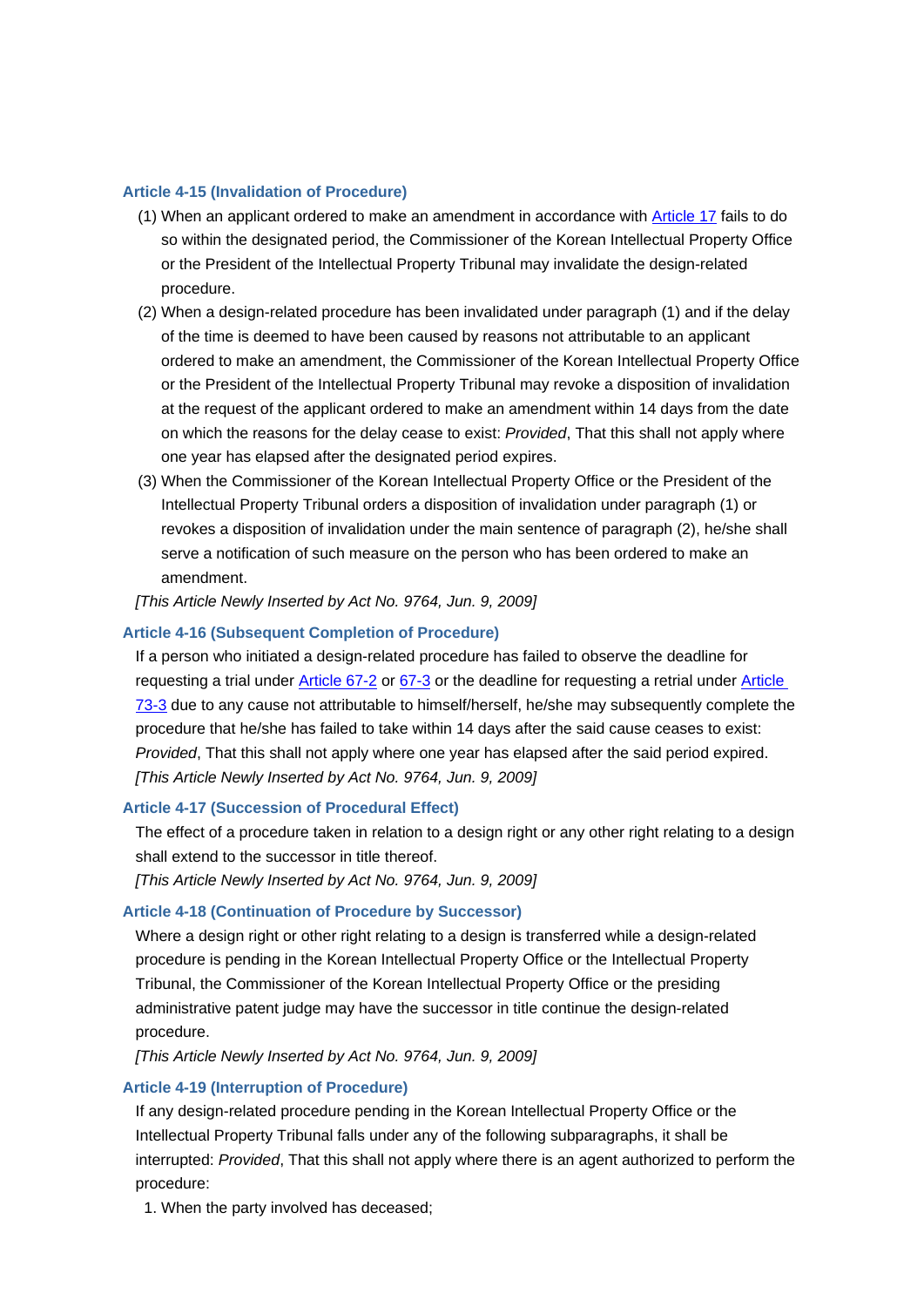- 2. When the juristic person involved has ceased to exist by reason of merger;
- 3. When the party involved has lost the ability to perform the procedure;
- 4. When the legal representative of the party involved has deceased or lost his/her authority of representation;
- 5. When the duty of a trustee entrusted by the party involved has terminated;
- 6. When the representative referred to in the proviso to the part other than the subparagraphs of Article 4-10 (1) has deceased or lost his/her qualification;
- 7. When a bankruptcy trustee, etc. who acted on behalf of the party involved in his/her own name under a certain qualification has lost his/her qualification or deceased.

*[This Article Newly Inserted by Act No. 9764, Jun. 9, 2009]*

## **Article 4-20 (Resumption of Interrupted Procedure)**

When a procedure pending in the Korean Intellectual Property Office or the Intellectual Property Tribunal has been interrupted under Article 4-19, any person who falls under any of the following subparagraphs shall resume the procedure:

- 1. In cases of subparagraph 1 of Article 4-19, the deceased person's successor, administrator of inheritance, or any other person legally authorized to resume the procedure under an Act: *Provided*, That the deceased person's successor shall not resume the procedure until such time as his/her right to succession is no longer subject to renunciation;
- 2. In cases of subparagraph 2 of Article 4-19, the juristic person established by or existing after the merger;
- 3. In cases of subparagraphs 3 and 4 of Article 4-19, the party whose ability to take the necessary procedure has been restored or any person who becomes the legal representative of the party, respectively;
- 4. In cases of subparagraph 5 of **Article 4-19**, a new trustee;
- 5. In cases of subparagraph 6 of Article 4-19, a new representative or each party involved;
- 6. In cases of subparagraph 7 of Article 4-19, a person having the same qualification.

*[This Article Newly Inserted by Act No. 9764, Jun. 9, 2009]*

## **Article 4-21 (Requests for Resumption)**

- (1) Resumption of a procedure interrupted under  $\frac{\text{Article 4-19}}{\text{mag}}$  may be requested by a person falling under any subparagraph of **Article 4-20** and the other party.
- (2) When resumption of a procedure interrupted under Article 4-19 is requested, the Commissioner of the Korean Intellectual Property Office or the presiding administrative patent judge shall notify the other party of such fact.
- (3) The Commissioner of the Korean Intellectual Property Office or an administrative patent judge shall, if he/she deems that a request for resumption of the procedure interrupted under Article 4-19 is groundless, after examining the request *ex officio*, dismiss the request by a decision.
- (4) The Commissioner of the Korean Intellectual Property Office or an administrative patent judge shall decide, upon request for resumption, whether to permit resumption of the interrupted procedure after a certified copy of the decision or trial decision is served.
- (5) If a person referred to in Article 4-20 fails to take over the interrupted procedure, the Commissioner of the Korean Intellectual Property Office or an administrative patent judge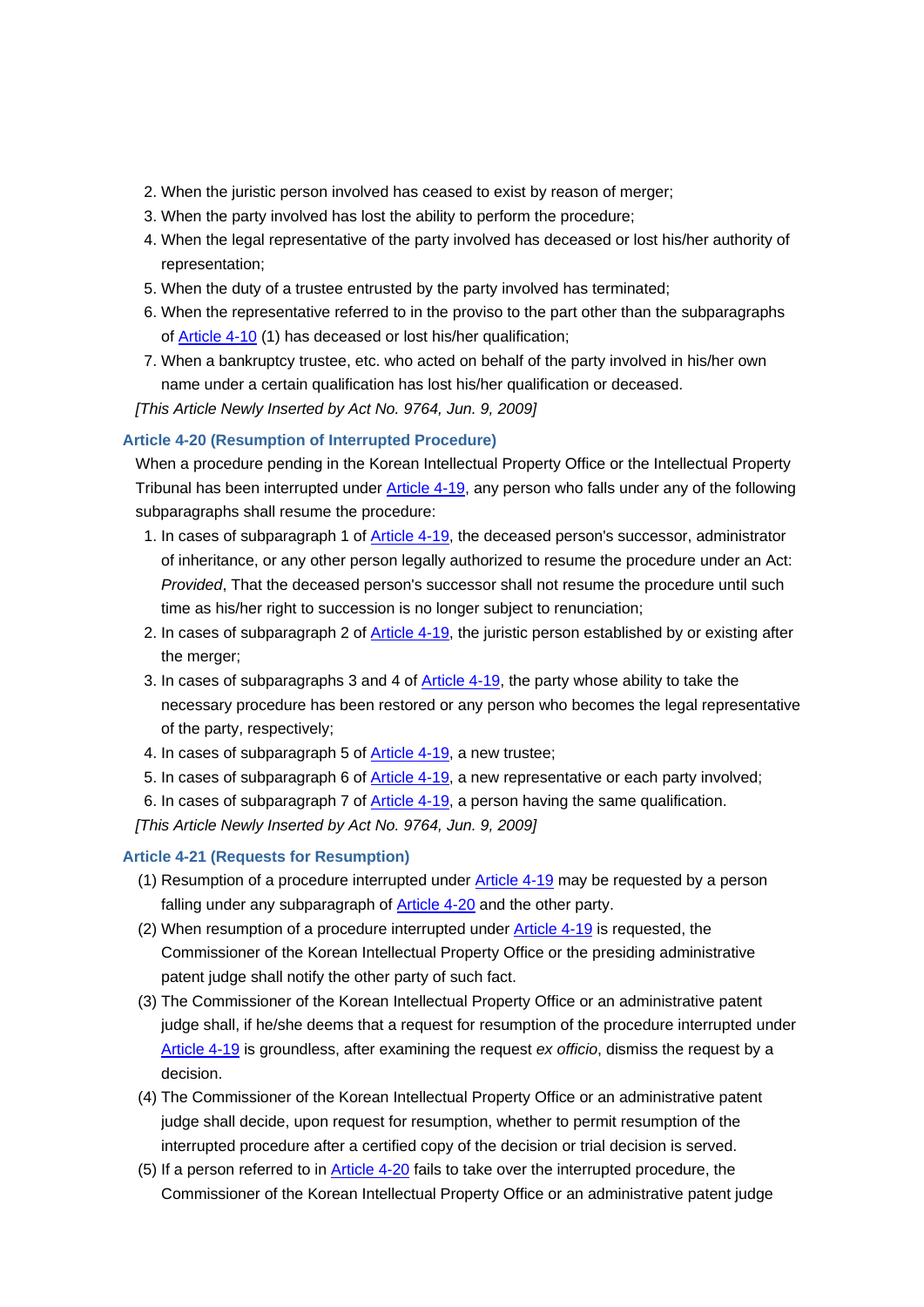shall, *ex officio*, order the person to resume such procedure by setting a period.

- (6) If no resumption has been made within the set period provided for in paragraph (5), it is considered that the resumption has been made on the day following the expiration of such set period.
- (7) If the Commissioner of the Korean Intellectual Property Office or a presiding administrative patent judge deems that resumption is made in accordance with paragraph (6), he/she shall notify the parties involved thereof.
- *[This Article Newly Inserted by Act No. 9764, Jun. 9, 2009]*

## **Article 4-22 (Suspension of Procedure)**

- (1) If the Commissioner of the Korean Intellectual Property Office or an administrative patent judge is unable to carry out his/her duties due to a natural disaster or other extenuating circumstances, the procedure pending in the Korean Intellectual Property Office or the Intellectual Property Tribunal shall be suspended until such impediments cease to exist.
- (2) If a party involved is unable to resume a procedure pending in the Korean Intellectual Property Office or the Intellectual Property Tribunal on account of impediments for an indefinite period, the Commissioner of the Korean Intellectual Property Office or an administrative patent judge may order its suspension by issuing a decision.
- (3) The Commissioner of the Korean Intellectual Property Office or an administrative patent judge may cancel the decision made under paragraph (2).
- (4) If a procedure is suspended under paragraph (1) or (2), or a decision is canceled under paragraph (3), the Commissioner of the Korean Intellectual Property Office or the presiding administrative patent judge shall notify the parties involved thereof.

*[This Article Newly Inserted by Act No. 9764, Jun. 9, 2009]*

## **Article 4-23 (Effect of Interruption or Suspension)**

Where a design-related procedure pending is interrupted or suspended, the running of a term shall be suspended and the entire term shall start to run again from the time of the notification of resumption or continuation of the procedure.

*[This Article Newly Inserted by Act No. 9764, Jun. 9, 2009]*

## **Article 4-24 (Capacity of Foreigners)**

Among overseas residents, foreigners shall not enjoy design rights or other rights relating to a design except as provided for in any of the following subparagraphs:

- 1. Where their countries allow nationals of the Republic of Korea to enjoy design rights or other rights relating to a design under the same conditions as their own nationals;
- 2. Where their countries allow nationals of the Republic of Korea to enjoy design rights or other rights relating to a design under the same conditions as their own nationals in cases where the Republic of Korea allows nationals of such countries to enjoy design rights or other rights relating to a design;
- 3. Where they may enjoy design rights or other rights relating to a design according to a treaty or any equivalent of a treaty (hereinafter referred to as "treaty").

*[This Article Newly Inserted by Act No. 9764, Jun. 9, 2009]*

## **Article 4-25 (Effect of Treaty)**

Where a treaty contains special provisions relating to designs that are different from those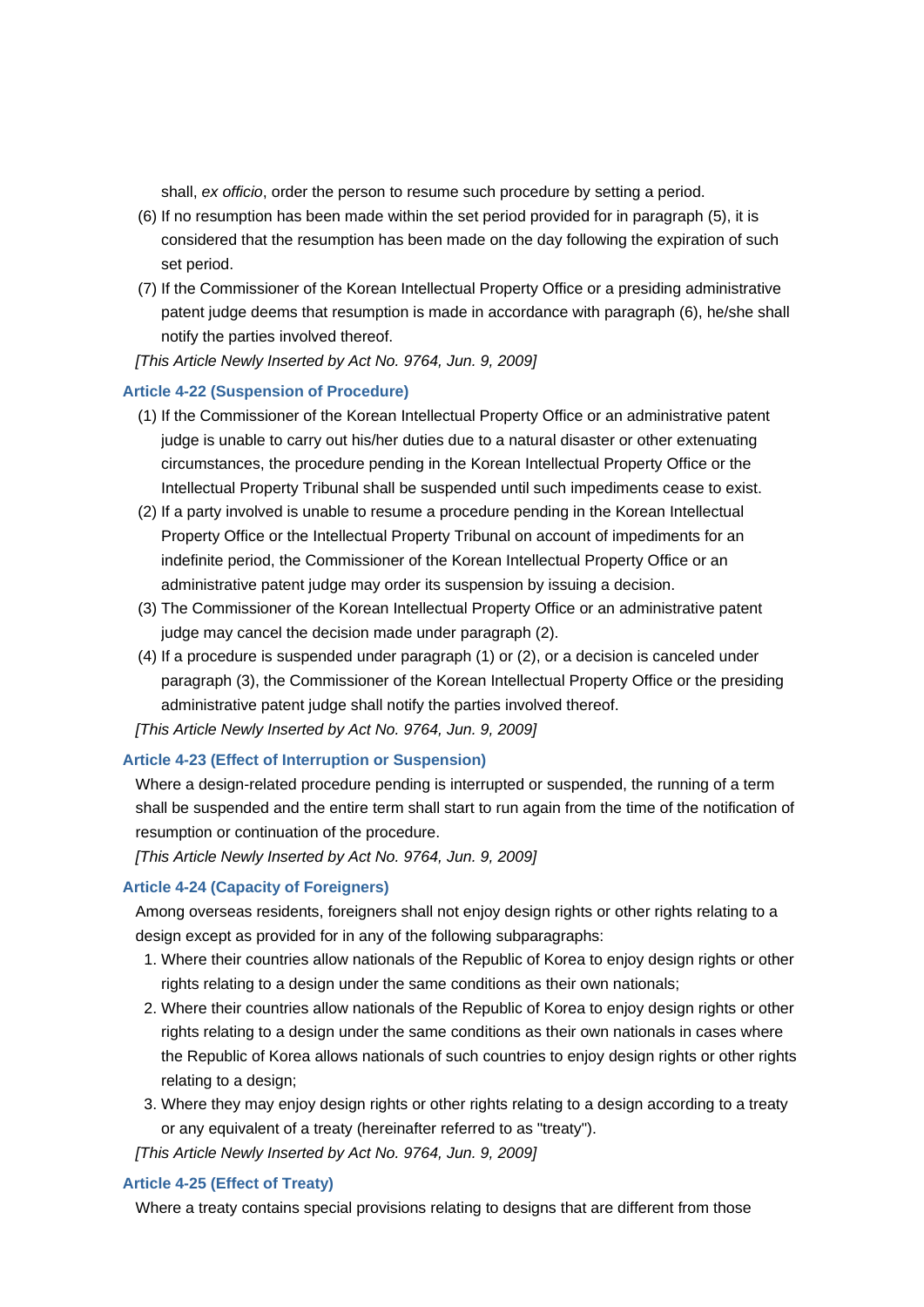specified in this Act, such special provisions shall prevail. *[This Article Newly Inserted by Act No. 9764, Jun. 9, 2009]*

#### **Article 4-26 (Effective Dates of Submitted Documents)**

- (1) Applications, requests or other documents (including articles; hereafter the same shall apply in this Article) submitted to the Commissioner of the Korean Intellectual Property Office or the President of the Intellectual Property Tribunal under this Act, or any order thereunder, shall take effect on the date on which they are delivered to the Commissioner of the Korean Intellectual Property Office or the President of the Intellectual Property Tribunal.
- (2) Where applications, requests or other documents under paragraph (1) are submitted, by mail, to the Commissioner of the Korean Intellectual Property Office or the President of the Intellectual Property Tribunal, they are deemed delivered to the Commissioner of the Korean Intellectual Property Office or the President of the Intellectual Property Tribunal on the date stamped by the postal service if the stamped date is clear; however, if such stamped date is unclear, they are deemed delivered on the date proved by a receipt therefor: *Provided*, That this shall not apply where written applications for registration of a design right and other rights related thereto are submitted by mail.
- (3) Matters concerning the submission of documents with regard to the delay or loss of mail, or interruption of the postal service, other than those provided for in paragraphs (1) and (2), shall be prescribed by Ordinance of the Ministry of Knowledge Economy.
- *[This Article Newly Inserted by Act No. 9764, Jun. 9, 2009]*

## **Article 4-27 (Entry of Identification Number)**

- (1) A person provided for in by Ordinance of the Ministry of Knowledge Economy among those who initiate a design-related procedure shall apply for the grant of his/her identification number to the Commissioner of the Korean Intellectual Property Office or the President of the Intellectual Property Tribunal.
- (2) If any person files an application under paragraph (1), the Commissioner of the Korean Intellectual Property Office or the President of the Intellectual Property Tribunal shall grant him/her an identification number and notify him/her thereof.
- (3) If a person fails to apply for the grant of an identification number under paragraph (1), the Commissioner of the Korean Intellectual Property Office or the President of the Intellectual Property Tribunal shall, *ex officio*, grant him/her an identification number and notify him/her thereof.
- (4) If a person to whom an identification number has been granted under paragraph (2) or (3) initiates a design-related procedure, he/she shall enter his/her identification number in any document prescribed by Ordinance of the Ministry of Knowledge Economy. In such cases, notwithstanding the provisions of this Act or any order thereunder, a domicile (a place of business in cases of a juristic person) need not be entered in the said document.
- (5) The provisions of paragraphs (1) through (4) shall apply *mutatis mutandis* to an agent of a person who initiates a design-related procedure.
- (6) An application for grant of an identification number, the grant and notification thereof or other matters necessary therefor shall be prescribed by Ordinance of the Ministry of Knowledge Economy.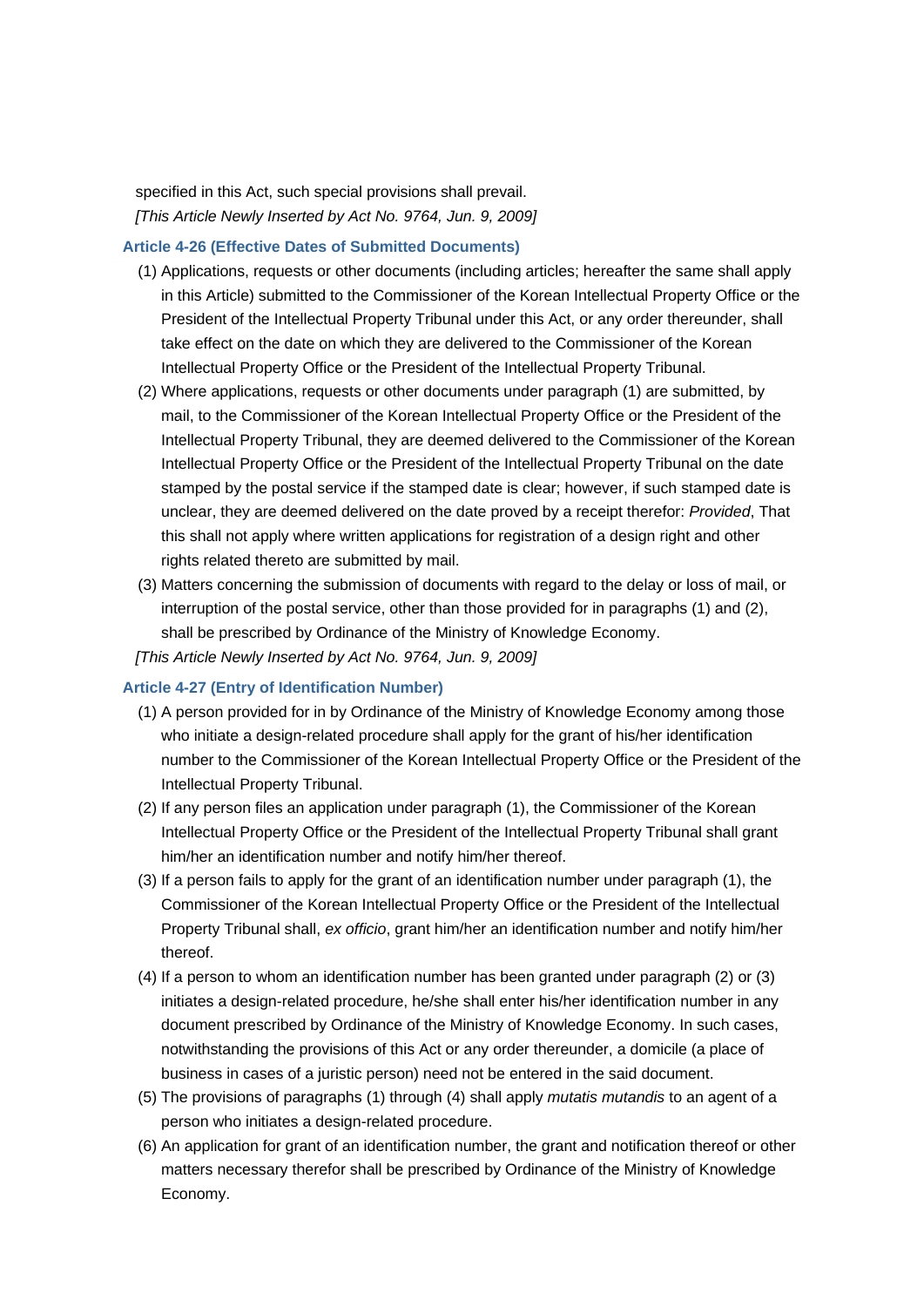#### *[This Article Newly Inserted by Act No. 9764, Jun. 9, 2009]*

#### **Article 4-28 (Procedure for Filing Design Applications by Means of Electronic Documents)**

- (1) A person who initiates a design-related procedure may, pursuant to the methods prescribed by Ordinance of the Ministry of Knowledge Economy, convert a written application for design registration or other documents to be submitted to the Commissioner of the Korean Intellectual Property Office or the President of the Intellectual Property Tribunal under this Act into electronic documents, and may present them by means of information and communications networks or electronic recording media, such as a floppy disk or optical disk.
- (2) Electronic documents presented under paragraph (1) shall have the same effect as other documents presented under this Act.
- (3) Electronic documents presented through an information and communications network under paragraph (1) shall, if the presenter thereof confirms a receipt number through the information and communications network, be deemed to have been received as contents recorded in a file of a computer system for receipt operated by the Korean Intellectual Property Office or the Intellectual Property Tribunal.
- (4) Types of documents which can be presented by means of electronic documents under paragraph (1), and the methods of such presentation or other necessary matters therefor shall be prescribed by Ordinance of the Ministry of Knowledge Economy. *[This Article Newly Inserted by Act No. 9764, Jun. 9, 2009]*

## **Article 4-29 (Reporting on Use of Electronic Documents and Electronic Signature)**

- (1) A person who intends to initiate a design-related procedure by means of electronic documents shall first report the use thereof to the Commissioner of the Korean Intellectual Property Office or the President of the Intellectual Property Tribunal, and shall affix his/her electronic signature onto the electronic documents to be submitted to the Commissioner of the Korean Intellectual Property Office or the President of the Intellectual Property Tribunal so that the presenters may be discerned.
- (2) Electronic documents presented under Article 4-28 shall be deemed to have been filed by the person who affixes his/her electronic signature under paragraph (1).
- (3) Matters necessary for the procedure for reporting the use of electronic documents and the methods of affixing an electronic signature under paragraph (1) shall be prescribed by Ordinance of the Ministry of Knowledge Economy.
- *[This Article Newly Inserted by Act No. 9764, Jun. 9, 2009]*

#### **Article 4-30 (Notification, etc. through Information and Communication Networks)**

- (1) If the Commissioner of the Korean Intellectual Property Office, the President of the Intellectual Property Tribunal, a presiding administrative patent judge, an administrative patent judge, a presiding examiner, or an examiner intends to give notice on and serve (hereinafter referred to as "notification, etc.") any pertinent documents to or on a person who reports the use of electronic documents under Article 4-29 (1), he/she may do so through an information and communications network.
- (2) Notification, etc. of any pertinent documents given through an information and communications network under paragraph (1) shall have the same effect as written notification.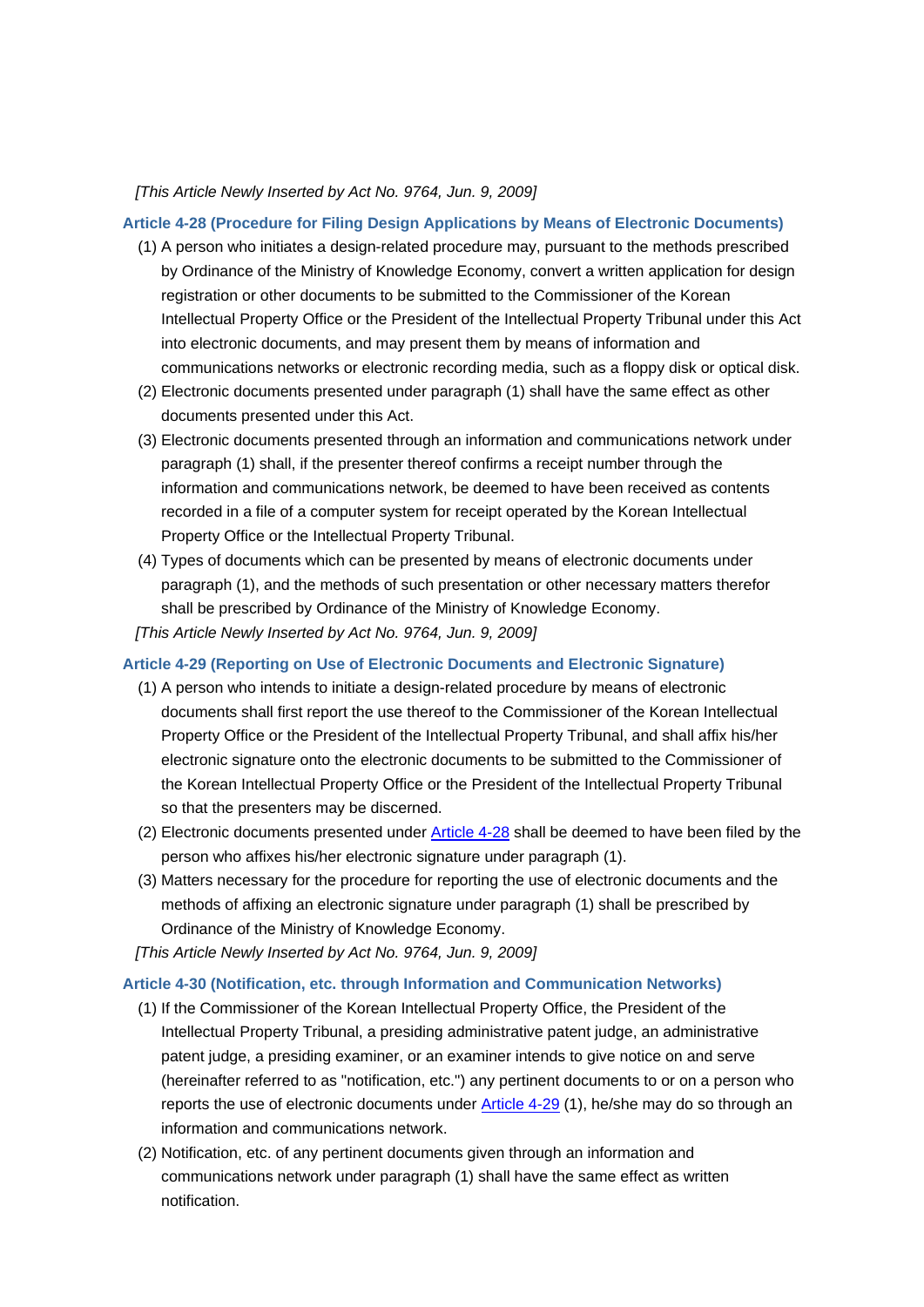- (3) Notification, etc. of any pertinent documents under paragraph (1) shall be deemed reached as contents recorded in a file of a computer system for transmission operated by the Korean Intellectual Property Office or the Intellectual Property Tribunal when it is recorded in a file of a computer system operated by a person who receives the said notification.
- (4) Matters necessary for the types and methods of notification, etc. given through an information and communications network under paragraph (1) shall be prescribed by Ordinance of the Ministry of Knowledge Economy.

*[This Article Newly Inserted by Act No. 9764, Jun. 9, 2009]*

# **CHAPTER II REQUIREMENTSAND APPLICATIONSFOR DESIGN REGISTRATION**

## **Article 5 (Requirements for Design Registration)**

- (1) Designs industrially applicable may be registered unless they fall under any of the following subparagraphs: *<Amended by Act No. 6413, Feb. 3, 2001; Act No. 7289, Dec. 31, 2004>*
- 1. Any design publicly known or publicly worked in the Republic of Korea or in a foreign country prior to the application for design registration;
- 2. Any design which has been carried in a publication distributed in the Republic of Korea or in a foreign country, or which has become utilizable by the public through telecommunication lines prior to the application for design registration;
- 3. Any design similar to a design falling under subparagraph 1 or 2.
- (2) Where a design could easily have been created by a person having ordinary skill in the art to which the design pertains, on the basis of a combination of designs falling under paragraph (1) 1 or 2 or on the basis of a shape, pattern or color or a combination thereof widely known in the Republic of Korea (excluding a design referred to in any of the subparagraphs of paragraph (1)) prior to the application for design registration, no design registration shall be granted for such design notwithstanding paragraph (1). *<Amended by Act No. 5354, Aug. 22, 1997; Act No. 6413, Feb. 3, 2001; Act No. 7289, Dec. 31, 2004>*
- (3) Notwithstanding paragraph (1), no design registration shall be granted where a design for which an application for registration has been filed is identical with or similar to a part of a design indicated in a specification, represented in a drawing, photograph or sample attached to another application for design registration that was filed before and laid open, published or inserted in the Design Gazette pursuant to Article 23-6 after the filing date of the aforesaid design application. *<Newly Inserted by Act No. 6413, Feb. 3, 2001; Act No. 7289, Dec. 31, 2004; Act No. 8187, Jan. 3, 2007>*

## **Article 6 (Unregistrable Designs)**

Notwithstanding Article 5, no design falling under any of the following subparagraphs shall be registered: *<Amended by Act No. 6413, Feb. 3, 2001; Act No. 7289, Dec. 31, 2004; Act No. 8187, Jan. 3, 2007>*

1. Designs which are identical with or similar to the national flag, national emblem, military flags, decorations, orders of merit, badges and medals of public organizations, national flags and national emblems of foreign countries, or characters or indications of international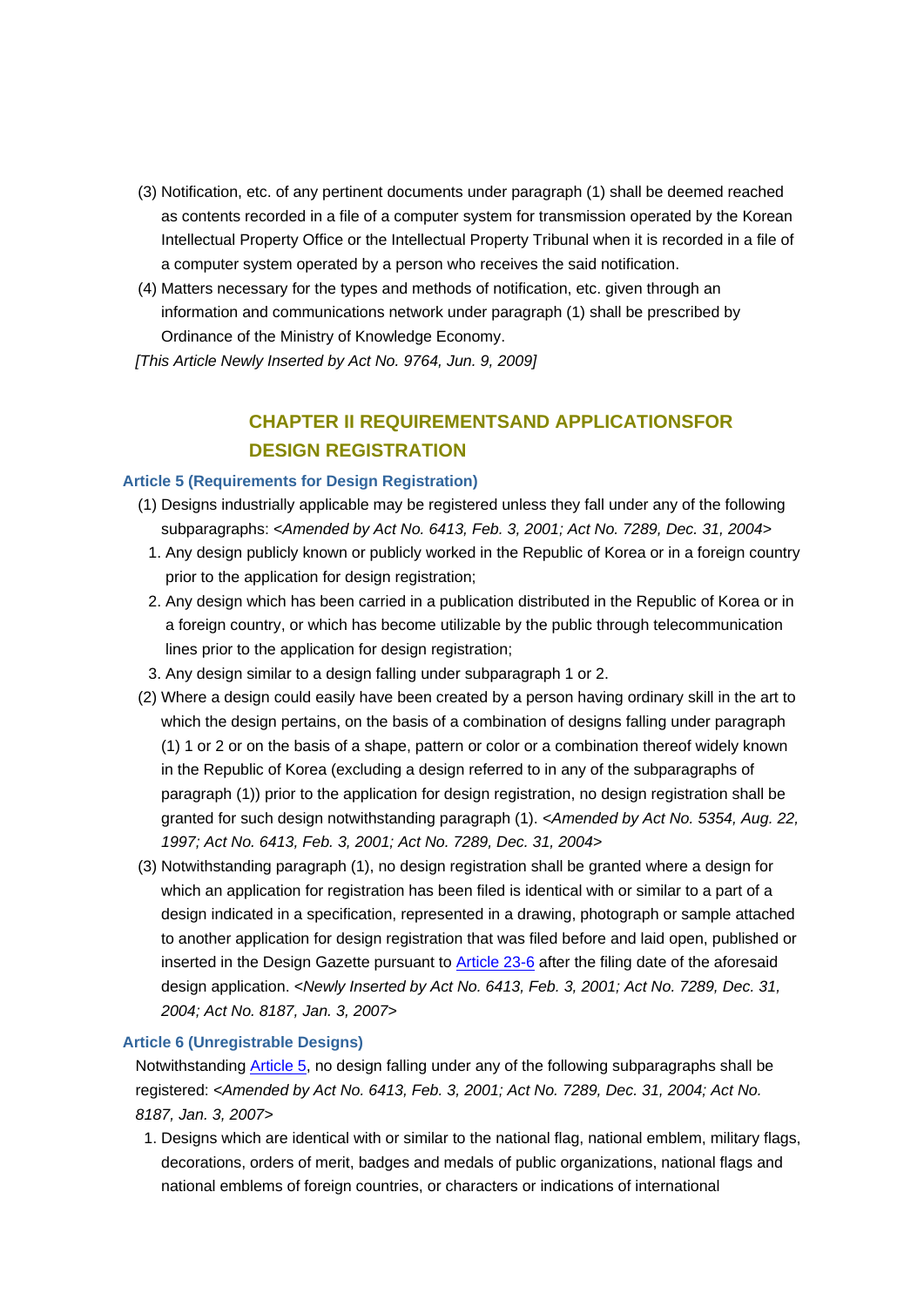organizations;

- 2. Designs whose meanings, contents, etc. are likely to cause an offense to public morality that represents the normal moral sense of the public, or disrupt public order;
- 3. Designs which are feared to give rise to confusion with respect to articles connected with another person's business;
- 4. Designs consisting solely of a shape that is indispensable to secure the functions of the article.

## **Article 7 (Similar Designs)**

- (1) Any owner of design right or applicant for design registration shall be entitled to register the design which is similar only to his/her registered design or design for which an application for registration has been filed (hereinafter referred to as "basic design") as a similar design (hereinafter referred to as "similar design"). *<Amended by Act No. 5354, Aug. 22, 1997; Act No. 7289, Dec. 31, 2004>*
- (2) The provisions of paragraph (1) shall not apply to a design that is similar only to a similar design registered or applied for registration under paragraph (1). *<Amended by Act No. 7289, Dec. 31, 2004>*

## **Article 8 (Exception to Loss of Novelty)**

- (1) Where a design owned by a person entitled to a design registration falls under  $\overline{\text{Article 5}}$  (1) 1 or 2, it shall not be deemed to fall under paragraph (1) 1 or 2 of the same Article in applying paragraphs (1) and (2) of the same Article to the design for which an application for registration was filed within six months from such date. *<Amended by Act No. 6413, Feb. 3, 2001; Act No. 7289, Dec. 31, 2004; Act No. 8187, Jan. 3, 2007>*
- (2) A person who intends to be subject to the provisions of paragraph (1) shall, at the time of filing the application for design registration, submit a written application for design registration specifying the purport of said intention to the Commissioner of the Korean Intellectual Property Office, and submit documents proving the relevant facts within 30 days from the date of application for design registration: *Provided*, That this shall not apply where the design falls under any subparagraph of Article 5 (1) against his/her will. *<Amended by Act No. 6413, Feb. 3, 2001; Act No. 7289, Dec. 31, 2004>*

*[This Article Wholly Amended by Act No. 5354, Aug. 22, 1997]*

## **Article 9 (Application for Design Registration)**

- (1) Any person desiring to obtain design registration shall submit a written application for examined design registration or application for unexamined design registration to the Commissioner of the Korean Intellectual Property Office, stating each of the following: *<Amended by Act No. 4595, Dec. 10, 1993; Act No. 5354, Aug. 22, 1997; Act No. 6413, Feb. 3, 2001; Act No. 7289, Dec. 31, 2004>*
	- 1. The name and address of the applicant for design registration (in cases of a juristic person, its title and place of business);
	- 2. The name and address, or place of business, of the agent of applicant for design registration, if any (in cases of a patent corporation, its title, location of the office, and the name of an appointed patent attorney);
	- 3. *Deleted; <by Act No. 6413, Feb. 3, 2001>*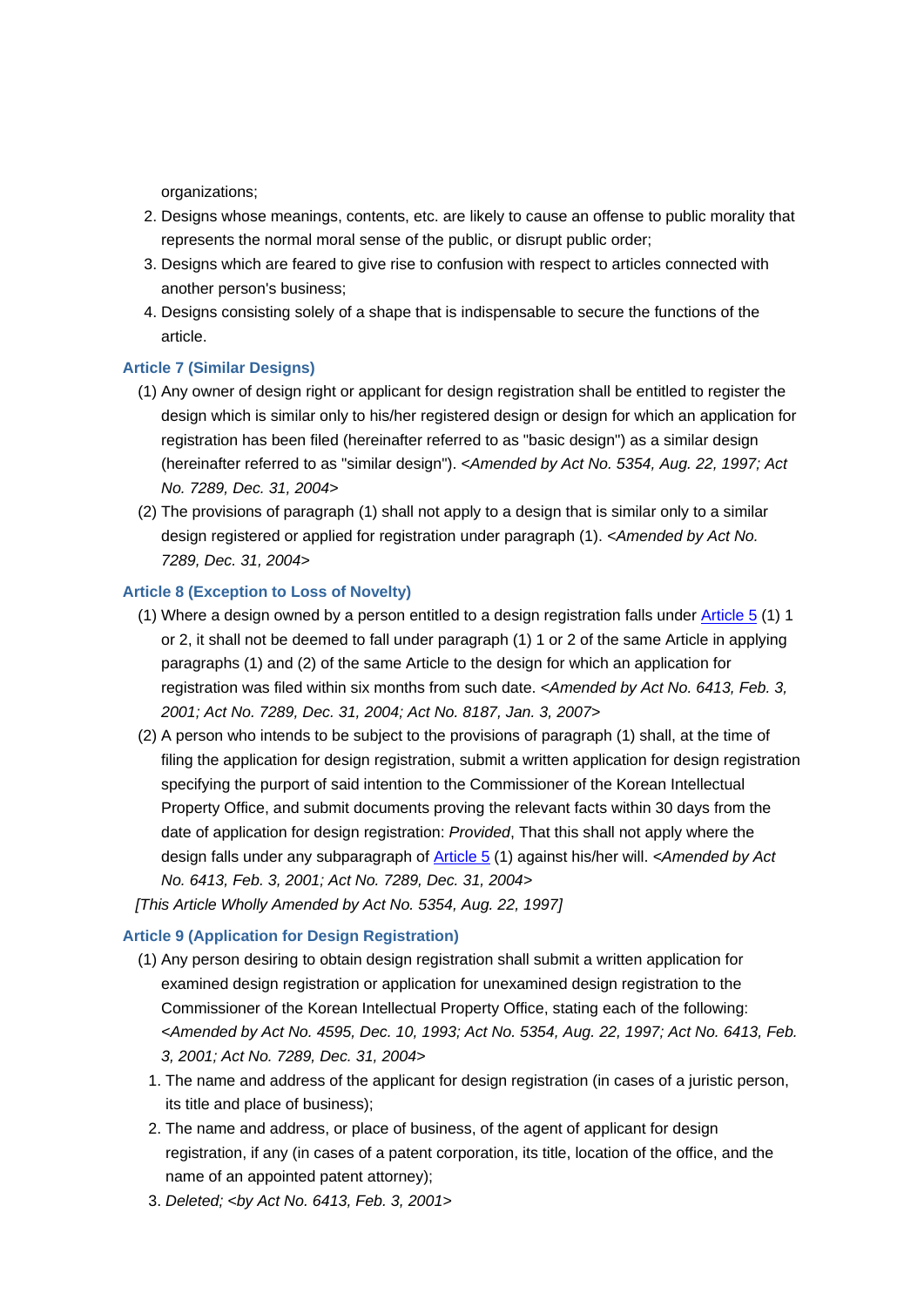- 4. The article which is the object of the design;
- 4- Whether the application is for independent design registration or for similar design
	- 2. registration;
- 5. The registration or application number of the basic design (limited to cases where the applicant intends to obtain registration for similar design under Article 7 (1));
- 6. The name and address of the creator of the design;
- 7. Matters provided for in Article 23 (3) (only for a priority claim).
- (2) A written application for examined design registration or application for unexamined design registration under paragraph (1) shall be accompanied by drawings specifying the following matters concerning each design: *<Amended by Act No. 4595, Dec. 10, 1993; Act No. 5354, Aug. 22, 1997; Act No. 6413, Feb. 3, 2001; Act No. 7289, Dec. 31, 2004>*
	- 1. The article that is the object of the design;
	- 2. An explanation of the design and the gists of the creation;
- 3. The serial number of the design (limited to cases where the application is for multiple design registration under Article 11-2).
- (3) An applicant for design registration may submit a photograph or sample of the design in lieu of drawings referred to in paragraph (2). *<Amended by Act No. 6413, Feb. 3, 2001; Act No. 7289, Dec. 31, 2004>*
- (4) A person desiring to obtain unexamined design registration shall record, in the written application for unexamined design registration, whether the application is for multiple design registration under Article 11-2, and the number of designs in addition to matters falling under each subparagraph of paragraph (1). *<Amended by Act No. 5354, Aug. 22, 1997; Act No. 6413, Feb. 3, 2001; Act No. 7289, Dec. 31, 2004>*
- (5) A person desiring to file an application for multiple design registration under Article 11-2 shall record, in the written application for unexamined design registration, matters referred to in the subparagraphs of paragraph (1) and the serial number of each design. *<Amended by Act No. 7289, Dec. 31, 2004>*
- (6) Designs qualifying for unexamined design registration shall be limited to articles designated by Ordinance of the Ministry of Knowledge Economy among articles classified under Article 11 (2). In cases of designated articles, an application may be filed only for unexamined design registration. *<Newly Inserted by Act No. 5354, Aug. 22, 1997; Act No. 6413, Feb. 3, 2001; Act No. 7289, Dec. 31, 2004; Act No. 8852, Feb. 29, 2008>*
- (7) Matters other than those provided for in paragraphs (1) through (6), which are necessary for application for design registration, shall be determined by Ordinance of the Ministry of Knowledge Economy. *<Amended by Act No. 4541, Mar. 6, 1993; Act No. 5082, Dec. 29, 1995; Act No. 5354, Aug. 22, 1997; Act No. 6413, Feb. 3, 2001; Act No. 7289, Dec. 31, 2004; Act No. 8852, Feb. 29, 2008>*

## **Article 10 (Joint Application)**

Where the right to obtain design registration is jointly owned under Article 3 (2), all joint owners shall jointly file an application for design registration. *<Amended by Act No. 7289, Dec. 31, 2004>*

## **Article 11 (One Application Per Design Registration)**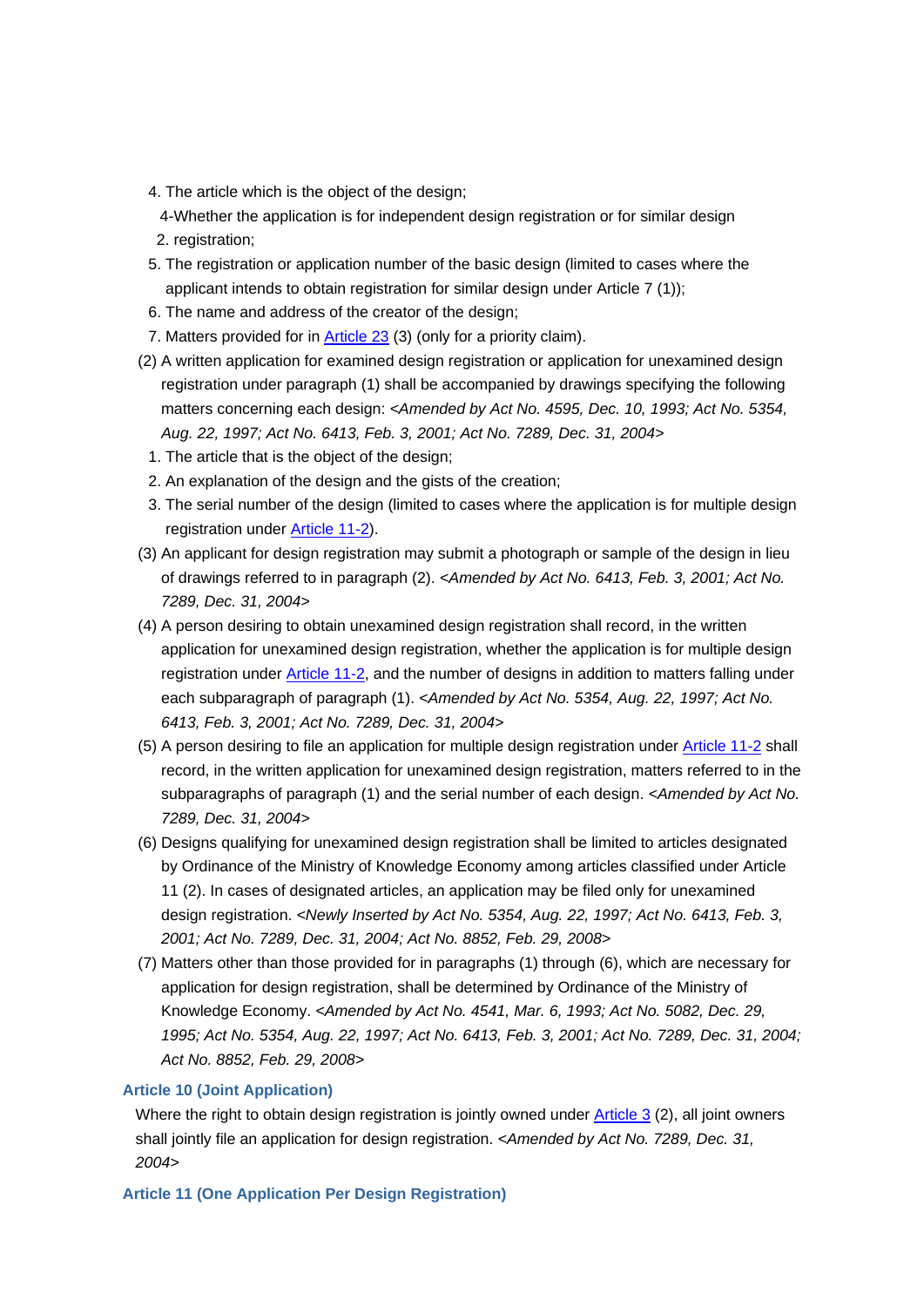- (1) An application for design registration shall be filed for each design. *<Amended by Act No. 7289, Dec. 31, 2004>*
- (2) Any person desiring to file an application for design registration shall be subject to the classification of articles prescribed by Ordinance of the Ministry of Knowledge Economy. *<Amended by Act No. 4541, Mar. 6, 1993; Act No. 5082, Dec. 29, 1995; Act No. 5354, Aug. 22, 1997; Act No. 6413, Feb. 3, 2001; Act No. 7289, Dec. 31, 2004; Act No. 8852, Feb. 29, 2008>*

## **Article 11-2 (Application for Multiple Design Registration)**

- (1) Notwithstanding Article 11 (1), an application for unexamined design registration may be filed for 20 or less designs as one application for design registration (hereinafter referred to as "application for multiple design registration"). In such cases, each design shall be represented separately. *<Amended by Act No. 7289, Dec. 31, 2004>*
- (2) The scope of designs qualifying for application for multiple design registration shall be the same as that of the classification of articles under Article 11 (2), prescribed by Ordinance of the Ministry of Knowledge Economy. *<Amended by Act No. 6413, Feb. 3, 2001; Act No. 7289, Dec. 31, 2004; Act No. 8852, Feb. 29, 2008>*
- (3) A person desiring to file an application for multiple design registration may file an application for similar design registration falling within the category of a basic design, together with the basic design. *<Amended by Act No. 6413, Feb. 3, 2001; Act No. 7289, Dec. 31, 2004>*
- (4) Where a person files an application for multiple design registration of designs similar to his/her registered design or a design for which design registration has been applied, he/she may file an application for multiple design registration only with respect to similar designs belonging to one basic design, notwithstanding the provisions of paragraph (3). *<Amended by Act No. 6413, Feb. 3, 2001; Act No. 7289, Dec. 31, 2004>*
- *[This Article Newly Inserted by Act No. 5354, Aug. 22, 1997]*

## **Article 12 (Design of One Set of Articles)**

- (1) Where two or more articles are used together as one set of articles, and where the design of such set of articles has a unity as a whole, the design may be applied for registration as one design. *<Amended by Act No. 6413, Feb. 3, 2001; Act No. 7289, Dec. 31, 2004>*
- (2) The classification of a set of articles referred to in paragraph (1) shall be determined by Ordinance of the Ministry of Knowledge Economy. *<Amended by Act No. 4541, Mar. 6, 1993; Act No. 5082, Dec. 29, 1995; Act No. 6413, Feb. 3, 2001; Act No. 8852, Feb. 29, 2008>*
- (3) *Deleted. <by Act No. 6413, Feb. 3, 2001>*

## **Article 13 (Confidential Designs)**

- (1) An applicant for design registration may request that the design be kept confidential for a prescribed period not exceeding three years from the registration date of establishment of the design right: *Provided*, That for a design for which multiple design registration has been applied, the request shall be made for all designs for which a design registration is applied. *<Amended by Act No. 5354, Aug. 22, 1997; Act No. 6413, Feb. 3, 2001; Act No. 7289, Dec. 31, 2004>*
- (2) An applicant for design registration may make the request referred to in paragraph (1) from the date he/she applies for the design registration until the date he/she pays the first design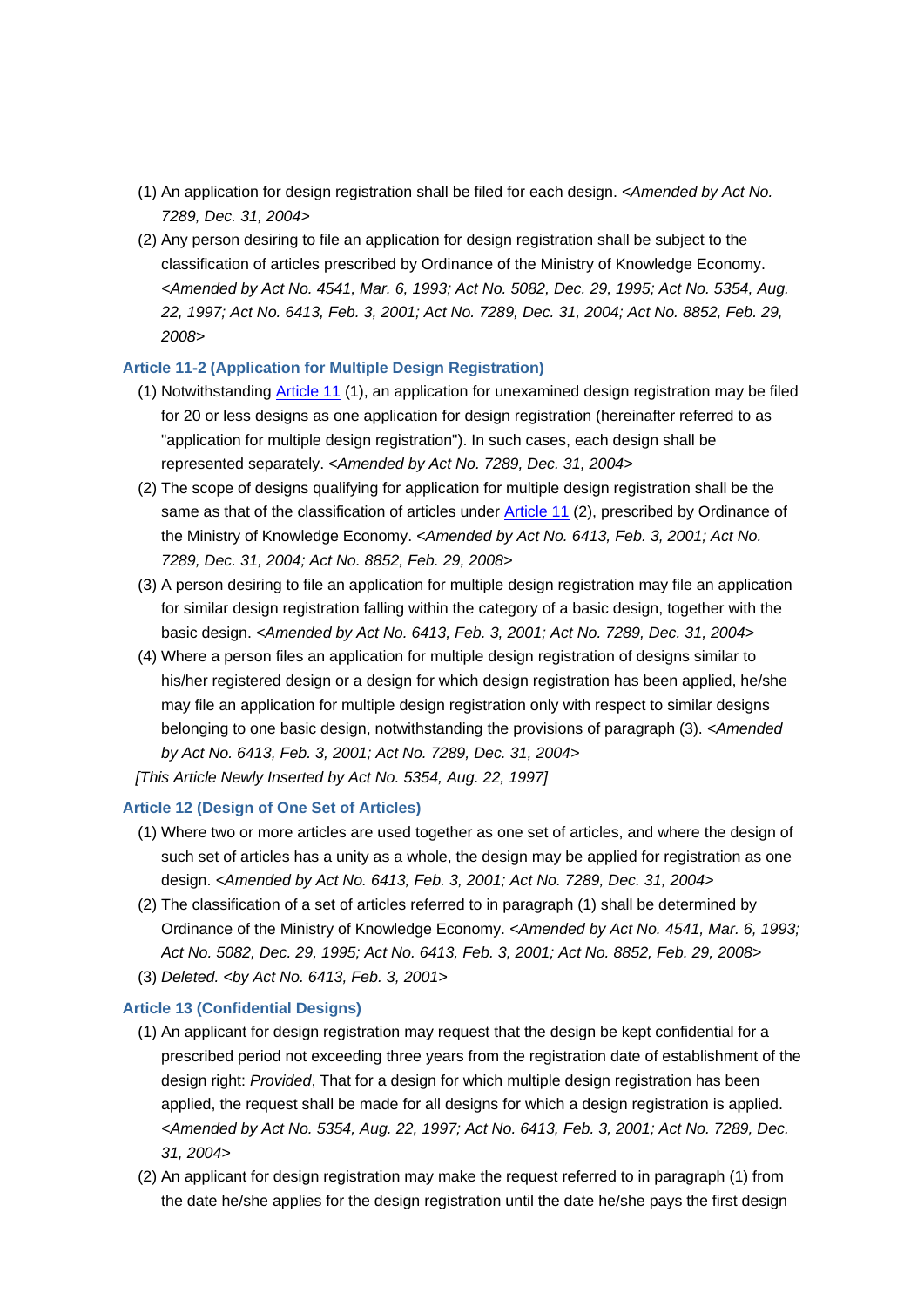registration fee: *Provided*, That where the registration fee has been exempted pursuant to Article 35 (1) 1 and (2), he/she may make such request until the registration for establishment of the design right prescribed in Article 39 (2) is made. *<Amended by Act No. 8187, Jan. 3, 2007>*

- (3) An applicant for design registration or an owner of design right may reduce or extend the period fixed by him/her under paragraph (1) by a request. In such cases, where he/she extends that period, it shall not exceed three years from the registration date of establishment of the design right. *<Amended by Act No. 7289, Dec. 31, 2004>*
- (4) In any of the following cases, the Commissioner of the Korean Intellectual Property Office shall comply with a request for inspection of confidential design under paragraph (1): *<Amended by Act No. 4894, Jan. 5, 1995; Act No. 5354, Aug. 22, 1997; Act No. 7289, Dec. 31, 2004>*
	- 1. Where the request is made by a person who has obtained the consent of the owner of the design right;
	- 2. Where the request is made by a party or an intervener in an examination, objection against unexamined design registration, trial, retrial or litigation proceedings relating to a design identical with or similar to the design kept confidential;
- 3. Where the request is made by a person who has clearly stated that he/she was warned of infringement of the design right;
- 4. Where the request is made by a court or the Intellectual Property Tribunal.
- (5) In cases of a request for laying open of application under Article 23-2, the request pursuant to paragraph (1) shall be deemed to have been withdrawn. *<Newly Inserted by Act No. 5354, Aug. 22, 1997>*

# **Article 14 (Applications for Design Registration Filed by Unentitled Persons and Protection of Lawful Holders)**

Where design registration could not be granted under Article 26 (1) 3 because the applicant for design registration, who was not the creator of the design nor the successor to the right to obtain design registration, was not a person entitled to obtain design registration (hereinafter referred to as "unentitled person") pursuant to the main sentence of Article 3 (1), a subsequent application filed by the lawful holder shall be deemed to have been filed on the date of the application previously filed by the unentitled person: *Provided*, That this shall not apply where the subsequent application is filed by the lawful holder after 30 days have elapsed since the unentitled person failed to obtain design registration. *<Amended by Act No. 7289, Dec. 31, 2004; Act No. 8187, Jan. 3, 2007>*

# **Article 15 (Design Registration Obtained by Unentitled Persons and Protection of Lawful Holders)**

If design registration is revoked or invalidated by a trial decision for lack of entitlement to obtain design registration under the main sentence of Article 3 (1), a subsequent application for design registration filed by the lawful holder shall be deemed to have been filed at the time of filing of the application for design registration which was revoked or invalidated: *Provided*, That this shall not apply where the subsequent application is filed after 30 days have elapsed since the decision to revoke or to invalidate it became final and binding. *<Amended by Act No. 5354, Aug. 22,*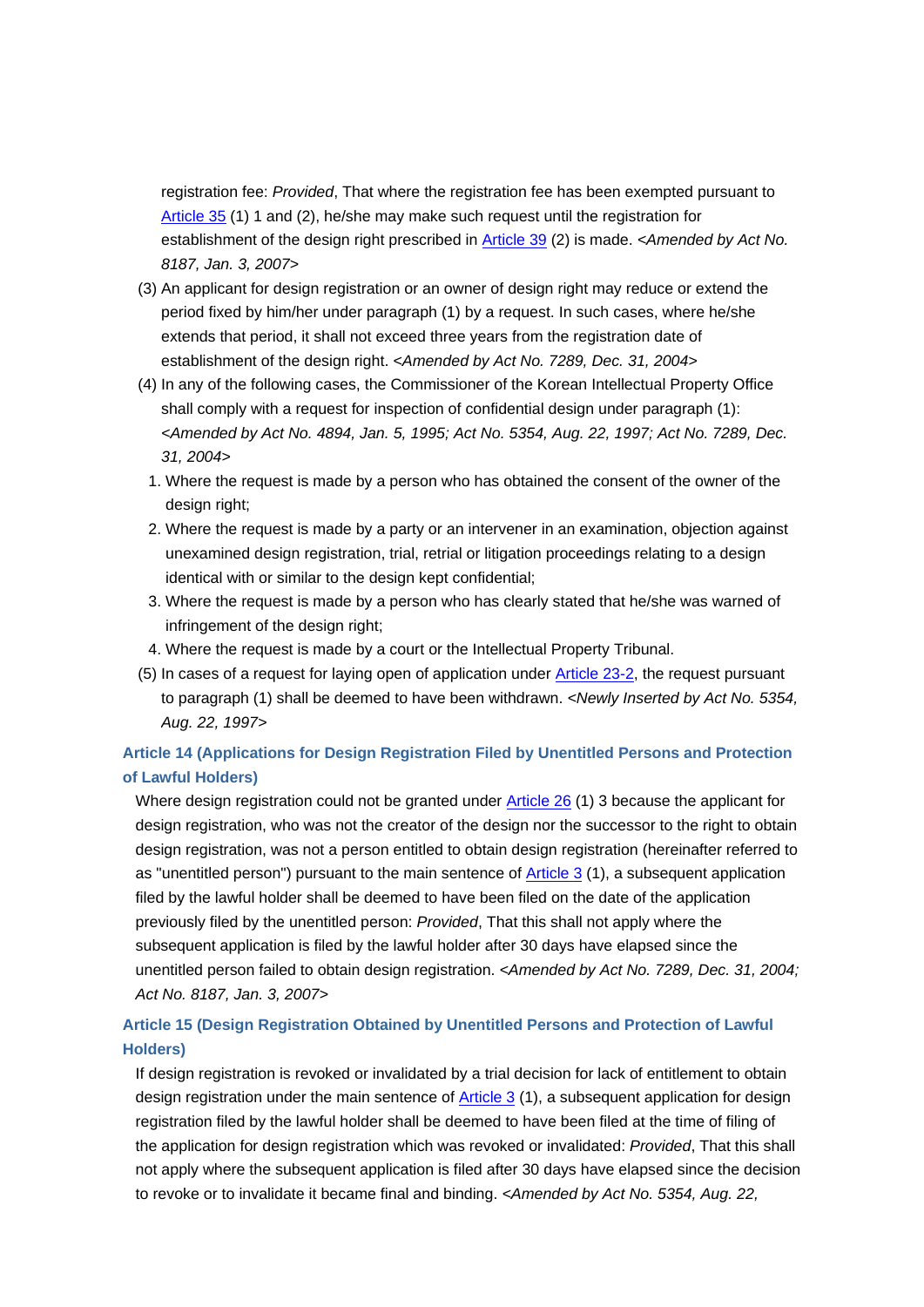*1997; Act No. 6413, Feb. 3, 2001; Act No. 7289, Dec. 31, 2004>*

## **Article 16 (Earlier Application)**

- (1) Where two or more applications for design registration relating to the same or a similar design are filed on different dates, only the applicant who files the application first may obtain registration for the design. *<Amended by Act No. 7289, Dec. 31, 2004>*
- (2) Where two or more applications for design registration relating to the same or a similar design are filed on the same date, only one person agreed upon by all applicants after consultation may obtain registration for the design and, if no agreement is reached or no consultation is possible, none of the applicants shall obtain the registration therefor. *<Amended by Act No. 7289, Dec. 31, 2004>*
- (3) Where an application for design registration is invalidated, withdrawn or abandoned, or a decision to reject an application for design registration or a trial decision to reject an application for design registration becomes final and binding, the application for design registration shall, in applying the provisions of paragraphs (1) and (2), be deemed to have never been filed: *Provided*, That where a decision or a trial decision to reject an application for design registration becomes final and binding because the application falls under the latter part of paragraph (2), this shall not apply. *<Amended by Act No. 8187, Jan. 3, 2007>*
- (4) An application for design registration filed by a person who is not the creator of a design, nor successor entitled to obtain design registration shall, in applying the provisions of paragraphs (1) and (2), be deemed to have never been filed. *<Amended by Act No. 4595, Dec. 10, 1993; Act No. 7289, Dec. 31, 2004>*
- (5) The Commissioner of the Korean Intellectual Property Office shall, in cases of paragraph (2), order the applicants to notify him/her of the results of the consultation within a designated period; if such notification is not made within the designated period, the applicants shall be deemed not to have concluded agreement under paragraph (2). *<Amended by Act No. 7289, Dec. 31, 2004>*

## **Article 17 (Amendment of Procedure)**

The Commissioner of the Korean Intellectual Property Office or the President of the Intellectual Property Tribunal shall order the amendment of a procedure for design registration within a designated period where the procedure falls under any of the following subparagraphs: *<Amended by Act No. 6413, Feb. 3, 2001; Act No. 6767, Dec. 11, 2002; Act No. 7289, Dec. 31, 2004; Act No. 8187, Jan. 3, 2007; Act No. 9764, Jun. 9, 2009>*

- 1. Where it violates Article 4 (1) or 4-4;
- 2. Where it violates the formalities specified in this Act or orders by this Act;
- 3. Where the official fees to be paid in accordance with Article 34 have not been paid.

## **Article 18 (Amendment of Application and Change of Gists)**

- (1) Any applicant for design registration may amend matters mentioned in the written application, drawings attached to the written application, matters described in the drawing, pictures and samples to the extent that the gists of the initial application for design registration are not changed.
- (2) Any applicant for design registration may make amendments to the application for similar design registration for changing it into the application for independent design registration, and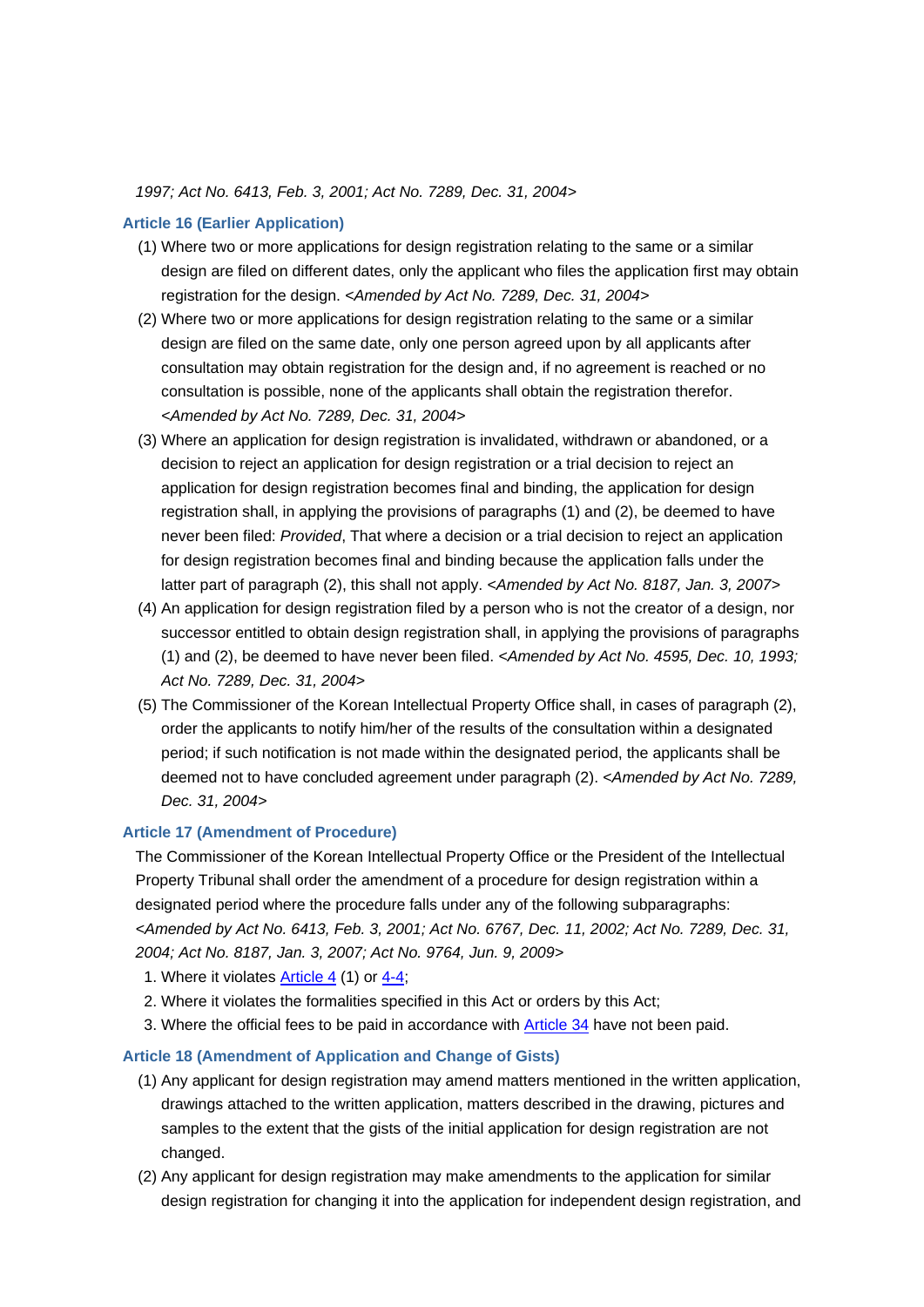*vice versa*.

- (3) Notwithstanding Article 8 (2), any person who intends to have the provisions of paragraph (1) of the same Article applied in make amendments to an application for similar design registration for changing it into an application for independent design registration shall record the purport in the written amendment and submit it to the Commissioner of the Korean Intellectual Property Office, and shall submit a paper verifying it to the Commissioner of the Korean Intellectual Property Office within 30 days from the date when the written amendment is submitted. *<Newly Inserted by Act No. 8187, Jan. 3, 2007>*
- (4) Any applicant for design registration may make amendments to the application for unexamined design registration for changing it into the application for examined design registration, and *vice versa*.
- (5) Any applicant for design registration may amend matters pursuant to paragraphs (1) through (4) before a notification of decision to grant design registration under Article 28 or a notification of decision to reject design registration under Article 26 (hereinafter referred to as "decision to grant or reject design registration") is served: *Provided*, That where a request for retrial under Article 27-2 is filed, amendments may be made when such request for retrial is filed. *<Amended by Act No. 8187, Jan. 3, 2007; Act No. 9764, Jun. 9, 2009>*
- (6) Where it is acknowledged after the registration of establishment of a design right that the amendments pursuant to paragraphs (1) through (4) were made to change the gists of the initial application for design registration, the application for design registration shall be deemed to have been filed at the time of submitting the written amendment. *<Amended by Act No. 8187, Jan. 3, 2007>*

*[This Article Wholly Amended by Act No. 7289, Dec. 31, 2004]*

## **Article 18-2 (Dismissal of Amendments)**

- (1) Where any amendment pursuant to Article 18 is made to change the gists of the application for design registration, an examiner shall dismiss the amendment by decision. *<Amended by Act No. 7289, Dec. 31, 2004>*
- (2) Where a ruling to dismiss an amendment under paragraph (1) has been rendered, an examiner shall not make a decision to grant or reject design registration about the application concerned until 30 days elapse from the date when the certified copy of the said decision is served on the applicant for design registration. *<Amended by Act No. 7289, Dec. 31, 2004>*
- (3) Where an applicant for design registration requests a trial under Article 67-2 against a ruling to dismiss an amendment under paragraph (1), an examiner shall suspend examination of the application for design registration until the trial decision becomes final and binding. *<Amended by Act No. 7289, Dec. 31, 2004>*
- (4) A ruling to dismiss an amendment under paragraph (1) shall be made in writing and shall state the reasons therefor.
- *[This Article Newly Inserted by Act No. 6413, Feb. 3, 2001]*

#### **Article 19 (Division of Applications)**

(1) A person falling under any of the following subparagraphs may divide any part of his/her application for design registration into one or more new applications: *<Amended by Act No. 5354, Aug. 22, 1997; Act No. 6413, Feb. 3, 2001; Act No. 7289, Dec. 31, 2004; Act No. 9764,*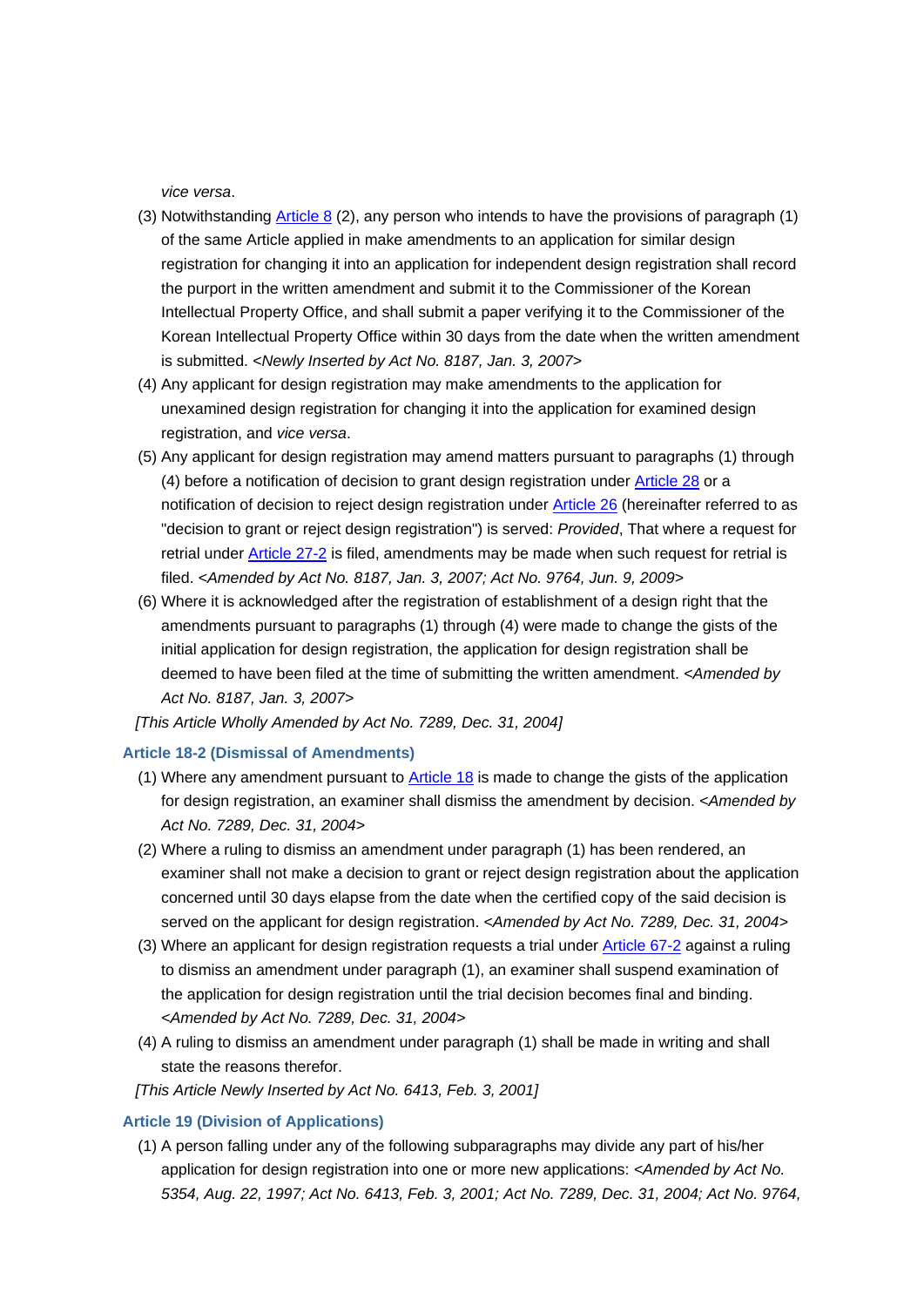*Jun. 9, 2009>*

- 1. A person who has filed one application for design registration of two or more designs in contravention of Article 11;
- 2. A person who has filed an application for multiple design registration;
- 3. *Deleted. <by Act No. 6413, Feb. 3, 2001>*
- (2) Where an application for design registration has been divided pursuant to the provisions of paragraph (1) (hereinafter referred to as "divisional application"), such divisional application shall be deemed to have been filed at the time the initial application for design registration was filed: *Provided*, That this shall not apply for the purpose of **Article 8** (2) or 23 (3) and (4). *<Amended by Act No. 4595, Dec. 10, 1993; Act No. 7289, Dec. 31, 2004; Act No. 8187, Jan. 3, 2007>*
- (3) Division of an application for design registration under paragraph (1) may be made within the period of amendment under Article 18 (5). *<Amended by Act No. 9764, Jun. 9, 2009>*
- (4) *Deleted. <by Act No. 6413, Feb. 3, 2001>*

**Articles 20 and 20-2** *Deleted. <by Act No. 7289, Dec. 31, 2004>*

**Articles 21 and 22** *Deleted. <by Act No. 5576, Sep. 23, 1998>*

## **Article 23 (Priority Claim under Treaty)**

- (1) When a national of a member country of a treaty which recognizes under the treaty a right of priority for an application filed by a national of the Republic of Korea claims a right of priority for an application for design registration in the Republic of Korea on the basis of the earlier application for the same design filed in his/her country or in one of other member countries, the filing date of the earlier application in the foreign country shall be deemed to be the filing date in the Republic of Korea in applying the provisions of **Articles 5** and 16. Where a national of the Republic of Korea has filed an application for design registration in a country which recognizes, under a treaty, a right of priority for an application filed by a national of the Republic of Korea, and claims the right of priority for the application for design registration in the Republic of Korea on the basis of the initial application for the same design in said country, this shall also apply. *<Amended by Act No. 6413, Feb. 3, 2001; Act No. 7289, Dec. 31, 2004>*
- (2) A person intending to claim a right of priority under paragraph (1) shall not request it without filing an application for design registration within six months from the filing date of the initial application serving as the basis for claiming the right of priority. *<Amended by Act No. 7289, Dec. 31, 2004>*
- (3) A person intending to claim a right of priority under paragraph (1) shall, at the time of filing an application for design registration, specify such claim, the name of the country in which the initial application was filed, and the filing date of the initial application, in the application for design registration. *<Amended by Act No. 7289, Dec. 31, 2004>*
- (4) A person who has claimed a right of priority in accordance with paragraph (3) shall submit a written statement setting forth the filing date of the application, certified by the government of the country where the prior application was filed, and a certified copy of the drawing of the design, to the Commissioner of the Korean Intellectual Property Office within three months from the filing date of the application for design registration. *<Amended by Act No. 7289,*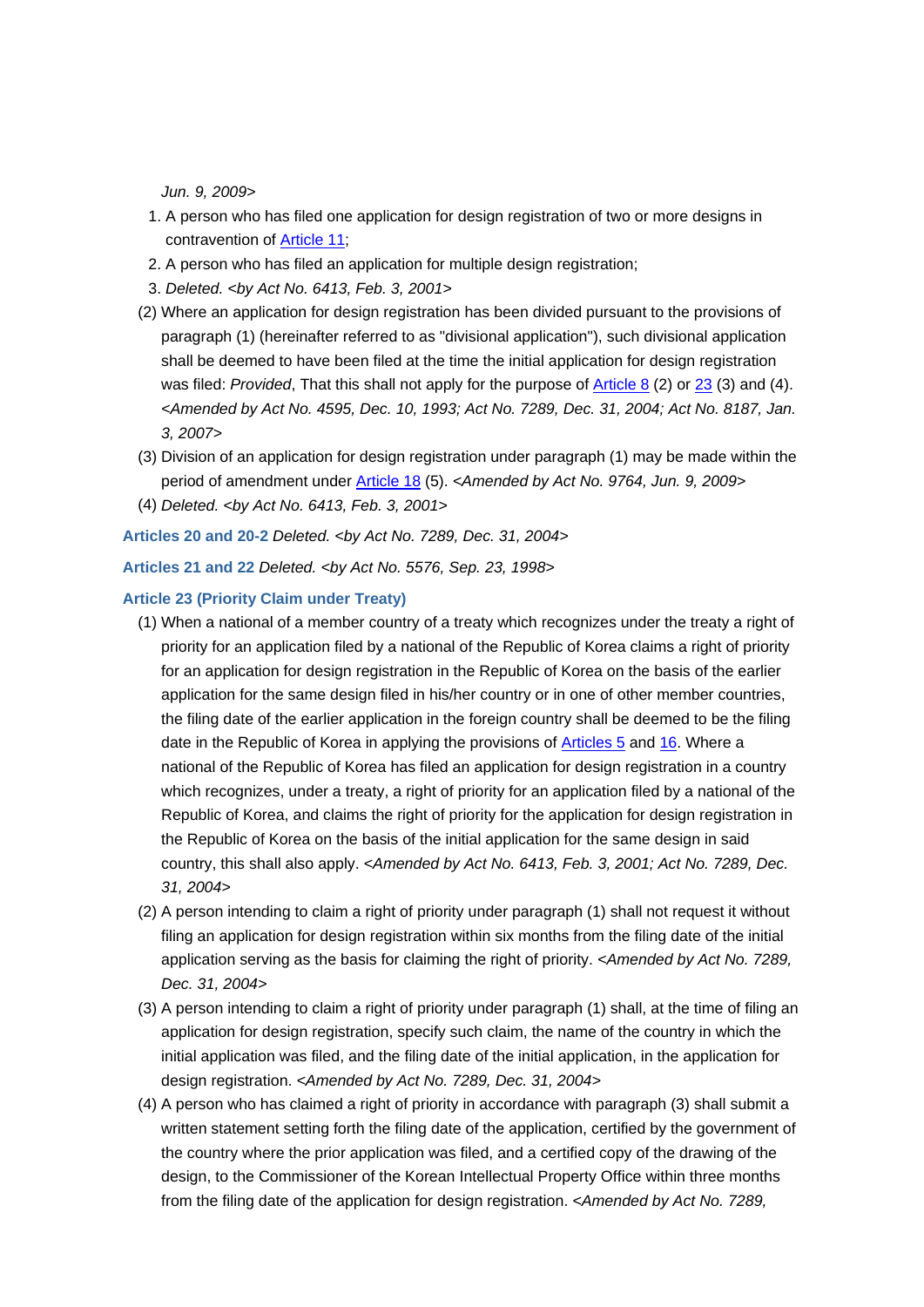*Dec. 31, 2004>*

(5) Where a person who has claimed a right of priority in accordance with paragraph (3) fails to submit the document provided for in paragraph (4) within the required deadline under paragraph (4), the claim to the right of priority shall lose its effect.

## **Article 23-2 (Laying Open of Applications)**

- (1) An applicant for design registration may request the laying open of his/her application for design registrations, as prescribed by Ordinance of the Ministry of Knowledge Economy: *Provided*, That a request for multiple design registration shall be limited to a request for all the designs being applied. *<Amended by Act No. 5354, Aug. 22, 1997; Act No. 6413, Feb. 3, 2001; Act No. 7289, Dec. 31, 2004; Act No. 8852, Feb. 29, 2008>*
- (2) Where a request for the laying open of an application is filed under paragraph (1), the Commissioner of the Korean Intellectual Property Office shall lay open the design application in the Design Gazette in accordance with Article 78: *Provided*, That the Commissioner of the Korean Intellectual Property Office may choose not to lay open the application if the meanings, contents, etc. of the design are against the good morals that represent the normal moral sense of ordinary people, or have a possibility to disrupt public order: *<Amended by Act No. 7289, Dec. 31, 2004; Act No. 8187, Jan. 3, 2007; Act No. 9764, Jun. 9, 2009>*
	- 1. Where the meanings, contents, etc. that the design gives may be detrimental to the good customs being the normal moral sense of the public or may disrupt public order;
- 2. Where it should be kept confidential for national defense under Article 41 (1) of the Patent Act, applied *mutatis mutandis* under Article 24 of this Act.
- (3) No request to lay open an application provided for in paragraph (1) shall be available after the initial certified copy of the decision to grant or reject design registration on the application for design registration has been transmitted. *<Amended by Act No. 6413, Feb. 3, 2001; Act No. 7289, Dec. 31, 2004>*
- (4) *Deleted. <by Act No. 6413, Feb. 3, 2001>*

*[This Article Newly Inserted by Act No. 5082, Dec. 29, 1995]*

#### **Article 23-3 (Effect of Laying Open of Applications)**

- (1) After an application is laid open, the applicant may give warning to any person who has worked as a business the filed design or a design similar thereto, in writing, indicating that an application for design registration has been filed. *<Amended by Act No. 7289, Dec. 31, 2004>*
- (2) An applicant may request a person who has received warning under the provisions of paragraph (1), or worked as a business the filed design or a design similar thereto knowing that the design has been laid open, to pay compensation in an amount equivalent to what he/she would normally receive for working of the design registered or a design similar thereto from the time of receipt of the warning or the time he/she became aware of the fact that the design application had been filed to the time of registration of the establishment of design right. *<Amended by Act No. 7289, Dec. 31, 2004>*
- (3) The right to request compensation under paragraph (2) may be exercised only after the establishment of design right is registered. *<Amended by Act No. 7289, Dec. 31, 2004>*
- (4) The exercise of the right to demand compensation under paragraph (2) shall not affect the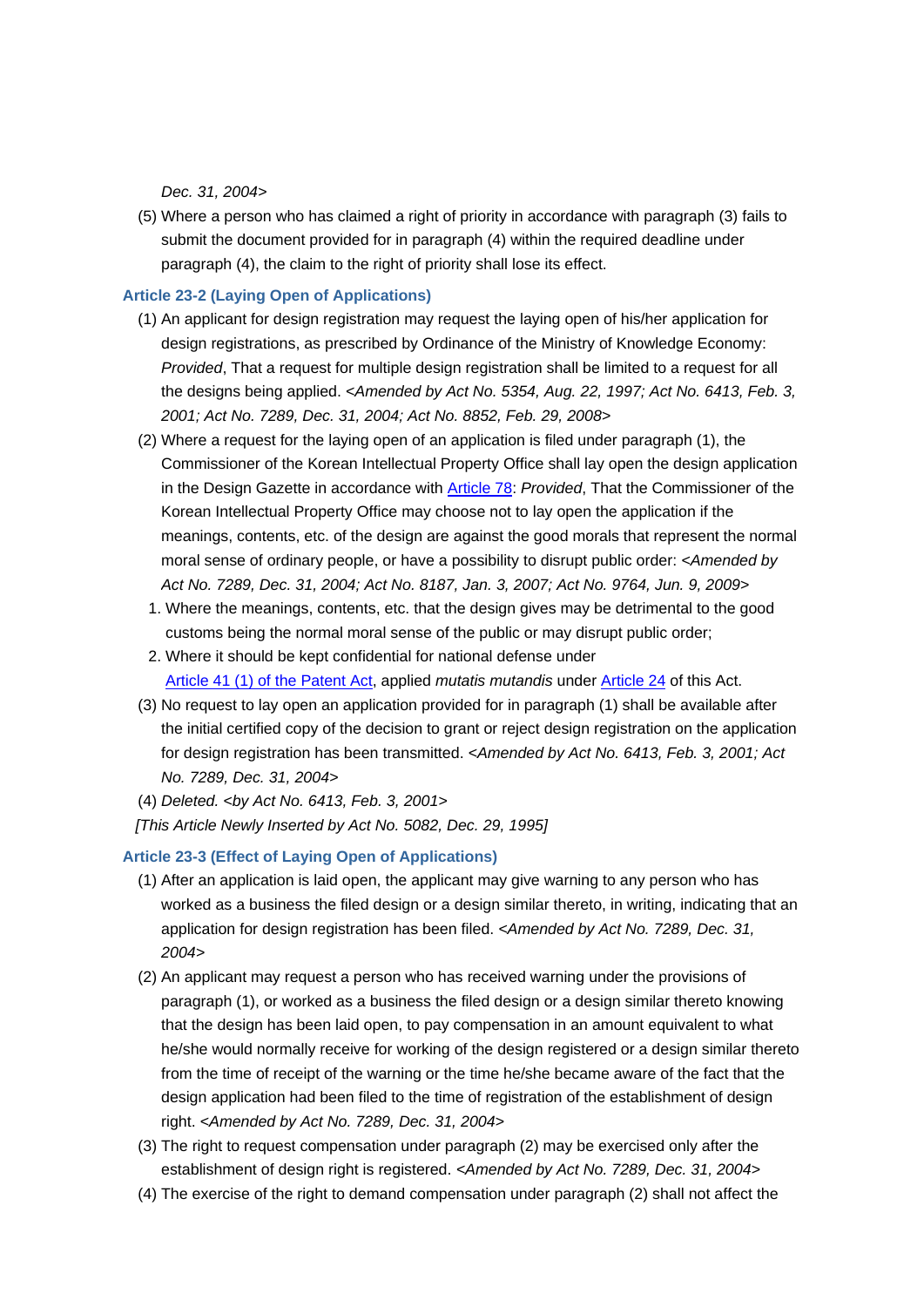exercise of the design right. *<Amended by Act No. 7289, Dec. 31, 2004>*

(5) The provisions of Articles 63 and 67 of this Act and

Articles 760 and

766 of the Civil Act shall apply *mutatis mutandis* to the exercise of the right to request compensation under paragraph (1). In such cases, "time when the damaged party or his/her legal representative became aware of such damage and of the identity of the person causing it" in

Article 766 (1) of the Civil Act shall be construed as "date on which the establishment of the design right is registered". *<Amended by Act No. 7289, Dec. 31, 2004; Act No. 8187, Jan. 3, 2007>*

(6) Where an application for design registration is abandoned, invalidated or withdrawn after laying open of the application, a decision to reject design registration, a decision to revoke design registration under Article 29-7 (3), or a trial decision to invalidate a design registration under Article 68 (excluding cases under Article 68 (1) 4) has become final and binding, the right to request compensation under paragraph (2) shall be deemed to have never existed. *<Newly Inserted by Act No. 6413, Feb. 3, 2001; Act No. 7289, Dec. 31, 2004; Act No. 9764, Jun. 9, 2009>*

*[This Article Newly Inserted by Act No. 5082, Dec. 29, 1995]*

## **Article 23-4 (Transfer, etc. of Right to Obtain Design Registration)**

- (1)The (1)The right to obtain design registration is transferable: *Provided*, That the right to obtain basic design registration and the right to obtain similar design registration shall be transferred together. *<Amended by Act No. 7289, Dec. 31, 2004>*
- (2)The (2)The right to obtain design registration may not serve as the object of a pledge. *<Amended by Act No. 7289, Dec. 31, 2004>*
- (3)Where (3)Where the right to obtain design registration is held jointly by two or more persons, none of the joint owners may assign his/her share without obtaining consent from all the other joint owners. *<Amended by Act No. 7289, Dec. 31, 2004> [This Article Newly Inserted by Act No. 5354, Aug. 22, 1997]*

## **Article 23-5 (Furnishing of Information)**

Any person may furnish the Commissioner of the Korean Intellectual Property Office with information about a design for which application for registration has been filed, together with evidence to the effect that the design concerned is unregistrable as it falls under any subparagraph of Article 26 (1). *<Amended by Act No. 7289, Dec. 31, 2004> [This Article Newly Inserted by Act No. 6413, Feb. 3, 2001]*

## **Article 23-6 (Insertion in Design Gazette of Application Decided to be Rejected)**

Where a decision to reject an application for design registration or a trial decision to the effect that an application for design registration shall be rejected becomes final and binding pursuant to the latter part of Article 16 (2), the Commissioner of the Korean Intellectual Property Office shall insert matters regarding the application for design registration in the Design Gazette pursuant to Article 78: *Provided*, That where the design that has been filed for design registration falls under the proviso to Article 23-2 (2), it may not be inserted. *<Amended by Act No. 9764, Jun. 9, 2009> [This Article Newly Inserted by Act No. 8187, Jan. 3, 2007]*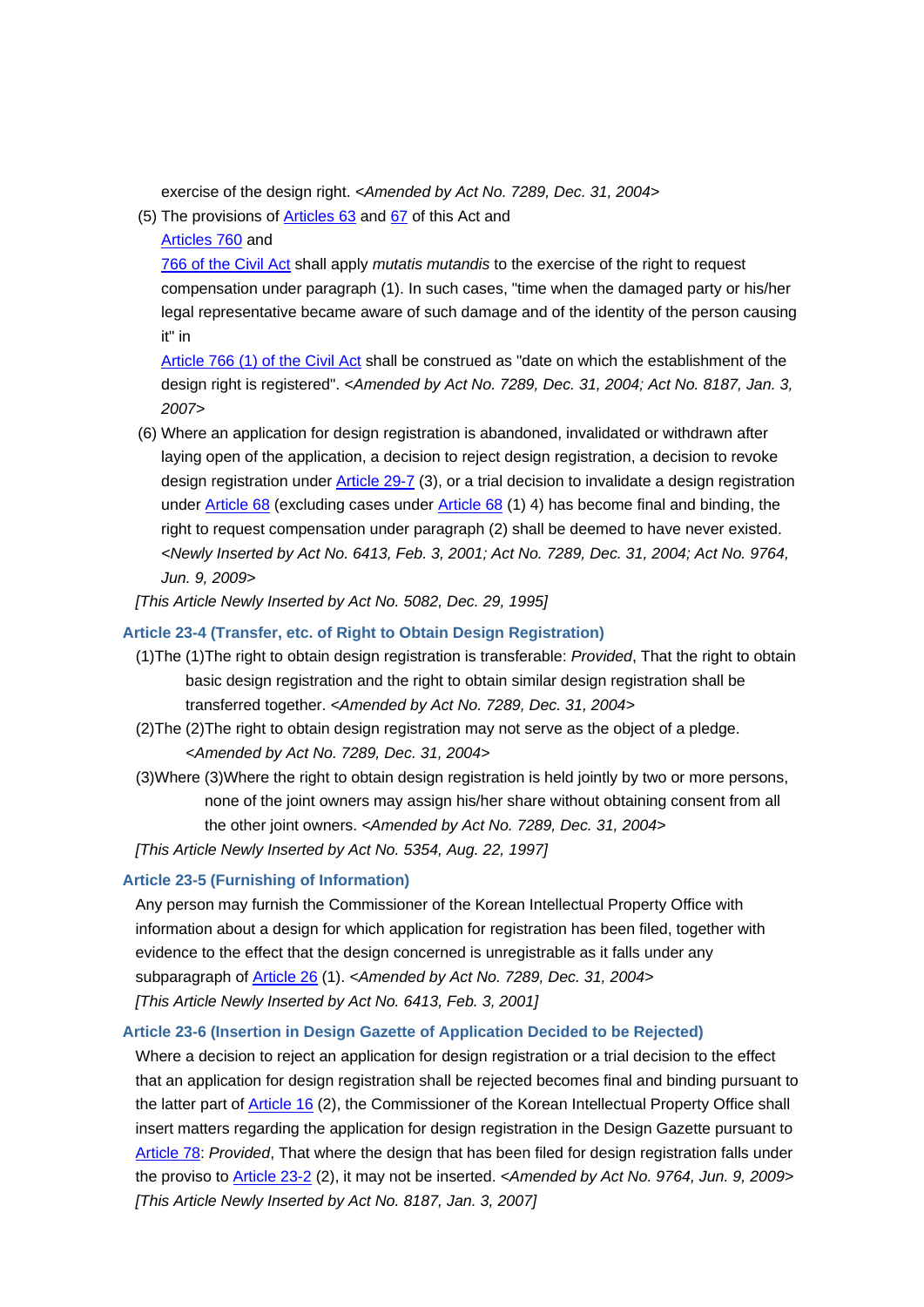## **Article 24 (Succession to Right to Obtain Design Registration)**

- (1) No succession to the right to obtain a design registration before filing of an application for the design registration may be duly asserted against a third party unless the successor in title files the said application.
- (2) Where two or more applications for design registration are filed on the same date on the basis of the right to obtain a design registration for the same design derived by succession from the same person, the succession to the right to obtain a registration by any person, other than the one agreed upon by all the design registration applicants, shall not be effective.
- (3) If the right to obtain a design registration is succeeded after an application for the design registration is filed, the succession shall not be effective without a notice of change of applicant filing for a design registration, except for the cases of inheritance and other general succession.
- (4) Upon inheritance or other general succession with respect to the right to obtain a design registration, the successor in title shall notify the Commissioner of the Korean Intellectual Property Office of the purport without delay.
- (5) Where two or more notices of the change of applicant are made on the same date, on the basis of the right to obtain a design registration that has been derived by succession from the same person, a notice given by any person, other than the one agreed upon after consultations among all the persons who gave notices, shall not be effective.
- (6) Article 16 (5) shall apply *mutatis mutandis* to cases under paragraphs (2) and (5). *[This Article Wholly Amended by Act No. 9764, Jun. 9, 2009]*

# **CHAPTER III EXAMINATION**

## **Article 25 (Examination by Examiners)**

- (1) The Commissioner of the Korean Intellectual Property Office shall have examiners examine applications for design registration and objections against unexamined design registration. *<Amended by Act No. 6413, Feb. 3, 2001; Act No. 7289, Dec. 31, 2004>*
- (2) Necessary matters concerning eligibility requirements for examiners shall be prescribed by Presidential Decree.

## **Article 25-2 (Search for Prior Designs, etc.)**

- (1) If deemed necessary for examination of applications for design registration, the Commissioner of the Korean Intellectual Property Office may designate a specialized organization and commission it to search prior designs and perform other work determined by Presidential Decree.
- (2) If deemed necessary for examination of applications for design registration, the Commissioner of the Korean Intellectual Property Office may request the cooperation of, or seek advice from, relevant administrative authorities, organizations specialized in the relevant technology or experts with profound knowledge and experience in designs. In such cases, the Commissioner of the Korean Intellectual Property Office may pay them allowances or expenses within budgetary limits.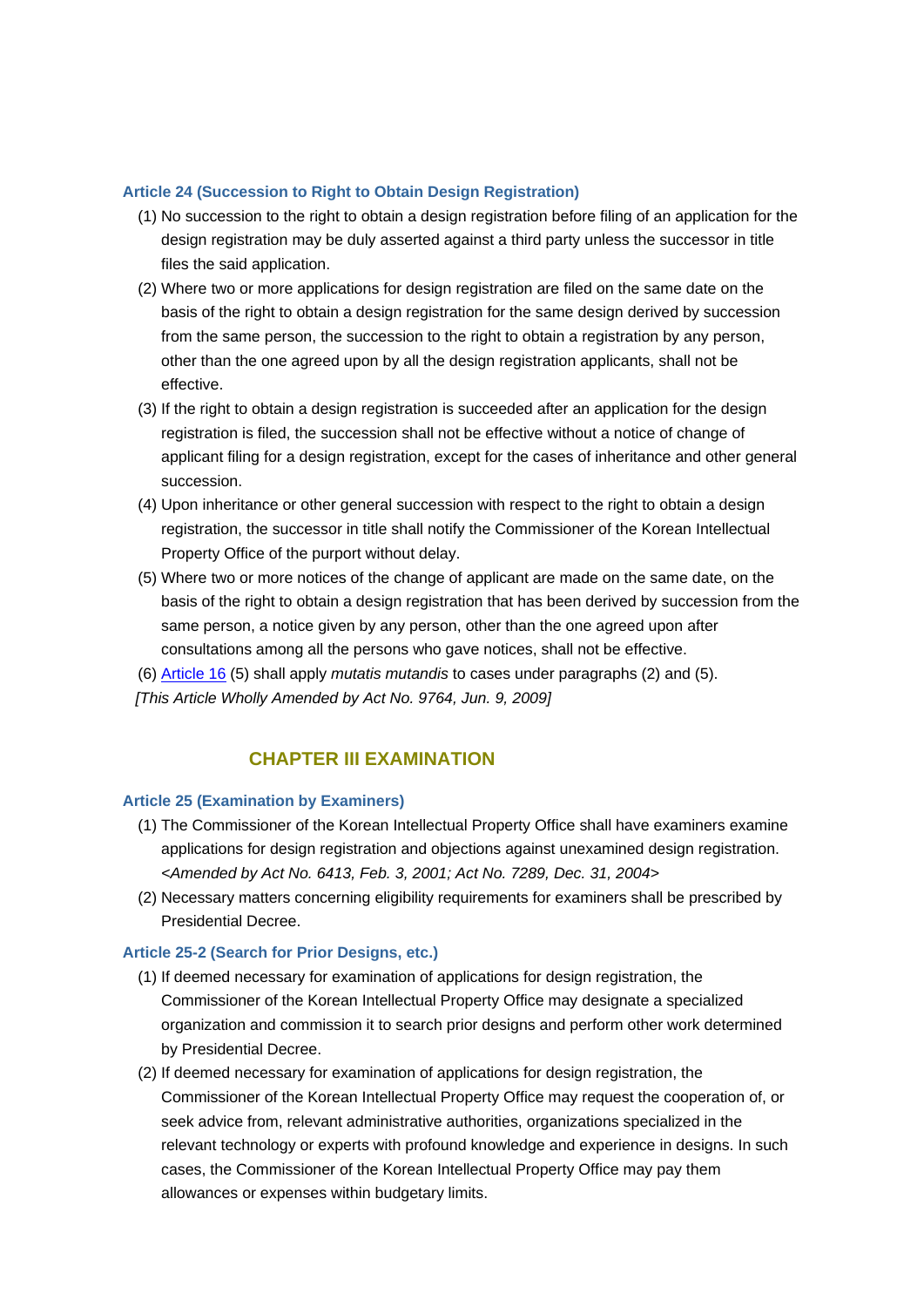(3) Necessary matters concerning the designation standards of specialized organizations and the commission of search, etc. for prior designs under paragraph (1), shall be prescribed by Presidential Decree.

*[This Article Newly Inserted by Act No. 9764, Jun. 9, 2009]*

**Article 25-3 (Cancellation of Designation of Specialized Organizations, etc.)**

- (1) Where a specialized organization referred to in Article 25-2 (1) falls under subparagraph 1, the Commissioner of the Korean Intellectual Property Office shall cancel such designation, and where a specialized organization falls under subparagraph 2, he/she may cancel such designation or order suspension of its business operation by fixing a period not exceeding six months:
	- 1. Where the organization obtains its designation through false or unfair means;
- 2. Where the organization fails to conform to the standard for designation under Article 25-2 (3).
- (2) Where the Commissioner of the Korean Intellectual Property Office intends to cancel the designation of a specialized organization in accordance with paragraph (1), he/she shall conduct a public hearing.
- (3) Necessary matters for the standards and procedures for the designation cancelation or suspension of business operations of specialized organizations under paragraph (1) shall be prescribed by Ordinance of the Ministry of Knowledge Economy.
- *[This Article Newly Inserted by Act No. 9764, Jun. 9, 2009]*

## **Article 25-4 (Accelerated Examination)**

The Commissioner of the Korean Intellectual Property Office may direct an examiner to preferentially examine an application for design registration falling under any of the following subparagraphs over other applications:

- 1. Where it is acknowledged that a person, other than the applicant, is working, as a business, the design claimed in a design registration application after the laying-open of the application;
- 2. Where it is acknowledged that it is necessary to urgently process a design registration application prescribed by Presidential Decree.

*[This Article Newly Inserted by Act No. 9764, Jun. 9, 2009]*

## **Article 26 (Decisions to Reject Design Registration)**

- (1) An examiner shall render a decision to reject design registration where an application for design registration falls under any of the following subparagraphs: *<Amended by Act No. 6413, Feb. 3, 2001; Act No. 7289, Dec. 31, 2004; Act No. 9764, Jun. 9, 2009>*
	- 1. Where design registration cannot be made in accordance with Articles 4-24, 5 through 7, 9 (6), 10, 11, 11-2, 12, and 16 (1) and (2);
	- 2. *Deleted; <by Act No. 6413, Feb. 3, 2001>*
- 3. Where the applicant is not entitled to obtain a design registration under the main sentence of Article 3 (1), or where the applicant is unable to obtain a design registration under the proviso to Article 3 (1);
- 4. Where the application for design registration is in violation of the provisions of a treaty;
- 5. Where the application for unexamined similar design registration falls under any of the following items: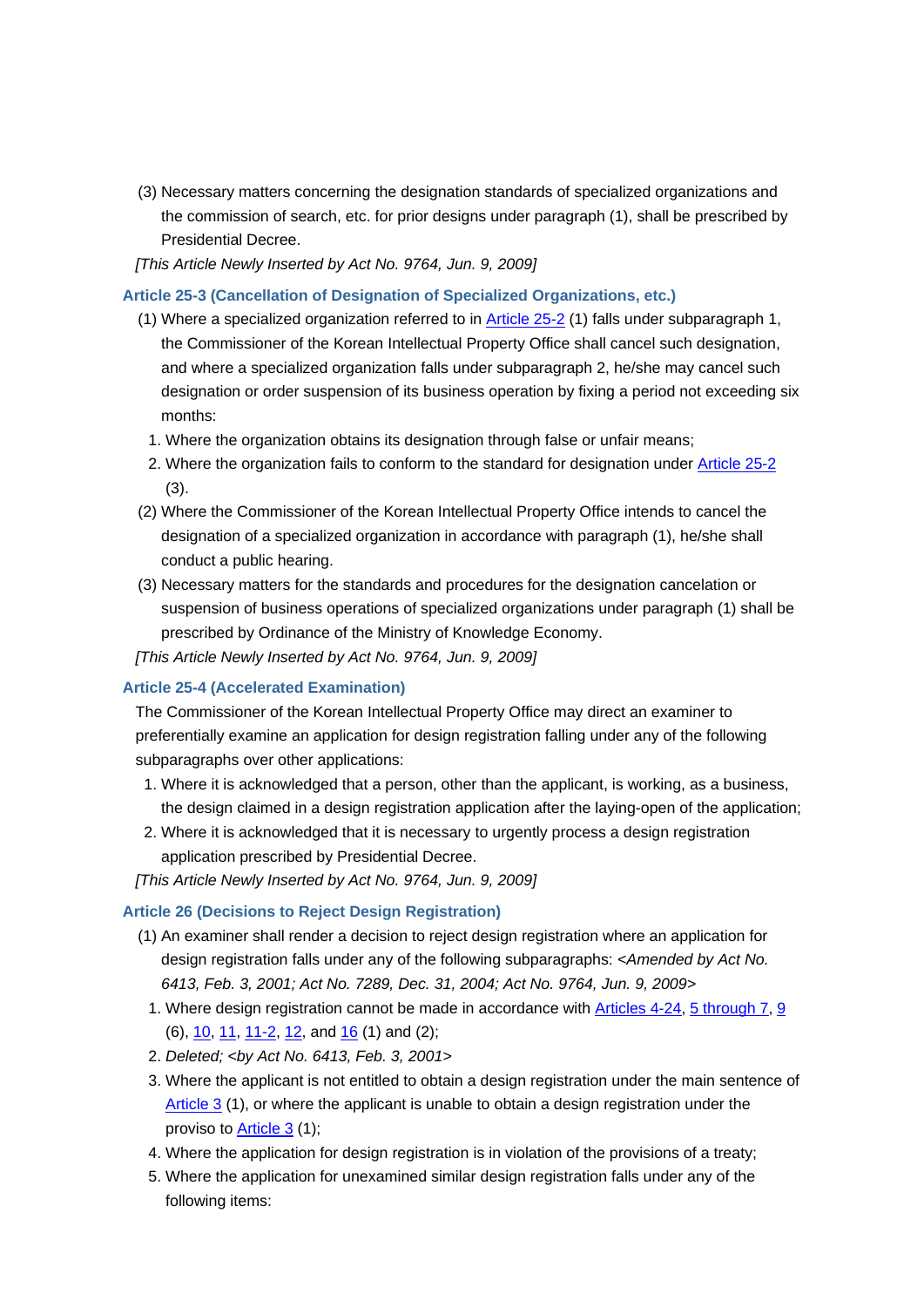- (a) Where a design registered as a similar design or a design for which similar design registration has been applied, is indicated as a basic design;
- (b) Where the term of the design right of a basic design has expired;
- (c) Where an application for basic design registration has been invalidated, withdrawn, or abandoned, or where a decision to reject basic design registration becomes final and binding;
- (d) Where an applicant for unexamined similar design registration is not identical with the owner of a basic design right or an applicant for basic design registration;
- (e) Where a design for which unexamined similar design registration is applied is not similar to a basic design.
- (2) Notwithstanding paragraph (1), the provisions of  $\overline{\text{Articles 5, 7}}$ , and 16 (1) and (2) shall not apply to an application for unexamined design registration: *Provided*, That where the design that has been filed for unexamined design registration is not industrially applicable pursuant to the main sentence of Article 5 (1), or can be easily created on the basis of the shape, pattern or color, or a combination thereof which is widely known in the Republic of Korea under Article 5 (2), a decision to reject the design registration shall be rendered. *<Amended by Act No. 6413, Feb. 3, 2001; Act No. 7289, Dec. 31, 2004; Act No. 8187, Jan. 3, 2007>*
- (3) Notwithstanding paragraph (2), an examiner may render a decision to reject an unexamined design registration pursuant to paragraph (1) on the basis of information and evidence concerning an application for unexamined design registration for which information and evidence have been provided pursuant to Article 23-5. *<Newly Inserted by Act No. 7289, Dec. 31, 2004>*

*[This Article Wholly Amended by Act No. 5354, Aug. 22, 1997]*

#### **Article 27 (Notification of Grounds for Rejection)**

- (1)Where (1)Where an examiner intends to render a decision to reject a design registration under Article 26, he/she shall notify the ground for rejection (referring to a ground falling under any subparagraph of Article 26 (1); hereinafter referred to as "ground for rejection") to the applicant for design registration, and provide him/her an opportunity to submit an argument by a designated deadline. *<Amended by Act No. 5354, Aug. 22, 1997; Act No. 6413, Feb. 3, 2001; Act No. 7289, Dec. 31, 2004>*
- (2)Where (2)Where an examiner renders a decision to reject some of the designs for which multiple design registration has been applied, he/she shall specify the serial number of the rejected design, the article that is the object of the rejected design and the grounds for rejection. *<Newly Inserted by Act No. 5354, Aug. 22, 1997; Act No. 6413, Feb. 3, 2001; Act No. 7289, Dec. 31, 2004>*

#### **Article 27-2 (Requests for Re-Examination)**

(1) An applicant for a design registration may request re-examination (hereinafter referred to as "re-examination") with respect to his/her application for a design registration after making amendments to the drawings, specifications described in the drawings, photographs or samples attached to the relevant application within 30 days (or, within the extended period if the period prescribed in Article 67-3 is extended under Article 4-14 (1)) from the date when the certified copy of the decision to reject the application for a design registration is served: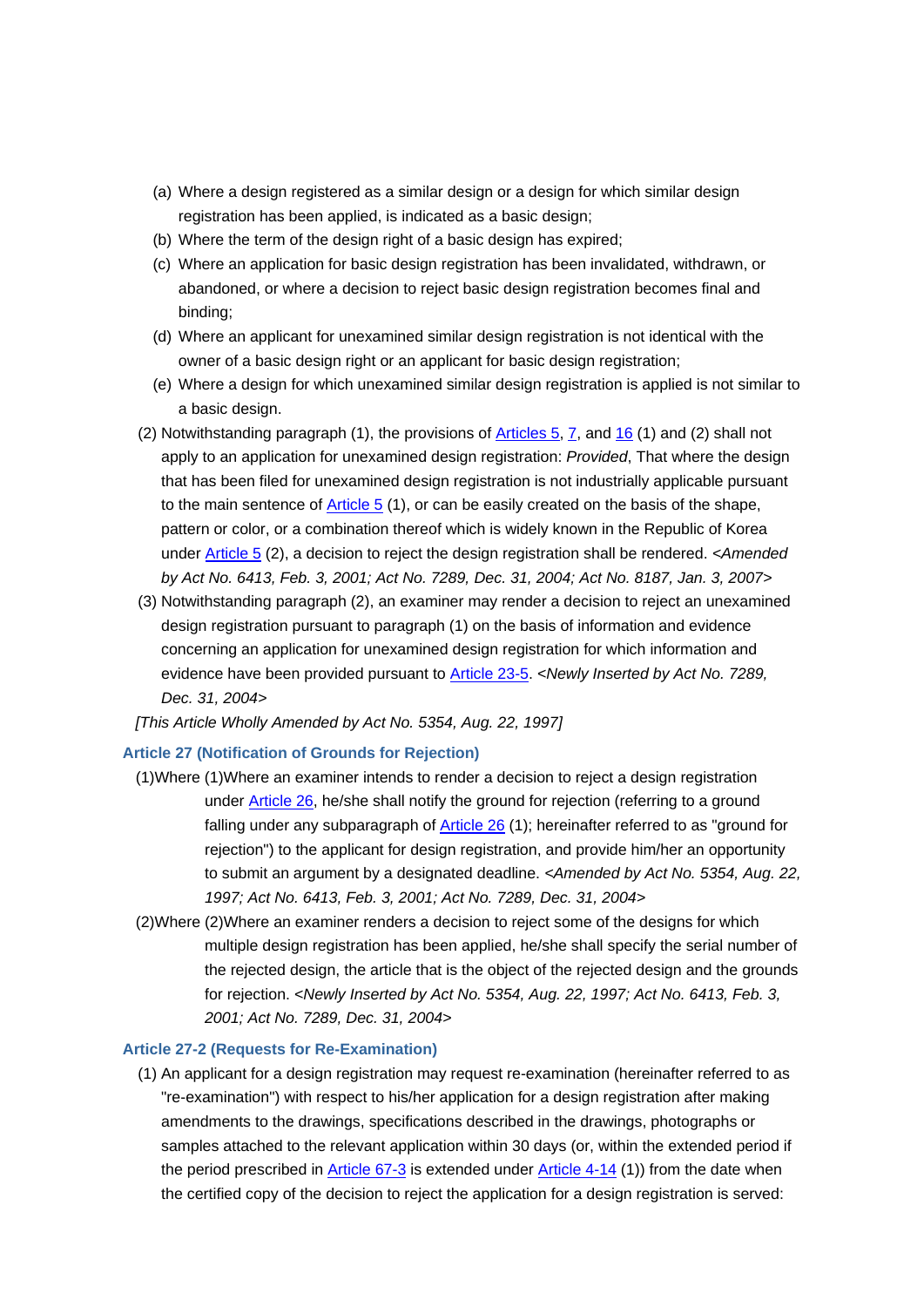*Provided*, That if a decision to reject the design registration is rendered after re-examination, or a request for a trial is made under Article 67-3, this shall not apply.

- (2) If a request for re-examination is filed under paragraph (1), the decision to reject the relevant design registration rendered prior to the request for re-examination shall be deemed revoked.
- (3) No request for re-examination filed under paragraph (1) may be withdrawn.
- *[This Article Newly Inserted by Act No. 9764, Jun. 9, 2009]*

#### **Article 28 (Decisions to Grant Design Registration)**

Where an examiner finds no ground for rejecting an application for design registration, he/she shall render a decision to grant design registration. *<Amended by Act No. 6413, Feb. 3, 2001; Act No. 7289, Dec. 31, 2004>*

#### **Article 29 (Method of Rendering Decisions to Grant or Reject Design Registration)**

- (1) A decision to grant or reject design registration shall be rendered in writing and shall state the grounds therefor. *<Amended by Act No. 6413, Feb. 3, 2001; Act No. 7289, Dec. 31, 2004>*
- (2) Where a decision to grant or reject design registration has been rendered, the Commissioner of the Korean Intellectual Property Office shall serve a certified copy of the decision on the applicant for the design registration. *<Amended by Act No. 6413, Feb. 3, 2001; Act No. 7289, Dec. 31, 2004>*

#### **Article 29-2 (Objections against Unexamined Design Registration)**

- (1) Any person may raise an objection against unexamined design registration to the Commissioner of the Korean Intellectual Property Office on the grounds that such registration falls under any of the following subparagraphs, from the date when the establishment of design right is registered under an application for the unexamined design registration to the date when three months have passed since a public notification of unexamined design registration was made. In such cases, an objection against unexamined design registration may be raised for each design in cases of designs for which multiple design registration is applied: *<Amended by Act No. 6413, Feb. 3, 2001; Act No. 7289, Dec. 31, 2004; Act No. 9762, Jun. 9, 2009>*
	- 1. Where the unexamined design registration is in violation of Article 4-24, 5, 6, 7 (1), 10, or 16 (1) and (2);
- 2. Where the relevant person is not entitled to obtain a design registration under the main sentence of Article 3 (1), or is unable to obtain a design registration under the proviso to Article 3 (1);
- 3. Where the unexamined design registration is in violation of the provisions of a treaty.
- (2) A person raising an objection against unexamined design registration (hereinafter referred to as "person raising an objection against unexamined design registration") shall submit an application for objection against unexamined design registration which states each of the following matters to the Commissioner of the Korean Intellectual Property Office, together with supporting evidence: *<Amended by Act No. 6413, Feb. 3, 2001; Act No. 7289, Dec. 31, 2004>*
	- 1. The name and address of the person raising an objection against unexamined design registration (in cases of a juristic person, its title and place of business);
		- 1-The name, address, or place of business, if any, of the agent (in cases of a patent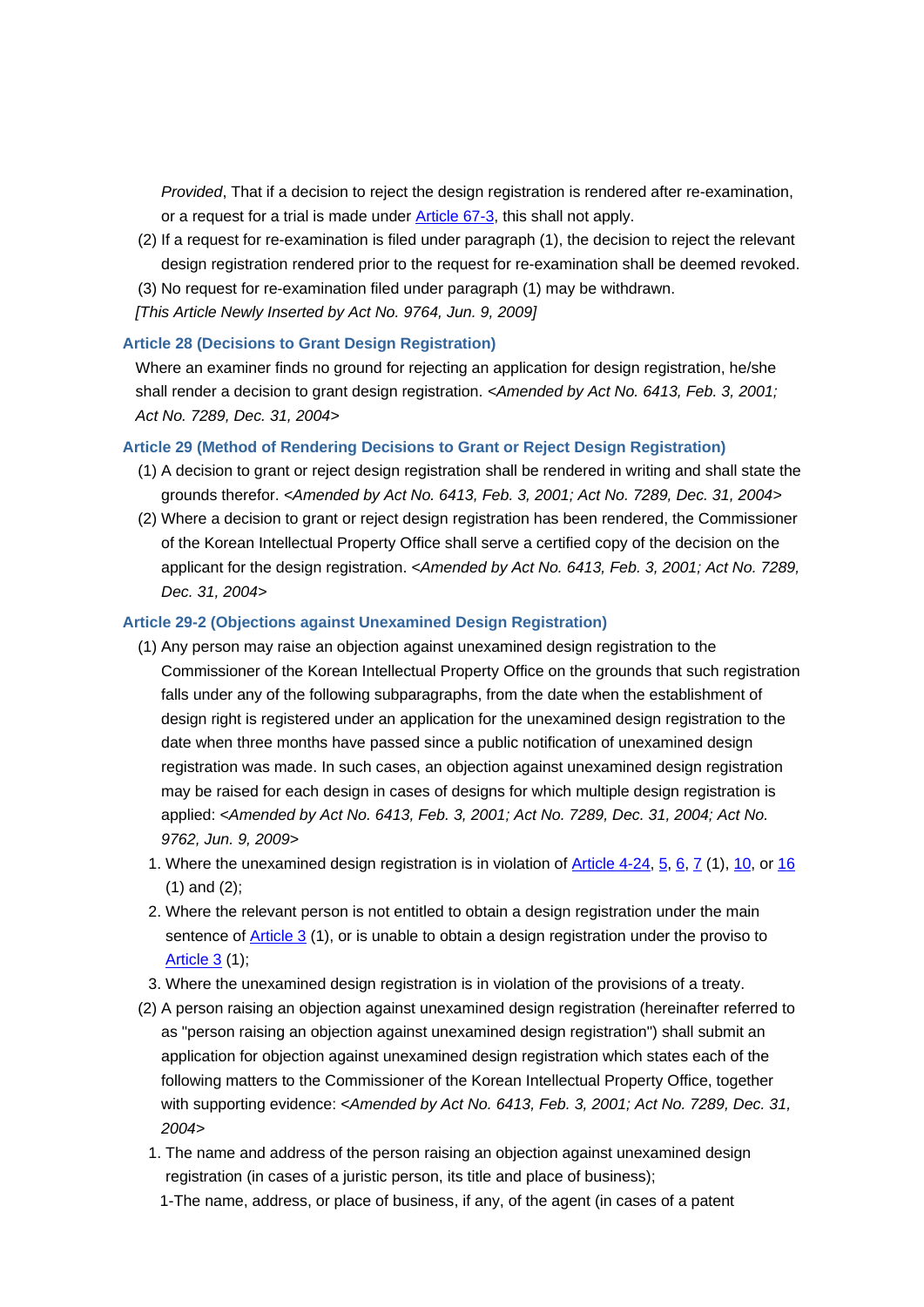- 2. corporation, its title, the location of office, and the name of the appointed patent attorney);
- 2. The indication of the registered design subject to the objection against unexamined design registration;
- 3. The purpose of the objection against unexamined design registration;
- 4. The grounds for the objection against unexamined design registration and indication of supporting evidence.
- (3) Where an objection against unexamined design registration is filed, the presiding examiner designated under Article 29-4 (3) shall serve a certified copy of the objection against unexamined design registration on the owner of the registered design right subject to the objection and provide him/her an opportunity to submit a written reply by a designated deadline. *<Amended by Act No. 6413, Feb. 3, 2001; Act No. 7289, Dec. 31, 2004>*
- (4) The provisions of Article 68 (6) shall apply *mutatis mutandis* to the raising of an objection against unexamined design registration under paragraph (1). *<Amended by Act No. 7289, Dec. 31, 2004>*

*[This Article Newly Inserted by Act No. 5354, Aug. 22, 1997]*

# **Article 29-3 (Amendment of Grounds, etc. for Objection against Unexamined Design Registration)**

A person raising an objection against unexamined design registration may amend the grounds or evidence indicated on a written objection against unexamined design registration within 30 days from the date of filing of the said objection. *<Amended by Act No. 7289, Dec. 31, 2004> [This Article Newly Inserted by Act No. 5354, Aug. 22, 1997]*

# **Article 29-4 (Board of Examiners for Examination and Decision)**

- (1) A board of three examiners shall examine and decide on an objection against unexamined design registration. *<Amended by Act No. 7289, Dec. 31, 2004>*
- (2) The Commissioner of the Korean Intellectual Property Office shall designate examiners constituting a board of examiners for each objection against unexamined design registration. *<Amended by Act No. 7289, Dec. 31, 2004>*
- (3) The Commissioner of the Korean Intellectual Property Office shall appoint one of the examiners designated under paragraph (2) as a presiding examiner.
- (4) Articles 72-7 (2), 72-8 (2), and 72-9 (2) and (3) shall apply *mutatis mutandis* to a board of examiners and a presiding examiner. *<Amended by Act No. 9764, Jun. 9, 2009> [This Article Newly Inserted by Act No. 5354, Aug. 22, 1997]*

# **Article 29-5 (Ex Officio Examination of Objections against Unexamined Design Registration)**

- (1) When an objection against unexamined design registration is examined, the grounds for the objection that are not raised by the applicant for objection against unexamined design registration may be examined. In such cases, the owner of design right or the applicant for objection against unexamined design registration shall be provided an opportunity to state his/her opinion about such grounds within a specified period.
- (2) When an objection against unexamined design registration is examined, the registered design for which an applicant for objection against unexamined design registration has not applied shall not be examined.

*[This Article Newly Inserted by Act No. 8187, Jan. 3, 2007]*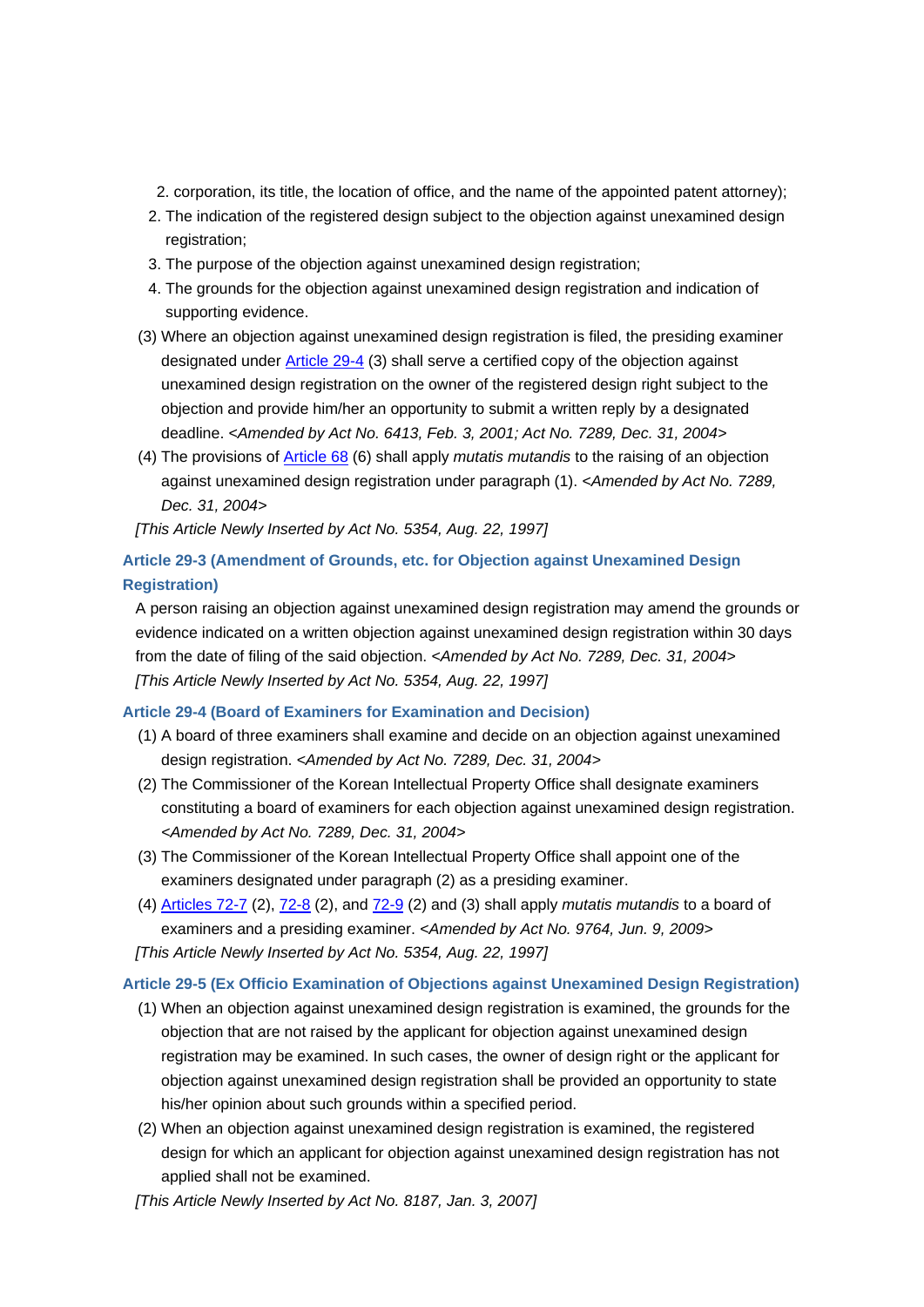# **Article 29-6 (Amalgamation or Separation of Objections against Unexamined Design Registration)**

A board of examiners may examine and decide on two or more objections against unexamined design registration by amalgamating or separating them. *[This Article Newly Inserted by Act No. 8187, Jan. 3, 2007]*

## **Article 29-7 (Decisions on Objections against Unexamined Design Registration)**

- (1) A board of examiners shall render a decision on any objection against unexamined design registration after the time set under Articles 29-2 (3) and 29-3 has lapsed. *<Amended by Act No. 7289, Dec. 31, 2004>*
- (2) Notwithstanding Article 29-2 (3), where a person filing an objection against unexamined design registration fails to submit the grounds and evidence thereon, the presiding examiner may dismiss the objection against unexamined design registration by decision after such time as referred to in Article 29-3 has lapsed. *<Amended by Act No. 6413, Feb. 3, 2001; Act No. 7289, Dec. 31, 2004>*
- (3) Where it is deemed that an objection against unexamined design registration is reasonable, a board of examiners shall render a decision to revoke the registered design (hereinafter referred to as "decision to revoke design registration"). *<Amended by Act No. 6413, Feb. 3, 2001; Act No. 7289, Dec. 31, 2004>*
- (4)Where (4)Where a decision to revoke a design registration becomes final and binding, the design right shall be deemed to have never existed. *<Amended by Act No. 6413, Feb. 3, 2001; Act No. 7289, Dec. 31, 2004>*
- (5) Where it is deemed that an objection against unexamined design registration is unreasonable, a board of examiners shall render a decision to maintain the design registration (hereinafter referred to as "decision to maintain design registration"). *<Amended by Act No. 6413, Feb. 3, 2001; Act No. 7289, Dec. 31, 2004>*
- (6) No appeal shall be made against a decision to dismiss an objection against unexamined design registration or a decision to maintain design registration. *<Amended by Act No. 6413, Feb. 3, 2001; Act No. 7289, Dec. 31, 2004>*
- *[This Article Newly Inserted by Act No. 5354, Aug. 22, 1997]*

## **Article 29-8 (Method of Deciding on Objections against Unexamined Design Registration)**

- (1) Any decision on an objection against unexamined design registration shall be made in documents which describe each of the following matters, and the examiner who rendered a decision shall put his/her name and seal thereon:
	- 1. Number of the case of application for the objection against unexamined design registration;
	- 2. Names and addresses of the owner of design right and of the applicant for the objection against unexamined design registration (in cases of a juristic person, its title and location of its place of business);
	- 3. Where the owner of design right or the applicant for the objection against unexamined design registration has an agent, his/her name, address and location of a business office (where the agent is a patent corporation, its title and location of its business office and the name of the designated patent attorney);
	- 4. Indication of the design related with the decision;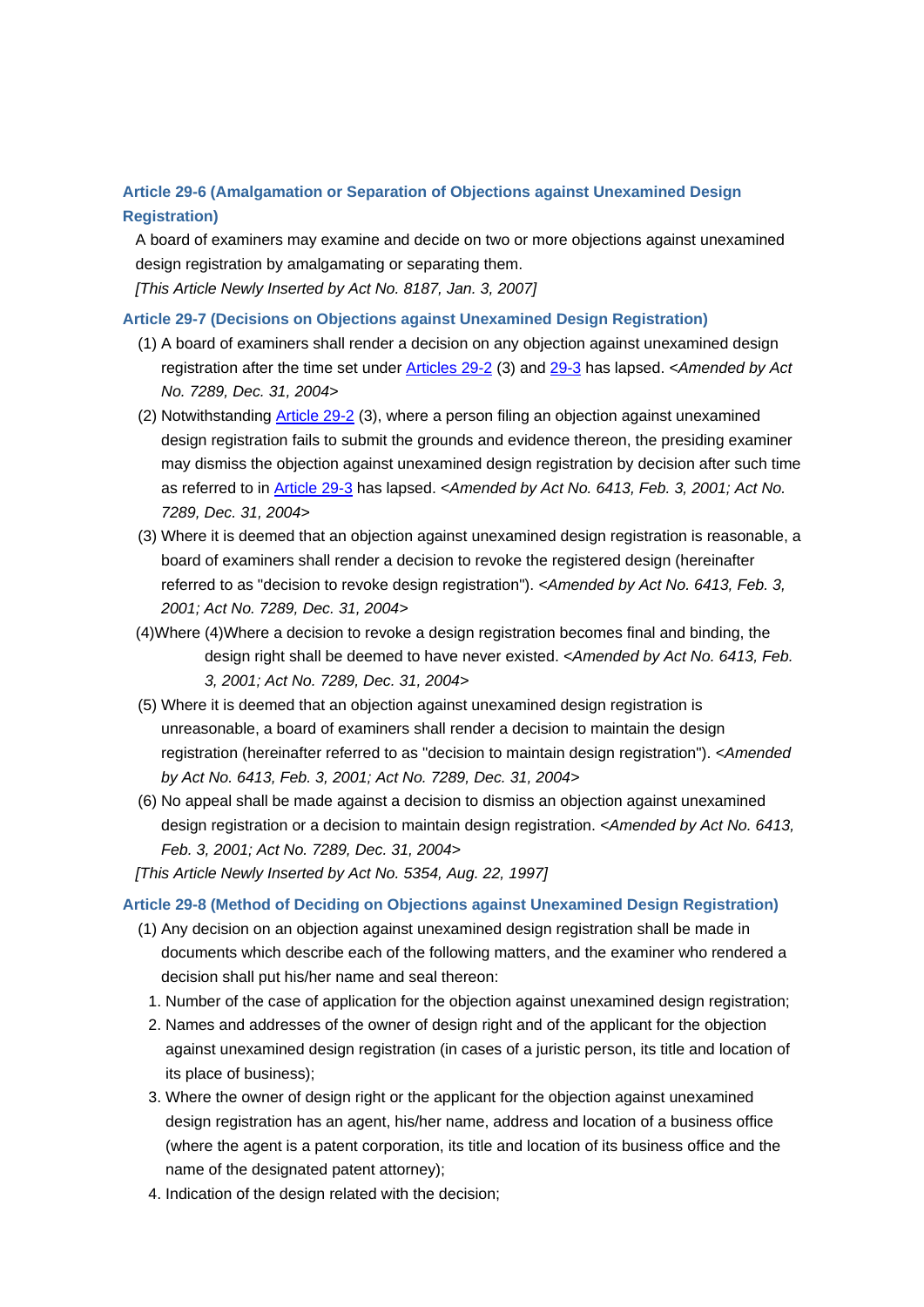- 5. Conclusion and grounds for the decision;
- 6. Date of the decision.
- (2)The (2)The presiding examiner shall serve a certified copy of decision on the applicant for the objection against unexamined design registration and the owner of design right when a decision on the objection against unexamined design registration has been rendered. *[This Article Newly Inserted by Act No. 8187, Jan. 3, 2007]*

**Article 29-9 (Withdra3wal of Applications for Objection against Unexamined Design Registration)**

- (1) No application for objection against unexamined design registration shall be withdrawn after a notice of statement of opinion pursuant to the latter part of Article 29-5 (1) is given, or a certified copy of decision pursuant to Article 29-8 (2) is served.
- (2) If an application for objection against unexamined design registration is withdrawn, the said application shall be deemed not to exist from the beginning. *<Amended by Act No. 9764, Jun. 9, 2009>*

*[This Article Newly Inserted by Act No. 8187, Jan. 3, 2007]*

## **Article 30 (Mutatis Mutandis Application of Provisions on Trial to Examination)**

Article 72-11 (excluding subparagraph 6 of the same Article) shall apply *mutatis mutandis* to the examination of applications for design registration. In such cases, "trial" shall be construed as "examination", and "administrative patent judge" as "examiner".

*[This Article Wholly Amended by Act No. 9764, Jun. 9, 2009]*

## **Article 30-2 (Suspension of Examination or Litigation Proceedings)**

- (1) The examination procedure of a design registration application may, if necessary, be suspended until a trial decision thereon becomes final and binding or litigation proceedings concerned have been complete.
- (2) The court may, if necessary, suspend litigation proceedings until a decision on the design registration application becomes final and binding.
- (3) No appeal shall be made against the suspension under paragraphs (1) and (2).

*[This Article Newly Inserted by Act No. 9764, Jun. 9, 2009]*

## **Article 30-3 (Provisions Applicable Mutatis Mutandis)**

The provisions of Articles 30-2, 72-5, 72-11 (excluding subparagraph 6 of the same Article), 72- 18 (7), 72-21, 72-29 (3) through (6), and 72-30 shall apply *mutatis mutandis* to the examination and decision of an application for objection against unexamined design registration. *[This Article Newly Inserted by Act No. 9764, Jun. 9, 2009]*

# **CHAPTER IV REGISTRATION FEES AND DESIGN REGISTRATION, ETC.**

## **Article 31 (Design Registration Fees)**

(1) Any person desiring to register the establishment of a design right under Article 39 (1) shall pay a design registration fee (hereafter referred to as "registration fee") covering the threeyear period from the date when he/she intends to register the establishment (hereinafter referred to as "registration date of the establishment"), and the owner of a design right shall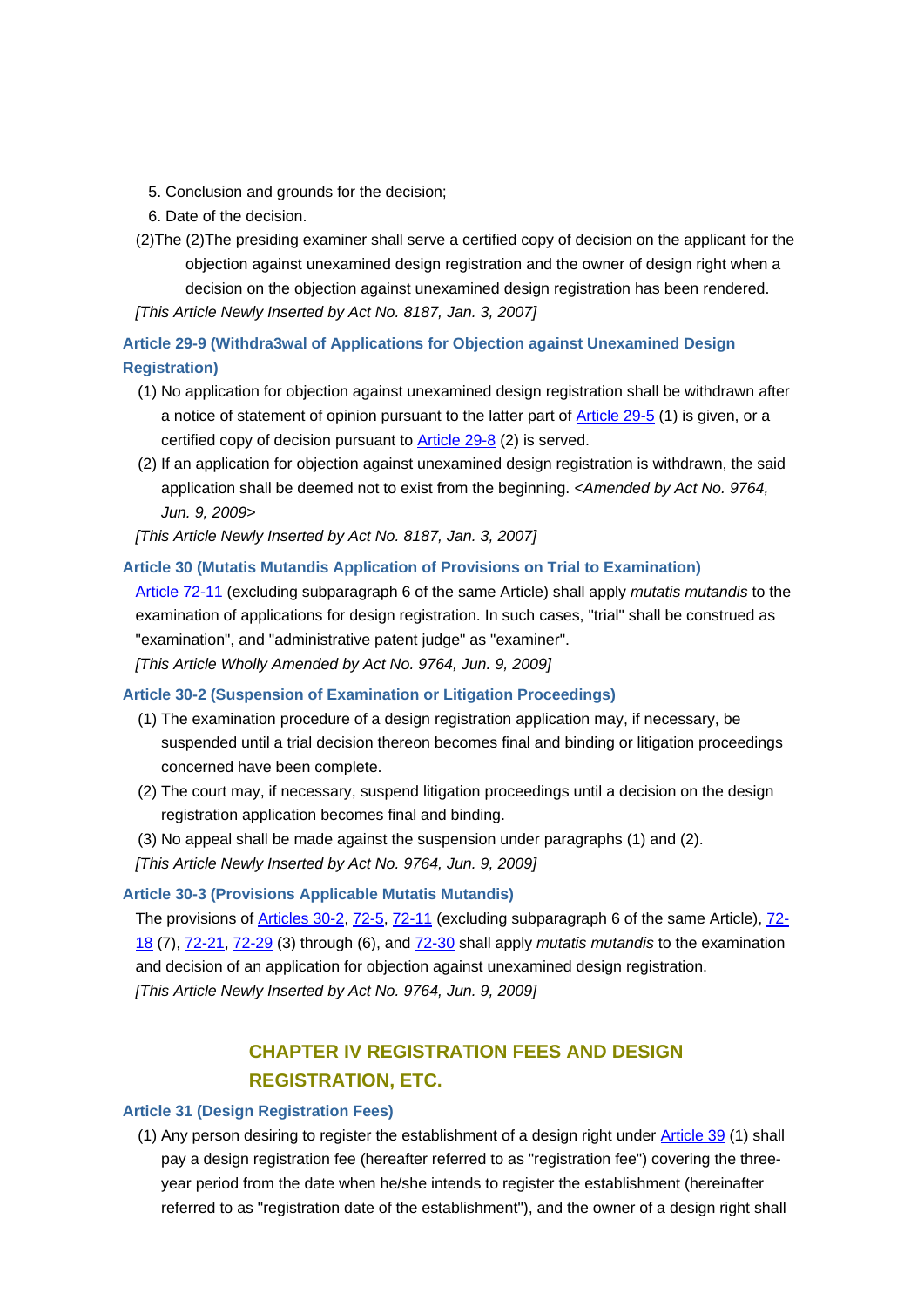pay an annual registration fee, starting from the registration fee for the next year, based on the date corresponding to the registration date of the establishment. *<Amended by Act No. 9764, Jun. 9, 2009>*

- (2) Notwithstanding paragraph (1), the owner of a design right may pay the registration fees for several years or all years in lump sum in accordance with the order of payment. *<Amended by Act No. 9764, Jun. 9, 2009>*
- (3) The registration fees, methods and periods of payment of such fees, and other necessary matters under paragraphs (1) and (2) shall be prescribed by Ordinance of the Ministry of Knowledge Economy. *<Newly Inserted by Act No. 9764, Jun. 9, 2009>*

## **Article 31-2 (Abandonment by Each Design at Time of Payment of Registration Fee)**

- (1) Any person who receives a decision to grant registration of designs for which multiple design registration is applied may abandon such by each design at the time of payment of the registration fee. *<Amended by Act No. 7289, Dec. 31, 2004>*
- (2) Matters necessary for the abandonment of a design under paragraph (1) shall be prescribed by Ordinance of the Ministry of Knowledge Economy. *<Amended by Act No. 7289, Dec. 31, 2004; Act No. 8852, Feb. 29, 2008>*
- *[This Article Newly Inserted by Act No. 6413, Feb. 3, 2001]*

## **Article 32 (Payment of Registration Fees by Interested Parties)**

- (1) Regardless of the intent of a person liable to pay a registration fee, any interested party may pay such fee.
- (2) An interested party who has paid the registration fee in accordance with paragraph (1) may request reimbursement of the fee from a person liable to it to the extent that the person liable to it receives any profit therefrom at present.

## **Article 33 (Late Payment, etc. of Registration Fees)**

- (1) Any person wishing to register the establishment of a design right, or an owner of a design right, may make late payment of the registration fee within six months from the expiration of the payment period under Article 31 (3). *<Amended by Act No. 9764, Jun. 9, 2009>*
- (2) Where late payment of the registration fee is made under paragraph (1), an amount determined by Ordinance of the Ministry of Knowledge Economy within the extent not exceeding twice the amount of the registration fee shall be paid. *<Amended by Act No. 9764, Jun. 9, 2009>*
- (3) Where the registration fee is not paid within the period of late payment referred to in paragraph (1) (referring to cases where remainder payment is not made within the period of remainder payment referred to in Article 33-2 (2), if, in spite of the expiration of the period of late payment, the period of remainder payment does not expire), a person intending to register the establishment of a design right shall be considered to have withdrawn the application for design registration, and the design right of the owner thereof shall be considered to have been extinguished retroactively to the day following the expiration date of the period covered by the registration fee paid under Article 31 (1) or (2). *<Amended by Act No. 9764, Jun. 9, 2009>*

#### **Article 33-2 (Remainder Payment of Registration Fees)**

(1) Where a person wishing to register the establishment of a design right or an owner of a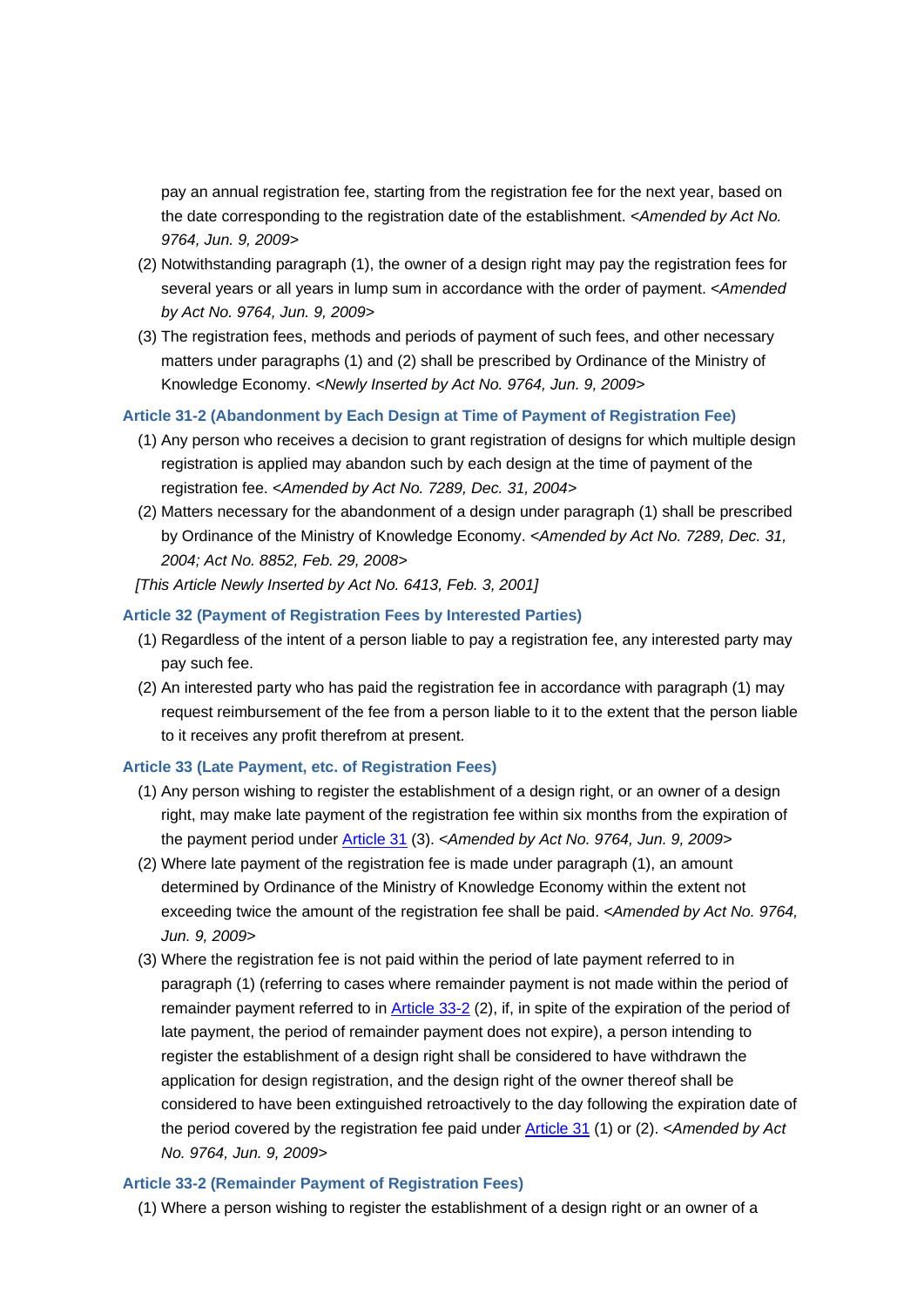design right fails to pay part of the registration fee within the period fixed under Article 31 (3) or 33 (1), the Commissioner of the Korean Intellectual Property Office shall order him/her to pay the remaining portion. *<Amended by Act No. 7289, Dec. 31, 2004; Act No. 9764, Jun. 9, 2009>*

- (2) A person who receives an order to pay the remaining portion under paragraph (1) may make the remainder payment of the registration fee within one month after the order is received.
- (3) A person who makes the remainder payment of the registration fee under paragraph (2) shall pay an amount determined by Ordinance of the Ministry of Knowledge Economy within the extent not exceeding twice the amount of the unpaid registration fee, if he/she falls under any of the following subparagraphs: *<Amended by Act No. 9764, Jun. 9, 2009>*
	- 1. Where he/she pays the remaining portion of the registration fee after the period of payment under Article 31 (3) has elapsed;
- 2. Where he/she pays the remaining portion of the registration fee after the period of late payment under Article 33 (1) has elapsed.
- *[This Article Newly Inserted by Act No. 6767, Dec. 11, 2002]*

# **Article 33-3 (Restoration, etc. of Application for Design Registration and Design Right by Late Payment or Remainder Payment of Registration Fees)**

- (1) Where a person wishing to register the establishment of a design right or an owner of a design right fails to pay the registration fee within the period of late payment under Article 33 (1) or to pay the remaining portion of the registration fee within the period of remainder payment under Article 33-2 (2) for any reasons not attributable to him/her, he/she may pay the whole or remaining portion of the registration fee within 14 days from the date on which the reason ceases to exist: *Provided*, That this shall not apply where six months have elapsed since the expiration date of the period of late payment or remainder payment, whichever is later. *<Amended by Act No. 6767, Dec. 11, 2002; Act No. 7289, Dec. 31, 2004; Act No. 9764, Jun. 9, 2009>*
- (2) Where the whole or remaining portion of the registration fee is paid in accordance with paragraph (1), the application for design registration concerned shall be deemed not to have been abandoned, and the design right concerned shall be deemed to have continued to exist, notwithstanding the provisions of Article 33 (3). *<Amended by Act No. 6767, Dec. 11, 2002; Act No. 7289, Dec. 31, 2004; Act No. 9764, Jun. 9, 2009>*
- (3) Where a design right is extinguished during the working of the relevant registered design due to failure to pay the registration fee within the period of late payment under Article 33 (1) or to pay the remaining portion of the registration fee within the period of remainder payment under Article 33-2 (2), the owner of the design right may make an application for the restoration of the extinguished right within three months from the date when the period of late or remainder payment expired, subject to the payment of an amount equivalent to three times the registration fee referred to in Article 31. In such cases, the relevant design right shall be deemed to have continued to exist. *<Newly Inserted by Act No. 7556, May 31, 2005; Act No. 9764, Jun. 9, 2009>*
- (4) The effects of an application for design registration or a design right under paragraph (2) or (3) shall not extend to the act of working the said design or a design similar thereto by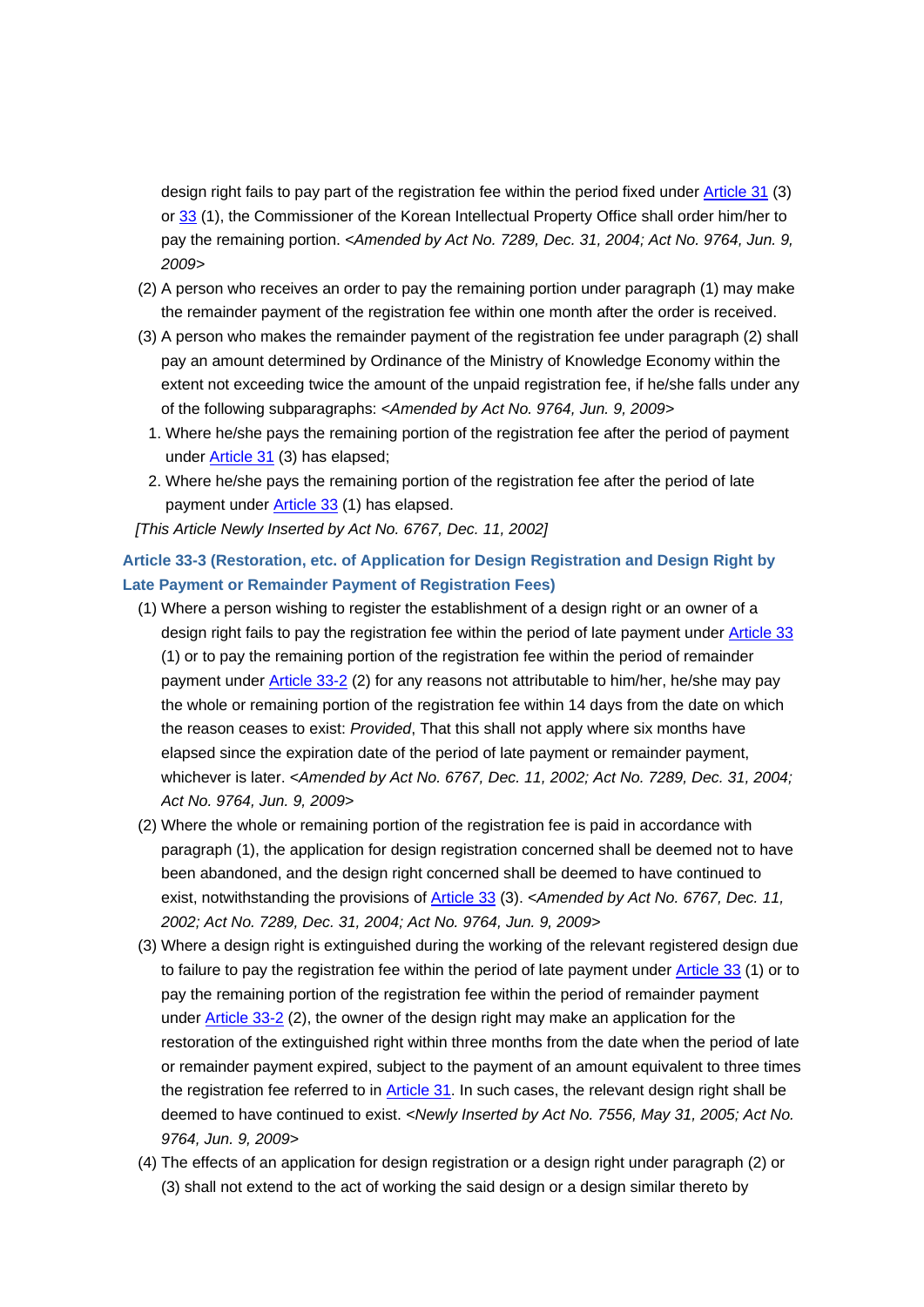another person from the date of expiration of the period for late payment of the registration fee to the date of actual payment or remainder payment of the fee (hereinafter referred to as "period of limited effect"). *<Amended by Act No. 6767, Dec. 11, 2002; Act No. 7289, Dec. 31, 2004; Act No. 7556, May 31, 2005; Act No. 9764, Jun. 9, 2009>*

- (5) Where a person has, in good faith, been working as a business or is preparing to work a design for which design registration has been applied, a registered design, or a design similar thereto under paragraph (2) or (3) in the Republic of Korea during the period of limited effect, he/she shall have a non-exclusive license for the relevant design right, within the scope of the object of the design or business that he/she is working as a business or preparing to work. *<Amended by Act No. 7289, Dec. 31, 2004; Act No. 7556, May 31, 2005>*
- (6) Any person who has been granted a non-exclusive license in accordance with paragraph (5) shall pay reasonable consideration to the owner of the design right or the exclusive licensee. *<Amended by Act No. 7289, Dec. 31, 2004; Act No. 7556, May 31, 2005>*

*[This Article Newly Inserted by Act No. 6413, Feb. 3, 2001]*

## **Article 34 (Official Fees)**

- (1) Any person who files an application for design registration, files a request, or undertakes any other procedure shall pay an official fee. *<Amended by Act No. 7289, Dec. 31, 2004>*
- (2) Matters necessary for the payment of official fees, including the method and deadline for payment of the official fees under paragraph (1), shall be prescribed by Ordinance of the Ministry of Knowledge Economy. *<Amended by Act No. 4541, Mar. 6, 1993; Act No. 5082, Dec. 29, 1995; Act No. 6413, Feb. 3, 2001; Act No. 7289, Dec. 31, 2004; Act No. 8852, Feb. 29, 2008>*

#### **Article 35 (Reduction of or Exemption from Registration Fees or Official Fees)**

- (1) Notwithstanding Articles 31 and 34, the Commissioner of the Korean Intellectual Property Office shall grant an exemption from the payment of registration fees or official fees falling under any of the following subparagraphs: *<Amended by Act No. 7289, Dec. 31, 2004>*
	- 1. Official fees or registration fees in relation to applications for design registration or design right belonging to the State;
- 2. Official fees for request for an invalidation trial made by an examiner under Article 68 (1).
- (2) Notwithstanding **Articles 31** and 34, where an application for design registration has been filed by an entitled person in accordance with Article 5 of the National Basic Living Security Act, or a person prescribed by Ordinance of the Ministry of Knowledge Economy, the Commissioner of the Korean Intellectual Property Office may grant a reduction or exemption of the registration fees for the first three years for the registration of the establishment of a design right, and the official fees prescribed by Ordinance of the Ministry of Knowledge Economy. *<Amended by Act No. 4541, Mar. 6, 1993; Act No. 5082, Dec. 29, 1995; Act No. 6024, Sep. 7, 1999; Act No. 6413, Feb. 3, 2001; Act*
- (3) A person who wishes to obtain a reduction or exemption of the registration fees and the official fees in accordance with paragraph (2) shall submit documents prescribed by Ordinance of the Ministry of Knowledge Economy to the Commissioner of the Korean Intellectual Property Office. *<Amended by Act No. 4541, Mar. 6, 1993; Act No. 5082, Dec.*

*No. 7289, Dec. 31, 2004; Act No. 8187, Jan. 3, 2007; Act No. 8852, Feb. 29, 2008>*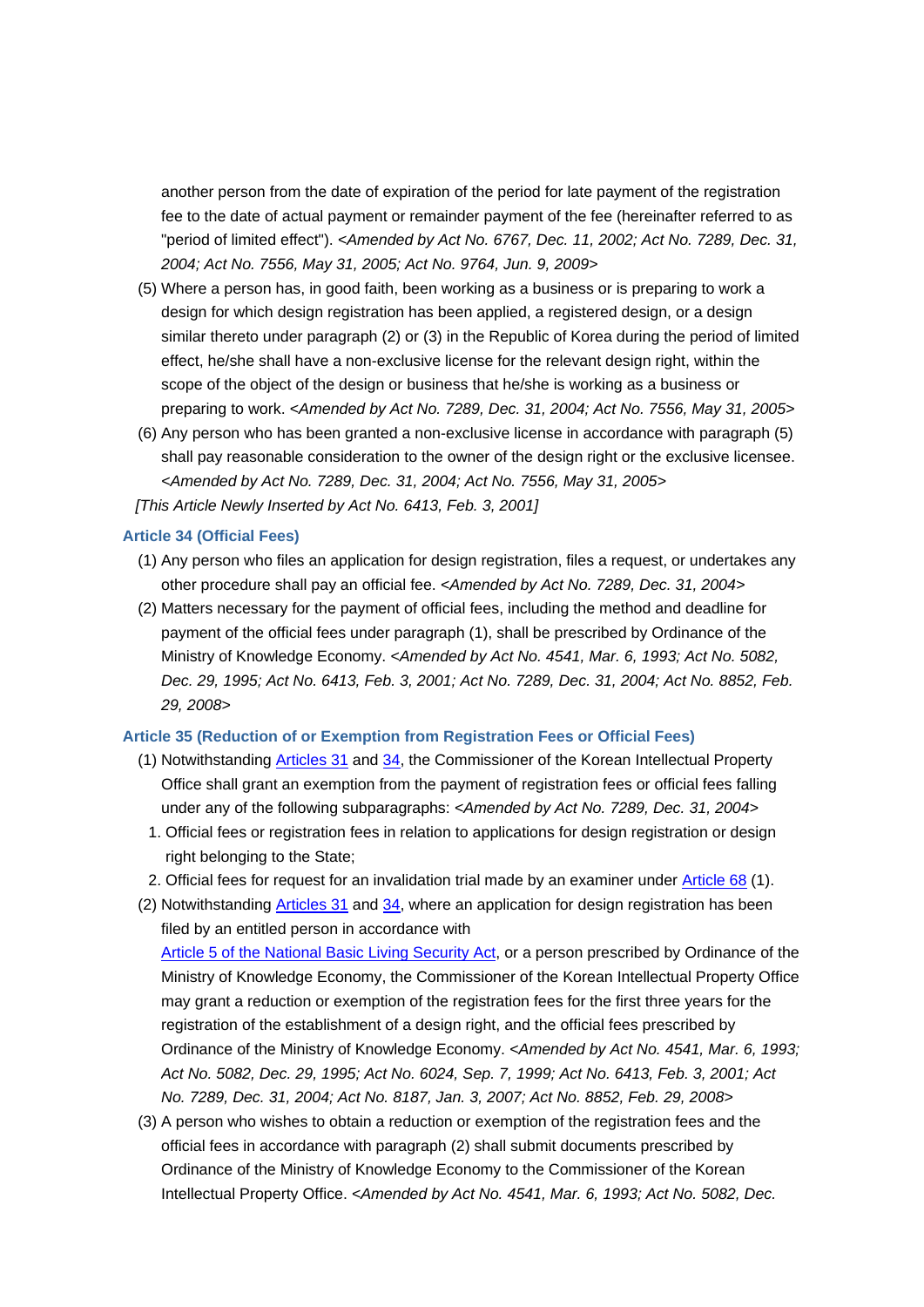*29, 1995; Act No. 6413, Feb. 3, 2001; Act No. 8852, Feb. 29, 2008>*

#### **Article 36 (Refund of Registration Fees, etc.)**

- (1) The registration fees and official fees which have been paid shall not be refundable: *Provided*, That such fees shall be refunded at the request of the payer where they fall under any of the following subparagraphs: *<Amended by Act No. 5354, Aug. 22, 1997; Act No. 6413, Feb. 3, 2001; Act No. 7289, Dec. 31, 2004; Act No. 8187, Jan. 3, 2007>*
	- 1. Registration fees and official fees erroneously paid;
	- 2. Amounts corresponding to the registration fees for the years following the year in which the decision to revoke or invalidate the design registration becomes final and binding;
- 3. Application fees for design registration which have already been paid where the application for design registration concerned has been withdrawn or abandoned within one month after the date when the application for design registration (excluding an application for design registration with a request for an accelerated examination, a divisional application, or an application for design registration that would be the basis of a divisional application) was filed.
- (2) Where the registration fees and official fees that have been paid fall under any subparagraph of paragraph (1), the Commissioner of the Korean Intellectual Property Office shall notify those who have paid them thereof. *<Amended by Act No. 8187, Jan. 3, 2007>*
- (3) Requests for the refund of registration fees and official fees pursuant to the proviso to the main sentence of paragraph (1) shall not be filed three years after the date the notification pursuant to the provisions of paragraph (2) is received. *<Amended by Act No. 8187, Jan. 3, 2007; Act No. 8456, May 17, 2007>*

*[This Article Wholly Amended by Act No. 4595, Dec. 10, 1993]*

## **Article 37 (Design Register)**

- (1) The Commissioner of the Korean Intellectual Property Office shall keep a Design Register at the Korean Intellectual Property Office, and register the following matters: *<Amended by Act No. 6767, Dec. 11, 2002; Act No. 7289, Dec. 31, 2004>*
	- 1. The establishment, transfer, extinguishment, restoration, or restriction on disposal of a design right:
- 2. The establishment, maintenance, transfer, modification, extinguishment, or restriction on disposal of an exclusive or non-exclusive license;
- 3. The establishment, transfer, modification, extinguishment, or restriction on disposal of a pledge on a design right or on an exclusive or non-exclusive license.
- (2) The Design Register under paragraph (1) may be stored in whole or in part in electronic format, such as an electronic recording medium. *<Amended by Act No. 6413, Feb. 3, 2001; Act No. 7289, Dec. 31, 2004>*
- (3) Necessary matters for the particulars and procedures of registration, etc. other than those provided for in paragraphs (1) and (2) shall be prescribed by Presidential Decree.

#### **Article 38 (Issuance of Design Registration Certificate)**

(1) When the establishment of a design right has been registered, the Commissioner of the Korean Intellectual Property Office shall issue a design registration certificate to the owner of the design right. *<Amended by Act No. 7289, Dec. 31, 2004>*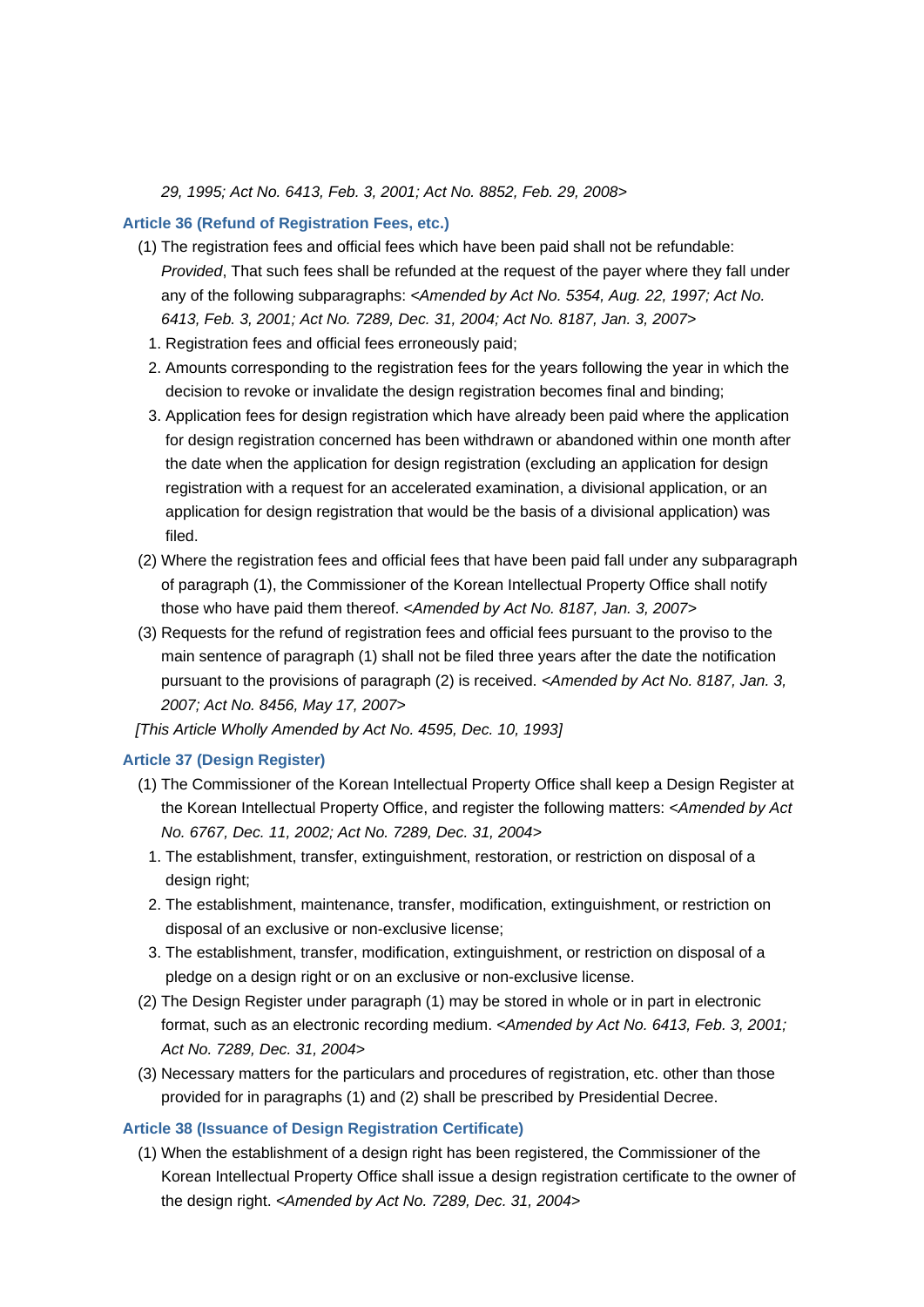(2) When a design registration certificate does not coincide with the Design Register or other documents, the Commissioner of the Korean Intellectual Property Office shall, upon request or *ex officio*, reissue the design registration certificate with amendments, or issue a new design registration certificate. *<Amended by Act No. 7289, Dec. 31, 2004>*

## **CHAPTER V DESIGN RIGHT**

## **Article 39 (Registration of Establishment of Design Right)**

- (1) A design right shall be created by dint of the registration of its establishment. *<Amended by Act No. 7289, Dec. 31, 2004>*
- (2) When a registration fee has been paid in accordance with Article 31 (1), the late payment of a registration fee has been made in accordance with Article 33 (1), the remainder payment of a registration fee has been made in accordance with Article 33-2 (2), the payment or remainder payment of a registration fee has been made in accordance with Article 33-3 (1), or an exemption from payment of a registration fee has been granted in accordance with Article 35 (1) 1 or (2), the Commissioner of the Korean Intellectual Property Office shall register the establishment of the design right concerned. *<Amended by Act No. 6767, Dec. 11, 2002; Act No. 7289, Dec. 31, 2004>*
- (3) When a registration pursuant to paragraph (2) has been made, the Commissioner of the Korean Intellectual Property Office shall publicize the registration by inserting matters prescribed by Presidential Decree, such as the name and address of the owner of the design right, design registration number, etc., in the Design Gazette. *<Amended by Act No. 8187, Jan. 3, 2007>*

## **Article 40 (Duration of Design Right)**

- (1) The duration of a design right shall be 15 years from the date of registration of its establishment: *Provided*, That the expiration date of the duration of a design right relating to a similar design shall be the expiration date of the duration of the design right relating to a basic design. *<Amended by Act No. 4595, Dec. 10, 1993; Act No. 5354, Aug. 22, 1997; Act No. 7289, Dec. 31, 2004>*
- (2) Where the establishment of a design right is registered under Article 15 with respect to an application for design registration of a lawful holder, the duration of the design right under paragraph (1) shall be counted from the day following the date of registration of the design right previously filed by an unentitled person. *<Amended by Act No. 6413, Feb. 3, 2001; Act No. 7289, Dec. 31, 2004>*

## **Article 41 (Effect of Design Right)**

An owner of a design right shall, as a business, have the exclusive right to work a registered design and a design similar thereto: *Provided*, That where the design right is subject to an exclusive license, this shall not apply to the extent that the exclusive licensee has the exclusive right to work the registered design or a design similar thereto under Article 47 (2). *<Amended by Act No. 4595, Dec. 10, 1993; Act No. 7289, Dec. 31, 2004>*

#### **Article 42 (Design Right for Similar Designs)**

A design right relating to a similar design as provided for in  $Article 7$  (1) shall be incorporated in a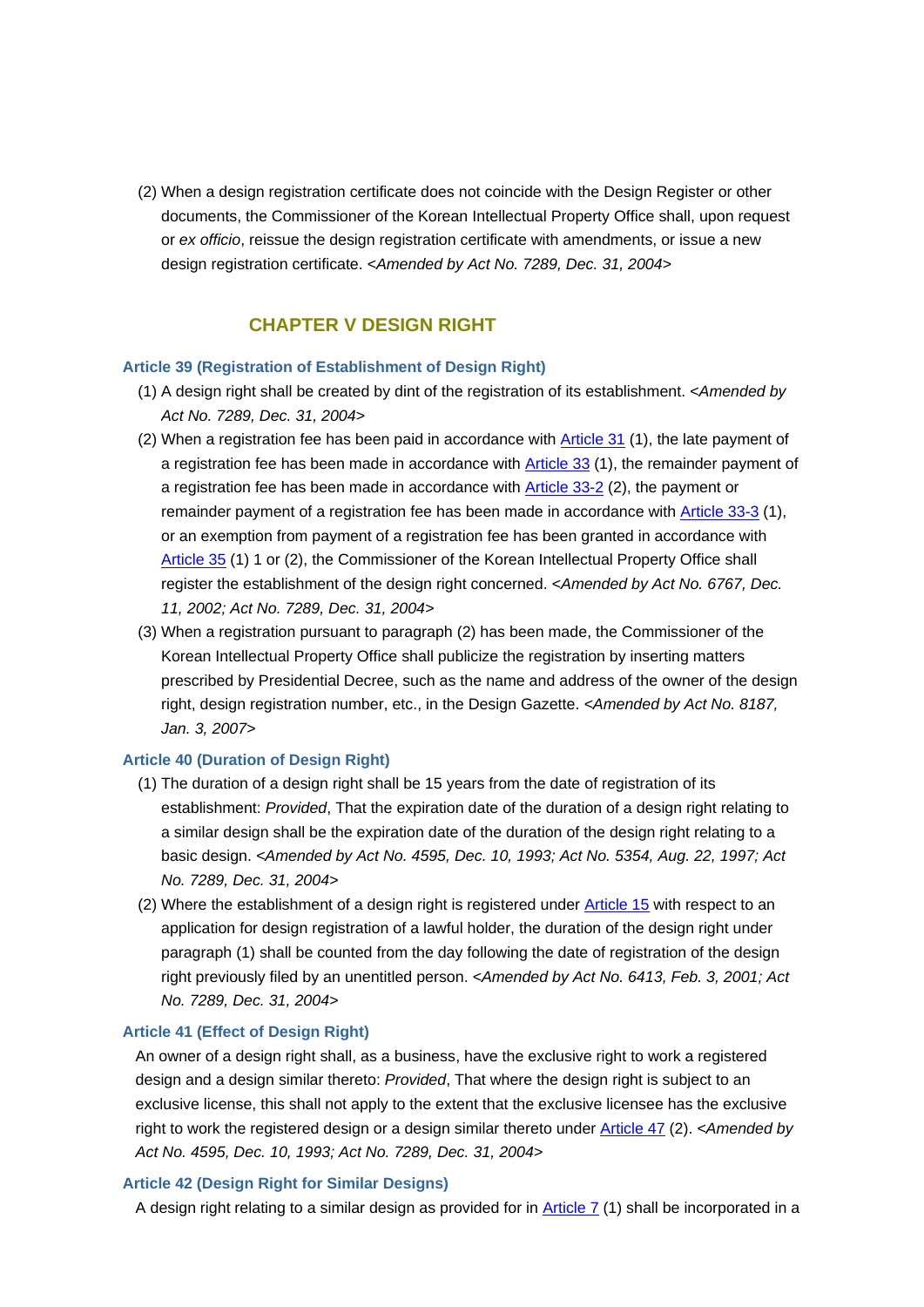design right for its basic design. *<Amended by Act No. 7289, Dec. 31, 2004>*

## **Article 43 (Scope of Protection of Registered Designs)**

The scope of protection of a registered design shall be determined by the matters entered in an application for design registration, the design represented in a drawing or photograph attached to the application, and in the explanation of the design described in the sample and drawing. *<Amended by Act No. 6413, Feb. 3, 2001; Act No. 7289, Dec. 31, 2004>*

## **Article 44 (Scope to which Effect of Design Right is not Extended)**

- (1) The effect of a design right shall not extend to any of the following: *<Amended by Act No. 7289, Dec. 31, 2004>*
	- 1. Working of a registered design for the purpose of research or experiment;
	- 2. Vessels, aircraft or vehicles merely passing through the Republic of Korea, or the machinery, instruments, equipment or other things used therein;
	- 3. Things existing in the Republic of Korea since an application for design registration was filed.
- (2) Where a font is registered as a design right, the effect of such design right shall not extend insofar as it falls under any of the following subparagraphs: *<Newly Inserted by Act No. 7289, Dec. 31, 2004>*
	- 1. Where the font is used in the ordinary process, such as typing, typesetting, printing, etc.;
- 2. Where it is the resulting material produced by the use of font pursuant to the provisions of subparagraph 1.

## **Article 45 (Relationship with Another Person's Registered Design, etc.)**

- (1) Where a registered design is made by use of another person's registered design or design similar thereto, patented invention, registered utility model or registered trademark under an application filed prior to the filing date of the application for the registration of the design concerned, or where a design right conflicts with another person's patent right, utility model right or trademark right under an application filed prior to the filing date of the application for registration of the design concerned, the owner of the design right or exclusive or nonexclusive licensee shall not work, as a business, the registered design without the permission from the owner of the earlier design right, patent right, utility model right or trademark right, or without compliance with Article 70. *<Amended by Act No. 5354, Aug. 22, 1997; Act No. 6413, Feb. 3, 2001; Act No. 7289, Dec. 31, 2004>*
- (2) Where a design similar to a registered design is made by use of another person's registered design or design similar thereto, patented invention, registered utility model or registered trademark under an application filed prior to the filing date of the application for the registration of the design concerned, or where a right of the design similar to the registered design conflicts with another person's design right, patent right, utility model right or trademark right under an application filed prior to the filing date of the application for registration of the design concerned, the owner of the design right or exclusive or nonexclusive licensee shall not work, as a business, the design similar to the registered design without the permission from the owner of the earlier design right, patent right, utility model right or trademark right, or without compliance with Article 70. *<Newly Inserted by Act No. 5354, Aug. 22, 1997; Act No. 6413, Feb. 3, 2001; Act No. 7289, Dec. 31, 2004>*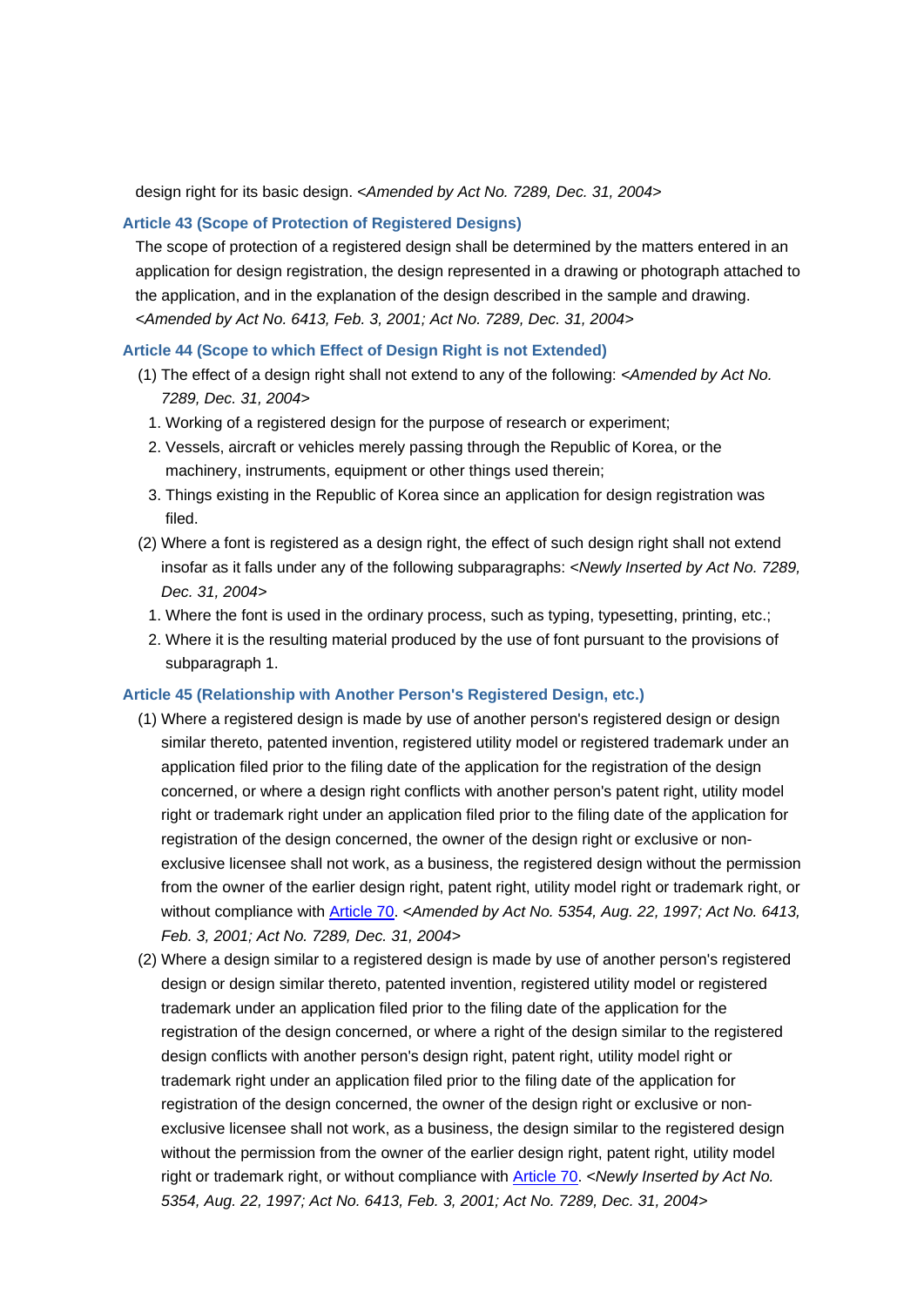(3) Where a registered design or a design similar thereto is made by use of, or conflicts with, another person's copyright, effective prior to the filing date of the application for registration of the design concerned, the owner of the design right or exclusive or non-exclusive licensee shall not work, as a business, the registered design or design similar thereto without the permission from the owner of the copyright. *<Amended by Act No. 6413, Feb. 3, 2001; Act No. 7289, Dec. 31, 2004>*

## **Article 46 (Assignment and Joint Ownership of Design Right)**

- (1) A design right may be assigned: *Provided*, That a design right for a basic design and a design right for a similar design thereto shall be assigned together. *<Amended by Act No. 7289, Dec. 31, 2004>*
- (2) Where a design right is owned jointly, each joint owner may neither assign his/her share nor establish a pledge upon it without the consent of all the other joint owners. *<Amended by Act No. 7289, Dec. 31, 2004>*
- (3) Where a design right is owned jointly, each joint owner may, except as otherwise agreed by a contract among all the joint owners, work the registered design or the design similar thereto by himself/herself without the consent of the other joint owners. *<Amended by Act No. 4595, Dec. 10, 1993; Act No. 7289, Dec. 31, 2004>*
- (4) Where a design right is owned jointly, each joint owner may neither establish an exclusive license nor permit a non-exclusive license under the design right without the consent of all the other joint owners. *<Amended by Act No. 7289, Dec. 31, 2004>*
- (5) A design right registered as a multiple design may be divided and transferred for each design. *<Newly Inserted by Act No. 5354, Aug. 22, 1997; Act No. 6413, Feb. 3, 2001; Act No. 7289, Dec. 31, 2004>*

## **Article 47 (Exclusive License)**

- (1) An owner of a design right may establish an exclusive license on the design right for another person. *<Amended by Act No. 7289, Dec. 31, 2004>*
- (2) An exclusive licensee who has an exclusive license established under paragraph (1) shall have the exclusive right to work the registered design or the design similar thereto, within the limit provided for in the act of establishment. *<Amended by Act No. 7289, Dec. 31, 2004>*
- (3) An exclusive licensee shall not transfer the exclusive license without the consent of the owner of the design right, except where it is transferred together with the business in which it is worked or where inheritance or other general succession takes place. *<Amended by Act No. 7289, Dec. 31, 2004>*
- (4) An exclusive licensee shall not establish a pledge or grant a nonexclusive license on the exclusive license without the consent of the owner of the design right. *<Amended by Act No. 7289, Dec. 31, 2004>*
- (5) The provisions of Article 46 (2) through (4) shall apply *mutatis mutandis* to exclusive licenses.

## **Article 48 (Effect of Registration of Design Right and Exclusive License)**

- (1) Each of the following shall be of no effect unless it is registered:
	- 1. The transfer (excluding cases through inheritance or other general succession) or extinguishment by abandonment, or restriction on the disposal of a design right;
	- 2. The grant, transfer (excluding cases through inheritance or other general succession),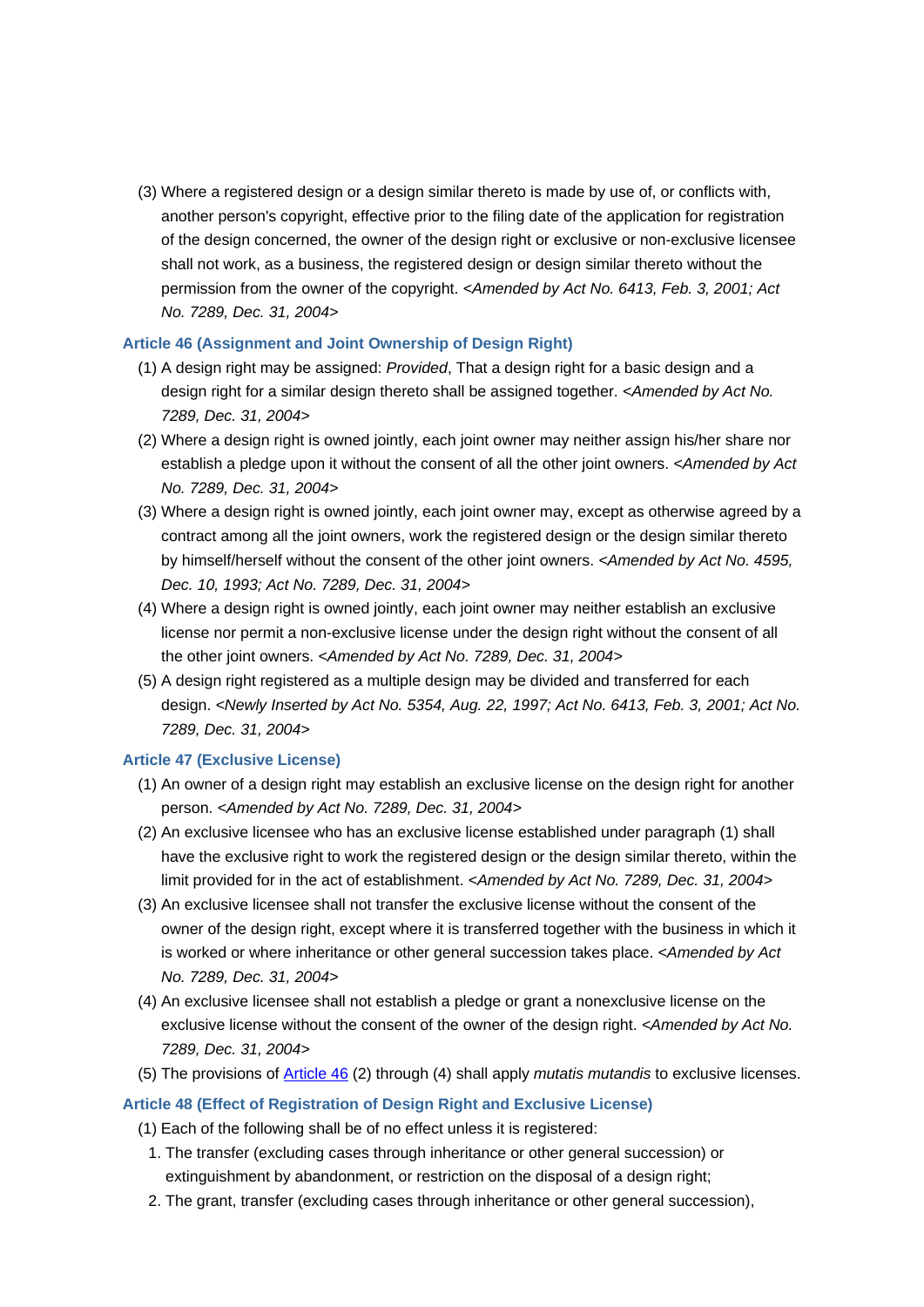modification, extinguishment (excluding cases through confusion), or restriction on the disposal of an exclusive license;

- 3. The establishment, transfer (excluding cases through inheritance or other general succession), modification, extinguishment (excluding cases through confusion), or restriction on the disposal of a pledge on a design right or exclusive license.
- (2) Inheritance of, or other general succession relating to a design right, exclusive license, and pledge under any subparagraph of paragraph (1) shall be notified, without delay, to the Commissioner of the Korean Intellectual Property Office.
- *[This Article Newly Inserted by Act No. 9764, Jun. 9, 2009]*

#### **Article 49 (Non-Exclusive License)**

- (1) An owner of a design right may grant a non-exclusive license on his/her design right for another person. *<Amended by Act No. 7289, Dec. 31, 2004>*
- (2) A non-exclusive licensee shall have the right to work the registered design and a design similar thereto within the limit provided for in this Act or the act of establishment. *<Amended by Act No. 4595, Dec. 10, 1993; Act No. 7289, Dec. 31, 2004>*
- (3) A non-exclusive license under **Article 70** shall be transferred together with the relevant design right of the non-exclusive licensee, and shall be extinguished at the same time as the relevant design right is extinguished. *<Amended by Act No. 9764, Jun. 9, 2009>*
- (4) No non-exclusive license, other than those described in paragraph (3), may be transferred without the consent of the design right holder (or the design right holder and the exclusive licensee in cases of a non-exclusive license on an exclusive license), unless the transfer is made together with the underlying business or through inheritance or other general succession. *<Newly Inserted by Act No. 9764, Jun. 9, 2009>*
- (5) No pledge may be established on a non-exclusive license, other than those under paragraph (3), without the consent of the design right holder (or the design right holder and the exclusive licensee in cases of a non-exclusive license on an exclusive license). *<Newly Inserted by Act No. 9764, Jun. 9, 2009>*
- (6) Article 46 (2) and (3) shall apply *mutatis mutandis* to non-exclusive licenses. *<Newly Inserted by Act No. 9764, Jun. 9, 2009>*

#### **Article 50 (Non-Exclusive License by Prior Use)**

Where, at the time of filing an application for design registration, a person who has created the design which is identical with or similar to the design in an existing application, without having prior knowledge of the design in the application, or has learned the design from the creator, and has been working the design in the Republic of Korea, or has been making preparations therefor, such person shall have a non-exclusive license for the design right to the design applied for registration, to the extent of the objective of design and project which he/she works or prepares for. *<Amended by Act No. 4595, Dec. 10, 1993; Act No. 7289, Dec. 31, 2004; Act No. 8187, Jan. 3, 2007>*

#### **Article 50-2 (Non-Exclusive License by Earlier Application)**

Where, at the time of registering the establishment of a design right of another person, a person (excluding those falling under **Article 50**) who has created the design which is identical with or similar to the design in an existing application, without having prior knowledge of the design in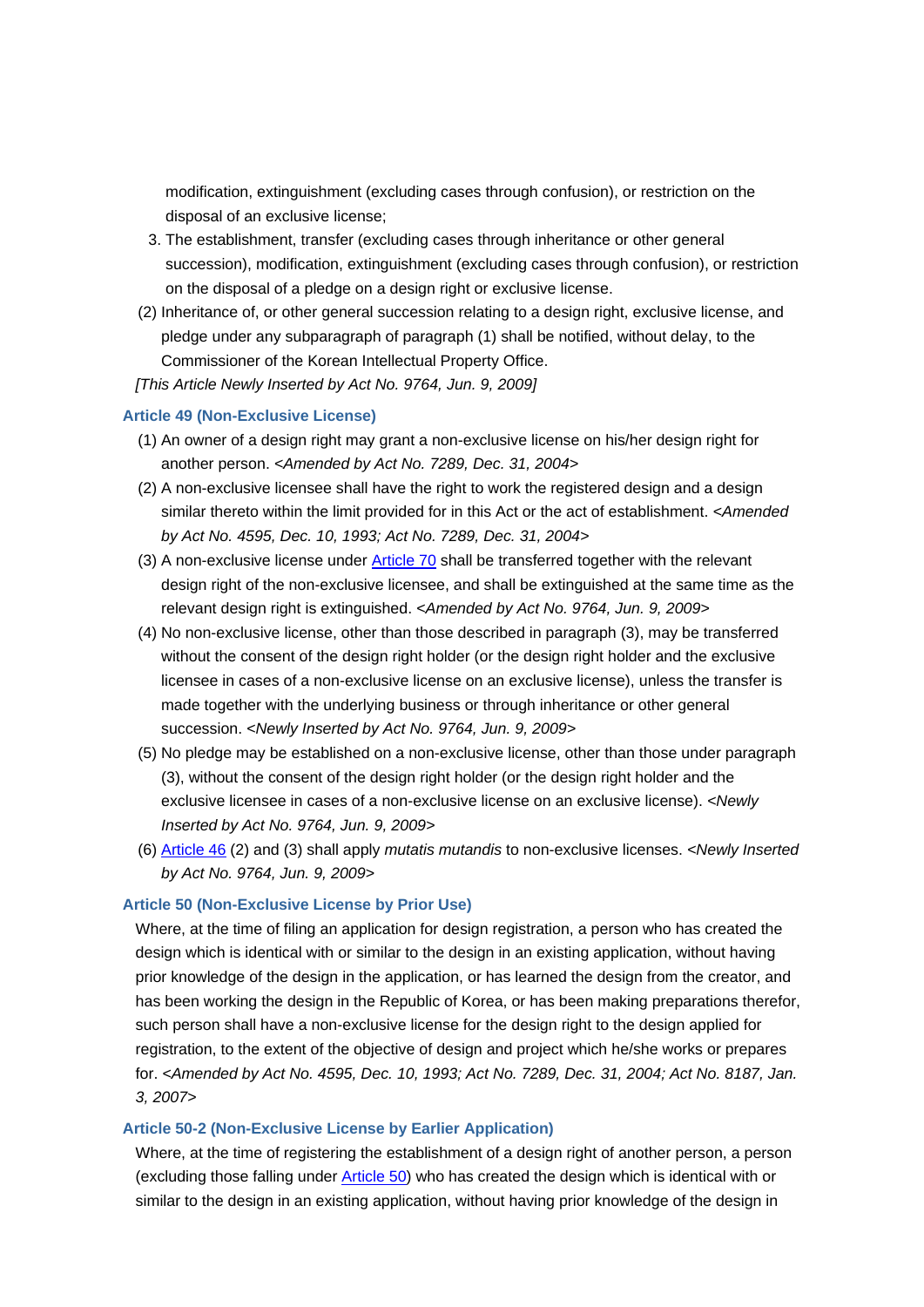the application, or has learned the design from the creator, and has been working the design in the Republic of Korea, or has been making preparations therefor, such person shall have a nonexclusive license for the design right, to the extent of the objective of design and project which he/she works or prepares for:

- 1. It is required that he/she applied for registration of the design or similar design before the date when another person applied for design registration for the establishment and registration of design right, and has started or has prepared to start a business practicing the design regarding the application for design registration;
- 2. It is required that a decision or a trial decision to reject an application for design registration filed ahead of others for a design referred to in subparagraph 1 has been final and binding. *[This Article Newly Inserted by Act No. 8187, Jan. 3, 2007]*

# **Article 51 (Non-Exclusive License due to Working prior to Registration of Request for Invalidation Trial)**

- (1) Where a person falling under any of the following subparagraphs has been working a registered design or a design similar thereto or has been making preparations therefor in the Republic of Korea, prior to the registration of a request for an invalidation trial on the design registration concerned, without knowing that the design registration is subject to invalidation, such person shall have a non-exclusive license on that design right or on the exclusive license existing at the time the design registration was invalidated, to the extent of the objective of design and project which he/she works or prepares for: *<Amended by Act No. 7289, Dec. 31, 2004; Act No. 8187, Jan. 3, 2007; Act No. 9764, Jun. 9, 2009>*
	- 1. The original owner of the design right, where one of two or more design registrations granted for the same or a similar design has been invalidated;
	- 2. The original owner of the design right, where his/her design registration has been invalidated and a design registration for the same or a similar design has been granted to a lawful holder;
	- 3. A person who has already been granted an exclusive or non-exclusive license, or nonexclusive license on the exclusive license, at the time of registration of the request for an invalidation trial on the design right that has been invalidated in cases of subparagraph 1 or 2 and who falls under any of the following items:
	- (a) A person who has completed registration of the non-exclusive license or exclusive license concerned;
	- (b) A person who has been granted a non-exclusive license falling under Article 52-2 (2).
- (2) A person who has been granted a non-exclusive license in accordance with paragraph (1) shall pay reasonable consideration for the right to the owner of the design right or the exclusive licensee. *<Amended by Act No. 7289, Dec. 31, 2004>*

## **Article 52 (Non-Exclusive License After Expiration of Duration of Design Right, etc.)**

(1) Where a design similar to a registered one conflicts with a design right which has been registered prior to or on the date of application for registration of the design (hereinafter referred to as "original design right"), the owner of the original design right shall have a nonexclusive license with respect to the design right within the scope of the original design right when the duration of original design right expires, or have a nonexclusive license with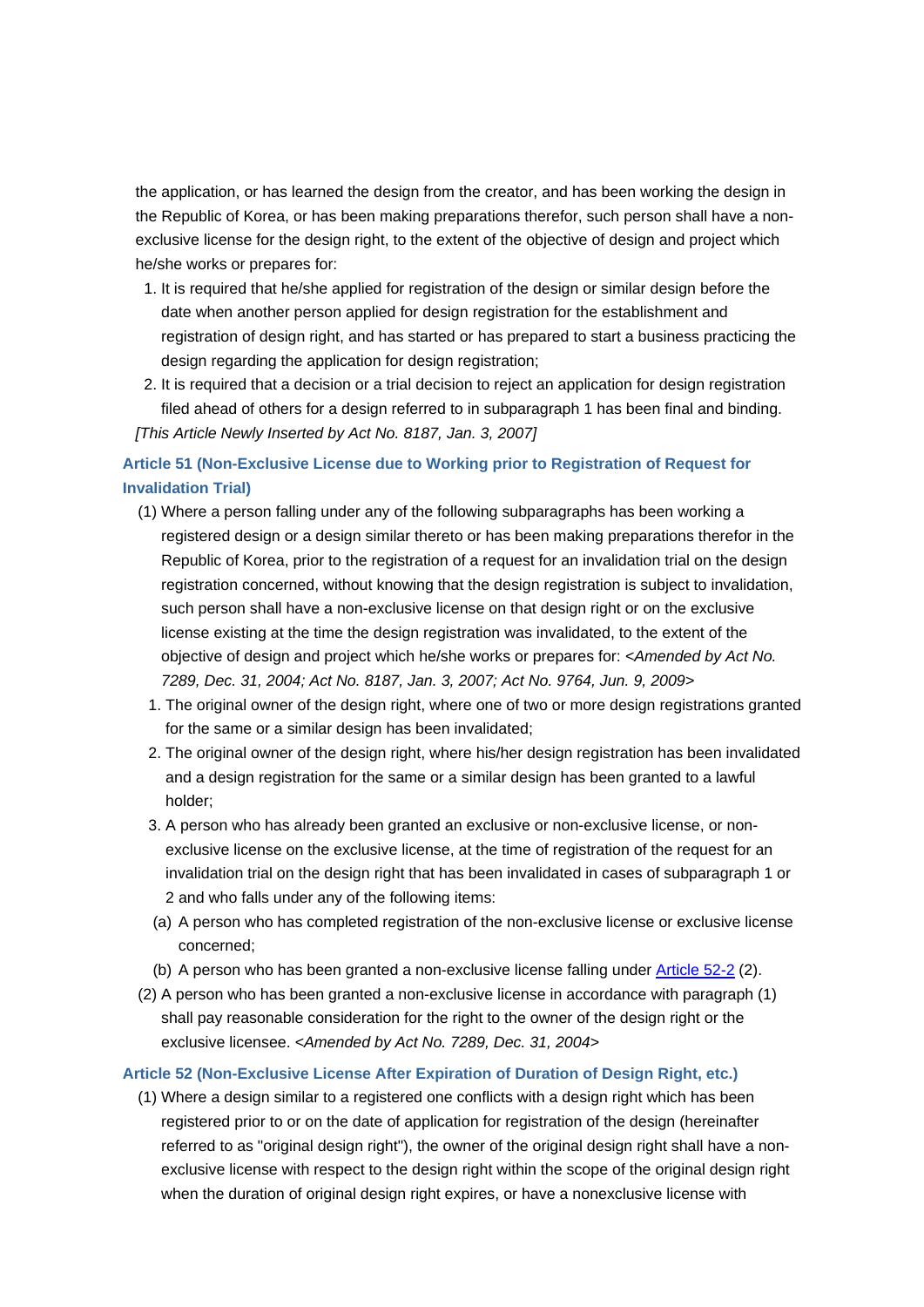respect to the exclusive license of the design right which exists at the time the duration of original design right expires. *<Amended by Act No. 7289, Dec. 31, 2004>*

- (2) In cases of paragraph (1), an exclusive licensee of an original design right which exists at the time the duration of the original right expires, or a non-exclusive licensee registered under Article 52-2 (1), shall have a non-exclusive license with respect to the design right within the scope of the original design right, or have a non-exclusive license with respect to the exclusive license of the design right which exists at the time the duration of original design right expires. *<Amended by Act No. 6413, Feb. 3, 2001; Act No. 7289, Dec. 31, 2004; Act No. 8187, Jan. 3, 2007; Act No. 9764, Jun. 9, 2009>*
- (3) The provisions of paragraphs (1) and (2) shall apply *mutatis mutandis* where a registered design or a design similar thereto conflicts with a patent right or a utility model right which has been registered prior to or on the date of application for design registration, and where the duration of the patent right or utility model right expires. *<Amended by Act No. 7289, Dec. 31, 2004>*
- (4) A non-exclusive licensee pursuant to the provisions of paragraph (2) (including cases as applicable *mutatis mutandis* in paragraph (3)) shall pay reasonable consideration for it to the owner of the design right or the exclusive licensee in relation to the design right. *<Amended by Act No. 7289, Dec. 31, 2004>*

*[This Article Wholly Amended by Act No. 5354, Aug. 22, 1997]*

#### **Article 52-2 (Effect of Registration of Non-Exclusive License)**

- (1) When a non-exclusive license has been registered, it shall also be effective against any person who subsequently acquires the design right or an exclusive license.
- (2) A non-exclusive license granted under Article 33-3 (5), 50, 50-2, 51, 52, 58, 74-2 or 74-3 of this Act and Article 10 (1) of the Invention Promotion Act shall have the same effect as prescribed by paragraph (1) of this Article even if it has not been registered.
- (3) The transfer, modification, extinguishment or restriction on disposal of a non-exclusive license or the establishment, transfer, modification, extinguishment or restriction on disposal of a pledge relating to a nonexclusive license shall not be effective against a third party unless they are registered.

*[This Article Newly Inserted by Act No. 9764, Jun. 9, 2009]*

#### **Article 53 (Abandonment of Design Right)**

An owner of a design right may abandon his/her design right. *<Amended by Act No. 7289, Dec. 31, 2004>*

#### **Article 54 (Restriction on Abandonment of Design Right, etc.)**

- (1) No owner of a design right shall abandon his/her design right without the consent of the exclusive licensee, pledgee, or non-exclusive licensee under Articles 47 (4) or 49 (1) of this Act or Article 10 (1) of the Invention Promotion Act. *<Amended by Act No. 7289, Dec. 31, 2004; Act No. 7869, Mar. 3, 2006; Act No. 8357, Apr. 11, 2007>*
- (2) No exclusive licensee shall abandon his/her exclusive license without the consent of the pledgee or non-exclusive licensee under the provisions of **Article 47** (4).
- (3) No non-exclusive licensee shall abandon his/her non-exclusive license without the consent of the pledgee.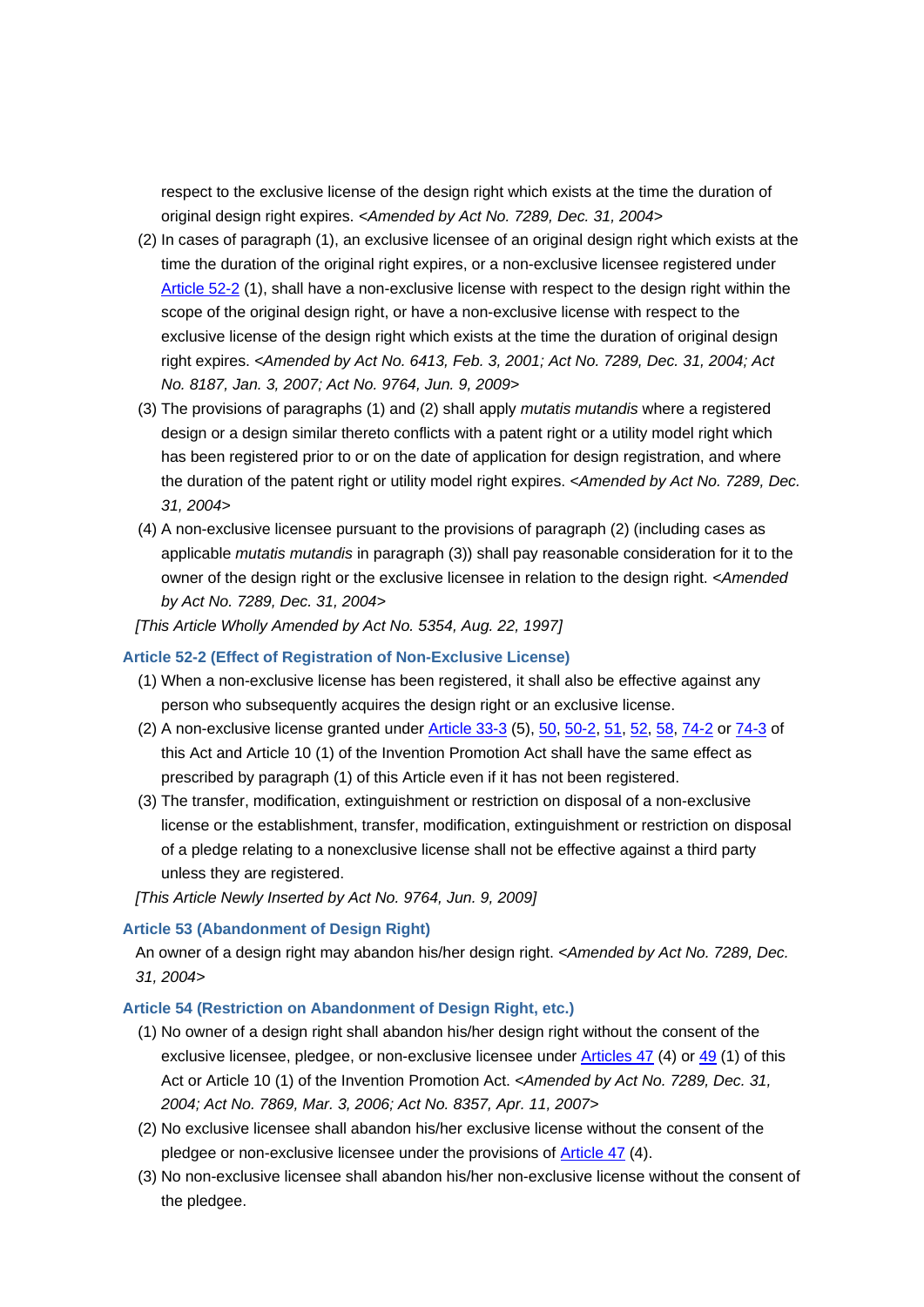#### **Article 55 (Effect of Abandonment)**

Where a design right or exclusive or non-exclusive license thereon is abandoned, such right or license shall lose its effect from that time on. *<Amended by Act No. 7289, Dec. 31, 2004>*

## **Article 56 (Pledge)**

Where a pledge right the object of which is a design right or exclusive or non-exclusive license is established, the pledgee shall not work the registered design except as otherwise prescribed by a contract. *<Amended by Act No. 7289, Dec. 31, 2004>*

## **Article 57 (Subrogation of Pledge Right)**

A pledge may be exercised against compensation under this Act or against consideration or goods to be received for the working of the design right: *Provided*, That an attachment order shall be made prior to the payment or delivery of such. *<Amended by Act No. 5354, Aug. 22, 1997; Act No. 7289, Dec. 31, 2004>*

# **Article 58 (Non-Exclusive License Depending on Transfer of Design Right by Exercise of Pledge Right)**

Where an owner of a design right has worked the registered design or the design similar thereto which is the object of a pledge prior to the establishment of the pledge, and the design right is subsequently sold at auction, etc., he/she shall have a non-exclusive license for the design right. In such cases, the owner of the design right shall pay reasonable consideration to the transferee of the design right. *<Amended by Act No. 7289, Dec. 31, 2004; Act No. 8187, Jan. 3, 2007> [This Article Wholly Amended by Act No. 4595, Dec. 10, 1993]*

## **Article 59 (Extinguishment of Design Right in Absence of Successor)**

A design right shall be extinguished if, at the time of succession, no successor exists. *<Amended by Act No. 7289, Dec. 31, 2004>*

**Article 60** *Deleted. <by Act No. 7289, Dec. 31, 2004>*

## **Article 61 (Title of Execution on Consideration and Amount of Compensation)**

A final and binding ruling by the Commissioner of the Korean Intellectual Property Office on consideration or the amount of compensation to be paid under this Act shall have the same effect as an enforceable title of execution. In such cases, the enforceable writ shall be issued by a public official of the Korean Intellectual Property Office.

*[This Article Wholly Amended by Act No. 9764, Jun. 9, 2009]*

# **CHAPTER VI PROTECTION OF OWNERS OF DESIGN RIGHTS**

## **Article 62 (Right to Seek Injunction against Infringement, etc.)**

- (1) An owner of a design right or exclusive licensee may demand a person who is infringing or is likely to infringe on his/her rights to discontinue or prevent such infringement. *<Amended by Act No. 7289, Dec. 31, 2004>*
- (2) An owner of design right or exclusive licensee of a design which has been requested to be kept confidential pursuant to Article 13 (1) shall not claim pursuant to the provisions of paragraph (1), until he/she issues a warning by submitting a document certified by the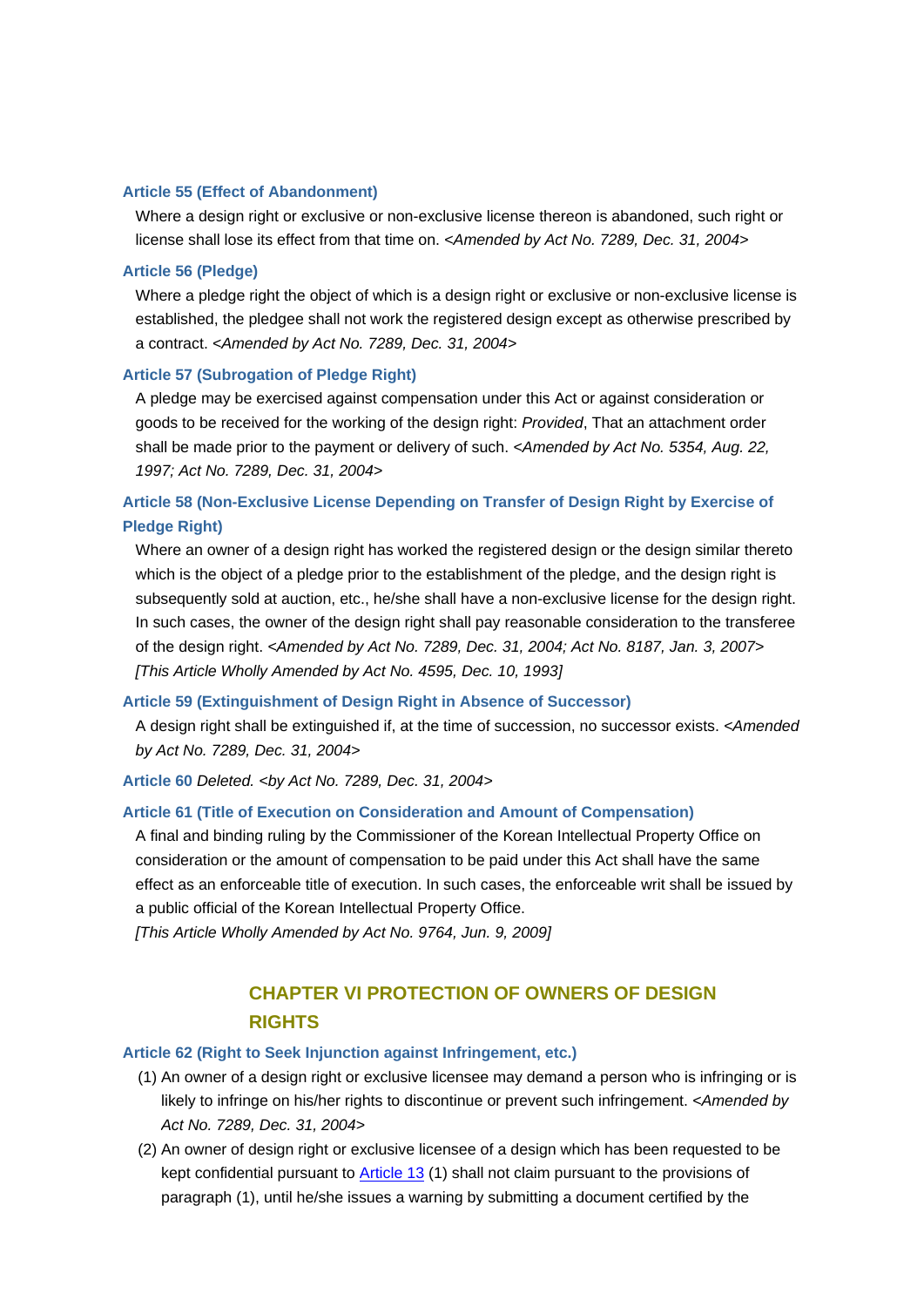Commissioner of the Korean Intellectual Property Office, as prescribed by Ordinance of the Ministry of Knowledge Economy, on the following matters regarding such design: *<Newly Inserted by Act No. 7289, Dec. 31, 2004; Act No. 8852, Feb. 29, 2008>*

- 1. Name and address (in cases of a juristic person, its title and location of the main office) of the owner of the design right or the exclusive licensee (limited to cases where the exclusive licensee requests);
- 2. Number and date of an application for design registration;
- 3. Number and date of an design registration;
- 4. Drawings, pictures or contents of samples attached to the written application of design registration.
- (3) An owner of a design right or an exclusive licensee who makes a demand under paragraph (1) may request the destruction of the articles which resulted from the act of infringement, the removal of the facilities used for the act of infringement, or other measures necessary to prevent the infringement. *<Amended by Act No. 7289, Dec. 31, 2004>*

#### **Article 63 (Acts Deemed Infringement)**

The acts of commercially or industrially manufacturing, using, assigning, leasing, importing or offering for assigning or leasing, as a business, articles used exclusively for the manufacture of articles to which a registered design or design similar thereto is applied shall be deemed an infringement of the design right or exclusive license. *<Amended by Act No. 4595, Dec. 10, 1993; Act No. 6413, Feb. 3, 2001; Act No. 7289, Dec. 31, 2004>*

#### **Article 64 (Presumption, etc. of Amount of Damages)**

- (1) Where an owner of a design right or exclusive licensee claims compensation from a person who has intentionally or negligently infringed the design right or exclusive license and the latter transfers articles which cause the infringement, the amount of damages suffered by the owner of the design right or exclusive licensee may be calculated by multiplying the number of transferred articles by the profit per unit of the articles that the owner of the design right or exclusive licensee might have sold in the absence of said infringement. In such cases, the amount of damages shall not exceed the amount calculated by multiplying, the number obtained by subtracting the number of articles actually sold from the number of articles which the owner of the design right or exclusive licensee could have produced, by the estimated profit per unit: *Provided*, That where circumstances, except the acts of infringement, exist that prevent the owner of the design right or exclusive licensee from selling some of articles, a sum equivalent to the number of transferred articles subject to said circumstances shall be deducted. *<Newly Inserted by Act No. 6413, Feb. 3, 2001; Act No. 7289, Dec. 31, 2004>*
- (2) Where an owner of a design right or exclusive licensee claims compensation for damages from a person who has intentionally or negligently infringed the design right or exclusive license, the profits gained by the infringer as a result of the infringement shall be presumed to be the amount of damage suffered by the owner of the design right or exclusive licensee. *<Amended by Act No. 7289, Dec. 31, 2004>*
- (3) An owner of a design right or exclusive licensee may claim, the amount of money which he/she would normally be entitled to receive for the working of the registered design from the person who has intentionally or negligently infringed the design right or exclusive license, as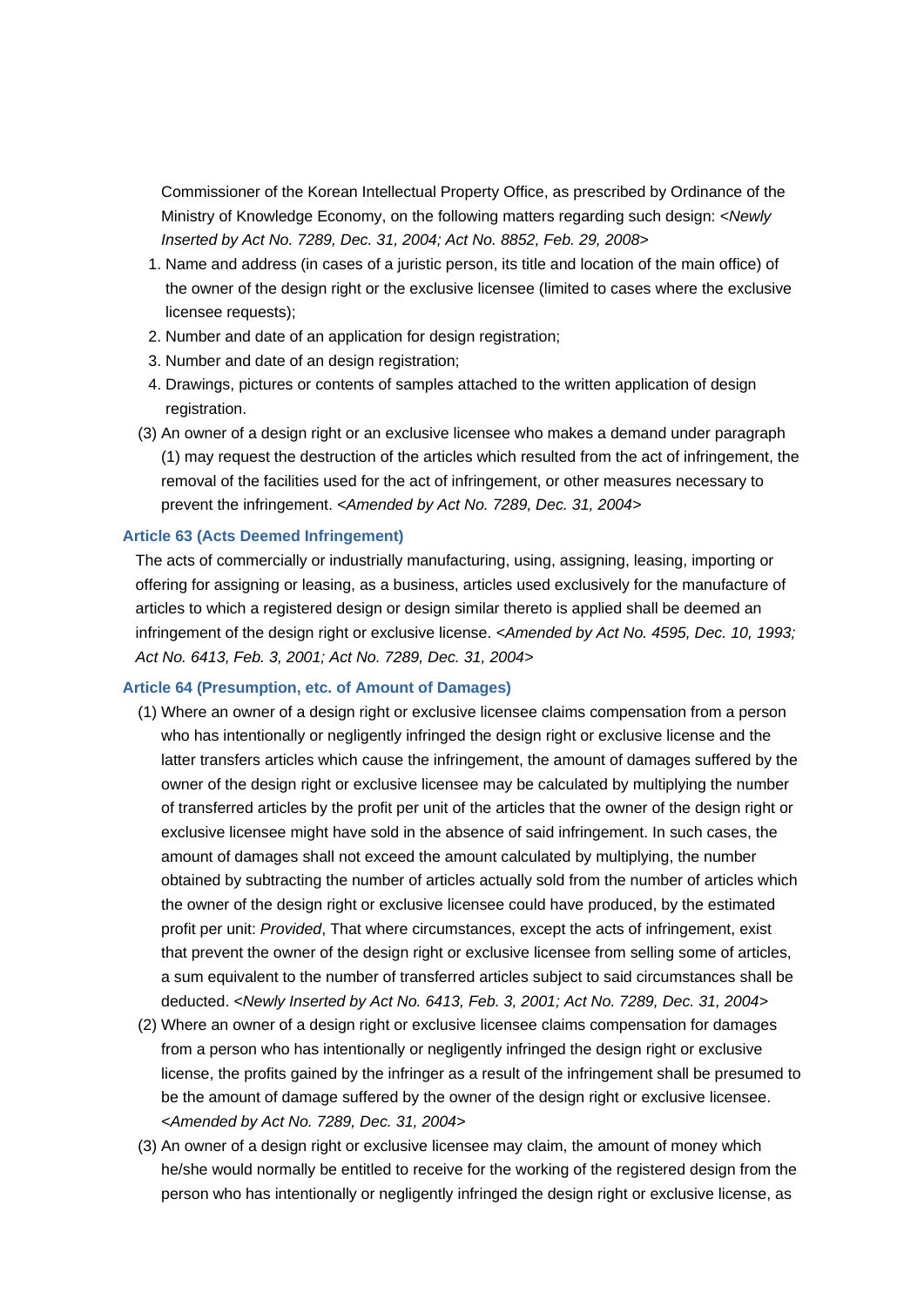the amount of damages suffered by him/her by the infringement. *<Amended by Act No. 7289, Dec. 31, 2004>*

- (4) Notwithstanding paragraph (3), where the amount of damages exceeds the amount referred to in the same paragraph, the amount in excess may also be claimed as compensation for damages. In such cases, the court may take into consideration the fact that there has been neither willfulness nor gross negligence on the part of the person who has infringed the design right or the exclusive license when awarding damages. *<Amended by Act No. 6413, Feb. 3, 2001; Act No. 7289, Dec. 31, 2004>*
- (5) In litigation relating to the infringement of a design right or an exclusive license, where the court recognizes that the nature of the facts of the case makes it difficult to provide evidence proving the amount of damages that has occurred, notwithstanding paragraphs (1) through (4), the court may determine a reasonable amount on the basis of an examination of the evidence and a review of all the arguments. *<Newly Inserted by Act No. 6413, Feb. 3, 2001; Act No. 7289, Dec. 31, 2004>*

#### **Article 65 (Presumption of Negligence)**

- (1) A person who has infringed a design right or exclusive license of another person shall be presumed to have been negligent regarding such act of infringement: *Provided*, That this shall not apply to the infringement of a design right or exclusive license relating to a design registered as a confidential design under Article 13 (1). *<Amended by Act No. 7289, Dec. 31, 2004>*
- (2) The provisions of paragraph (1) shall apply *mutatis mutandis* where an owner of a design right or exclusive or non-exclusive licensee of design of unexamined design registration infringes another person's design right or exclusive license. *<Newly Inserted by Act No. 5354, Aug. 22, 1997; Act No. 6413, Feb. 3, 2001; Act No. 7289, Dec. 31, 2004>*

## **Article 66 (Recovery of Reputation of Owner of Design Right, etc.)**

Upon the request of an owner of a design right or exclusive licensee, the court may, in lieu of damages or in addition thereto, order a person who has injured the business reputation of the owner of a design right or exclusive licensee by intentionally or negligently infringing the design right or exclusive license, to take necessary measures to recover the business reputation of the said owner or exclusive licensee. *<Amended by Act No. 7289, Dec. 31, 2004>*

#### **Article 67 (Submission of Documents)**

In litigation relating to the infringement of a design right or exclusive license, the court may, upon the request of a party, order the other party to submit documents necessary for the assessment of damages caused by such infringement: *Provided*, That this shall not apply when the person possessing the documents has justifiable reasons for refusing to submit them. *[This Article Wholly Amended by Act No. 9764, Jun. 9, 2009]*

# **CHAPTER VII TRIAL**

## **Article 67-2 (Trial on Ruling to Dismiss Amendment)**

Where a person who receives a ruling to dismiss an amendment under Article 18-2 (1) is dissatisfied therewith, he/she may request a trial within 30 days from the date of receipt of the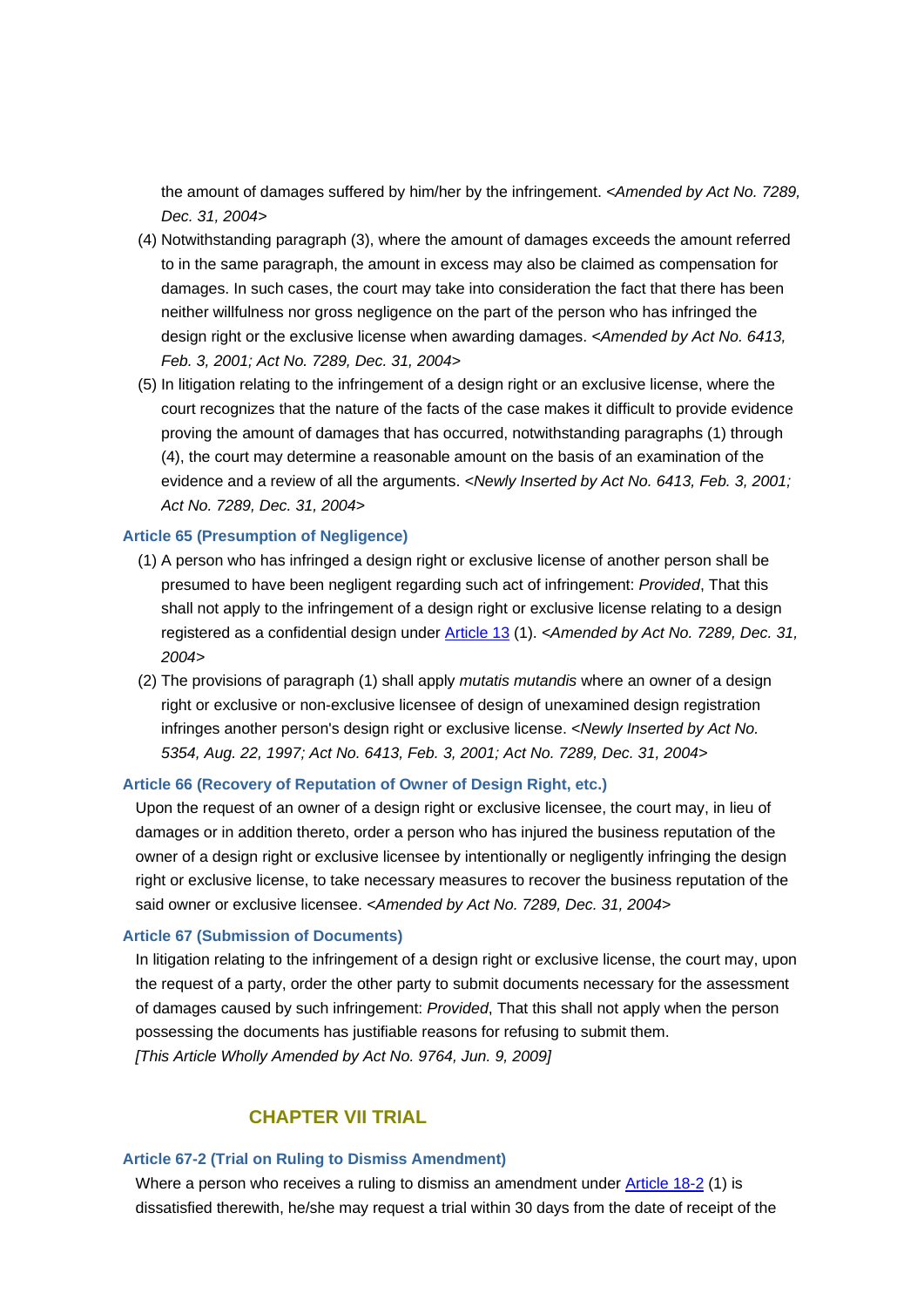certified copy of the decision.

*[This Article Newly Inserted by Act No. 6413, Feb. 3, 2001]*

## **Article 67-3 (Trial on Decision to Reject or Revoke Design Registration)**

Where a person who receives a decision to reject or revoke design registration is dissatisfied therewith, he/she may request a trial within 30 days from the date of receipt of the certified copy of the decision. *<Amended by Act No. 7289, Dec. 31, 2004> [This Article Newly Inserted by Act No. 6413, Feb. 3, 2001]*

## **Article 68 (Trial to Invalidate Design Registration)**

- (1) An interested person or an examiner may request a trial to invalidate design registration in any of the following cases. In such cases, a request may be made with respect to each design for which an application for multiple design registration is filed pursuant to Article 11- 2: *<Amended by Act No. 4595, Dec. 10, 1993; Act No. 5354, Aug. 22, 1997; Act No. 6413, Feb. 3, 2001; Act No. 7289, Dec. 31, 2004; Act No. 8187, Jan. 3, 2007; Act No. 9764, Jun. 9, 2009>*
	- 1. Where the registration is in violation of  $\frac{\text{Article 4-24, 5, 6, 7 (1), 10, 16 (1) or (2)}}{1}$
	- 2. Where a person is not entitled to obtain a design registration under the main sentence of Article 3 (1) or unable to obtain a design registration under the proviso to Article 3 (1);
	- 3. Where the registration has been effected contrary to the provisions of a treaty;
- 4. Where an owner of a design right, after the design registration, is no longer capable of enjoying the design right under Article 4-24, or the design registration no longer complies with a treaty.
- (2) A trial under paragraph (1) may be requested even after the extinguishment of a design right. *<Amended by Act No. 7289, Dec. 31, 2004>*
- (3) Where a trial decision to invalidate a design registration (excluding a similar design registration) has become final and binding, the design right shall be deemed to have never existed: *Provided*, That where a trial decision to invalidate a design registration has become final and binding under paragraph (1) 4, the design right shall be deemed not to have existed from the time the design registration first fell under the said subparagraph. *<Amended by Act No. 7289, Dec. 31, 2004>*
- (4) Where a trial decision to invalidate a basic design registration has become final and binding, a similar design registration shall also become invalid. *<Amended by Act No. 7289, Dec. 31, 2004>*
- (5) Where a trial decision to invalidate similar design registration has become final and binding or where similar design registration becomes invalid under paragraph (4), the similar design right shall be deemed to have never existed: *Provided*, That where a trial decision to invalidate similar design registration under paragraph (1) 4 has become final and binding, the similar design right shall be deemed not to have existed from the time the similar design registration first fell under the said subparagraph. *<Amended by Act No. 7289, Dec. 31, 2004>*
- (6) Where a trial for invalidation under paragraph (1) has been requested, the presiding administrative patent judge shall notify the exclusive licensee of the design right and other persons who are entitled to obtain a design registration of the purport of such request.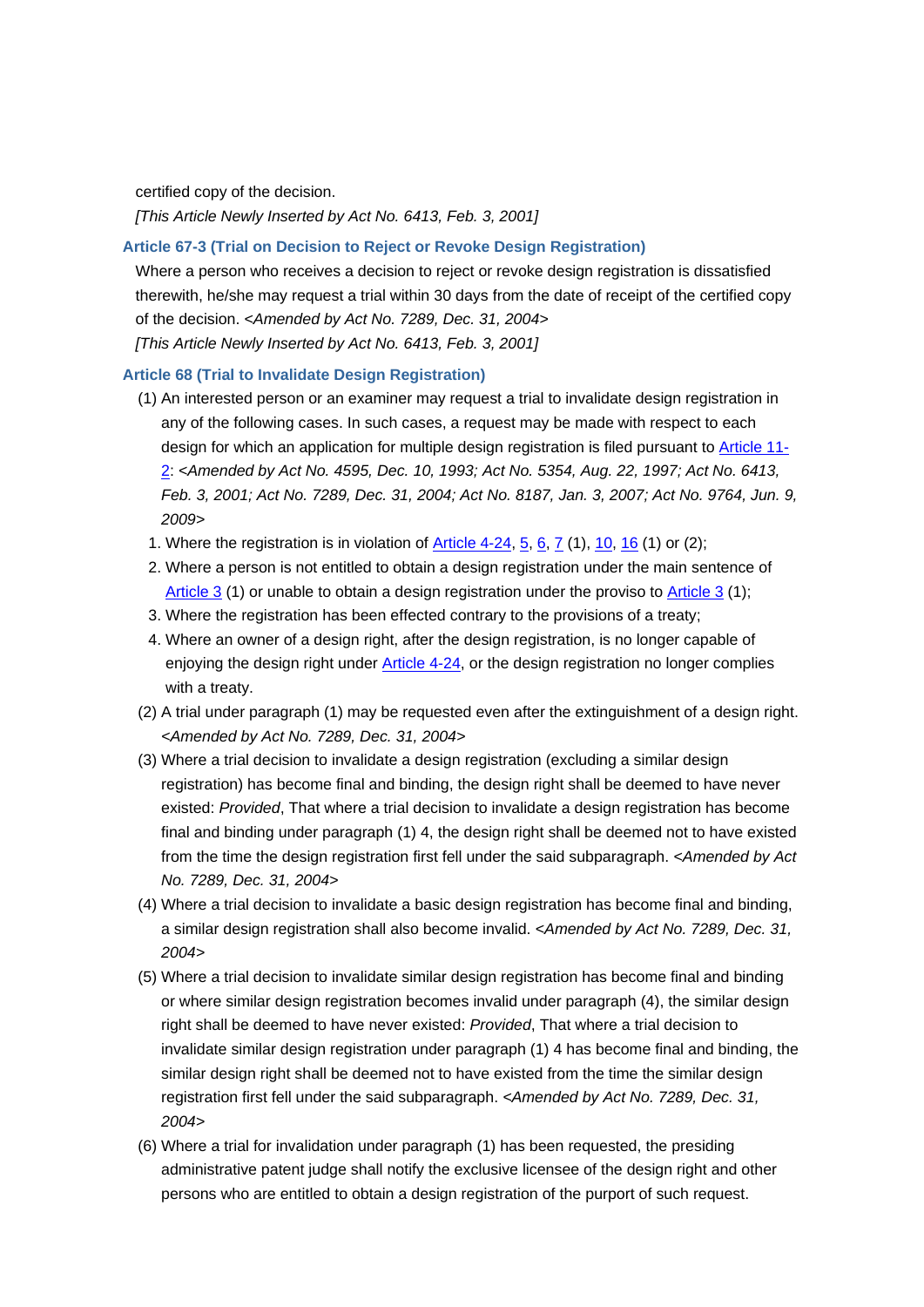*<Amended by Act No. 7289, Dec. 31, 2004>*

## **Article 69 (Trial to Confirm Scope of Design Right)**

The owner of a design right, exclusive licensee or interested parties may request a trial to confirm the scope of the design right in order to confirm the protection scope of the registered design. *<Amended by Act No. 7289, Dec. 31, 2004; Act No. 8187, Jan. 3, 2007>*

#### **Article 70 (Trial for Granting Non-Exclusive License)**

- (1) If the owner of a design right, or exclusive or non-exclusive licensee, desires to obtain permission to work the registered design or a design similar thereto as such design falls under Article 45 (1) or (2), and if the other party refuses to grant permission without justifiable grounds or it is impossible to obtain such permission, the said owner or exclusive or nonexclusive licensee may request a trial for granting a non-exclusive license to the extent necessary to work the registered design or a design similar thereto. *<Amended by Act No. 6413, Feb. 3, 2001; Act No. 7289, Dec. 31, 2004>*
- (2) If a person who has granted a non-exclusive license under paragraph (1) desires to work the registered design or design similar thereto which is owned by the non-exclusive licensee, and if the latter rejects to permit the working of such design or if it is impossible to obtain such permission, he/she may request a trial to grant a non-exclusive license within the scope necessary to work the registered design or a design similar thereto. *<Amended by Act No. 6413, Feb. 3, 2001; Act No. 7289, Dec. 31, 2004>*
- (3) A non-exclusive licensee under paragraphs (1) and (2) shall pay consideration to the patentee, the owner of the utility model right, the owner of the design right or the exclusive licensee thereof: *Provided*, That if payment is impossible for reasons beyond the control of the said non-exclusive licensee, the consideration shall be deposited. *<Amended by Act No. 7289, Dec. 31, 2004>*
- (4) No non-exclusive licensee under paragraph (3) shall work the patented invention, registered utility model or registered design or design similar thereto without payment of consideration or deposit thereof. *<Amended by Act No. 4595, Dec. 10, 1993; Act No. 7289, Dec. 31, 2004>*

# **Article 71 (Mutatis Mutandis Application of Provisions on Examination to Trial against Decision to Reject Design Registration)**

- (1) The provisions of Article 18 (1) through (4), the main sentence of Article 18 (5), Articles 18-2, 27 and 28 shall apply *mutatis mutandis* to a trial against a decision to reject design registration. In such cases, "before a notification of decision to grant design registration under Article 28 or decision to reject design registration under Article 26 (hereinafter referred to as "decision to grant or reject design registration") is served" in the main sentence of Article 18 (5) shall be construed as "within the deadline designated for submission of argument by notification of grounds for rejection", "where an applicant requests a trial under Article 67-2" in Article 18-2 (3) shall be construed as "where an action has been brought pursuant to **Article 75-1**", and "until the trial decision has become final and binding" in **Article** 18-2 (3) shall be construed as "until the ruling has become final and binding". *<Amended by Act No. 9764, Jun. 9, 2009>*
- (2) Articles 18-2 (1) and (4) and 27 applied *mutatis mutandis* under paragraph (1) shall apply only where the grounds for rejection differ from the grounds for the examiner's original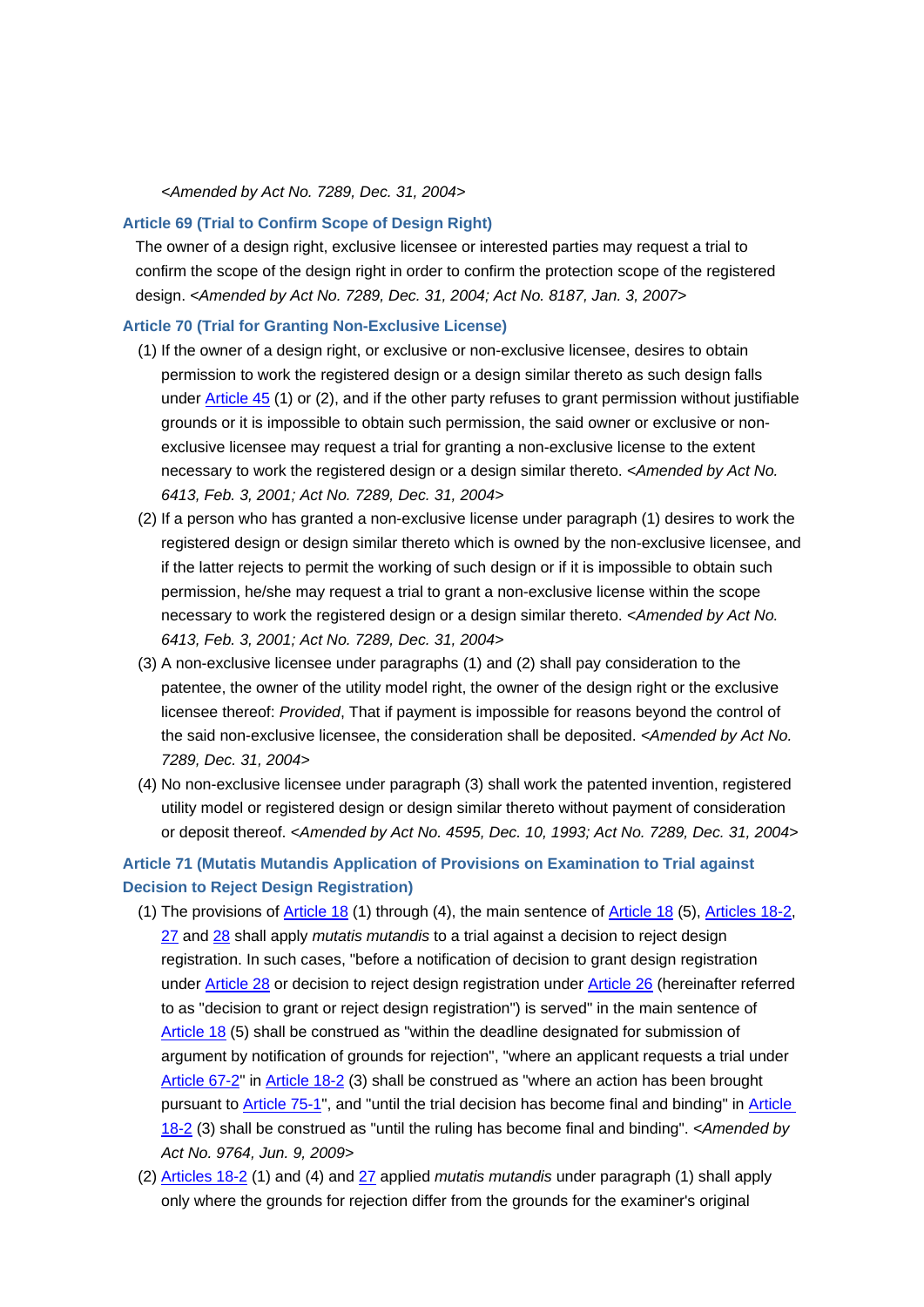decision to reject design registration. *<Amended by Act No. 7289, Dec. 31, 2004; Act No. 9764, Jun. 9, 2009>*

*[This Article Newly Inserted by Act No. 6413, Feb. 3, 2001]*

## **Article 72 (Request for Joint Trial, etc.)**

- (1) Where two or more persons request an invalidation trial under Article 68 (1) or a trial to confirm the scope of a design right under Article 69 with regard to the same design right, the request may be filed individually, or jointly.
- (2) Where a trial is requested against any of the owners of a design right under joint ownership, all the joint owners shall be made defendants.
- (3) Notwithstanding paragraph (1), where the joint owners of a design right or of a right to obtain a design registration request a trial concerning the right under joint ownership, the request shall be made jointly by all the joint owners.
- (4) Where there exist grounds for suspension or interruption of trial proceedings which apply to one of the requesters under paragraph (1) or (3) or one of the defendants under paragraph (2), the suspension or interruption shall be effective against all of them.
- *[This Article Wholly Amended by Act No. 9764, Jun. 9, 2009]*

## **Article 72-2 (Formal Requirements of Request for Trial)**

- (1) Any person who intends to request a trial shall submit a written request to the President of the Intellectual Property Tribunal, stating the following:
	- 1. The names and domiciles of the parties (in cases of a juristic person, its title and location of the place of business);
	- 2. The name and domicile, or location of the place of business, of the agent, if designated (if the agent is a patent corporation, its title, location of office and designated patent attorney's name);
	- 3. Identification of the trial case;
- 4. The purport of the request and the grounds therefor.
- (2) No amendment to a written request for a trial submitted under paragraph (1) shall be made with regard to the intent or purpose thereof: *Provided*, That this shall not apply when such amendment falls under any of the following subparagraphs:
- 1. An amendment (including supplementation) is made to correct the description of an owner of the design right among the parties prescribed by paragraph (1) 1;
- 2. The ground for a request is amended under paragraph (1) 4;
- 3. At a trial requested by an owner of a design right or an exclusive licensee as a petitioner to confirm the scope of a design right, the drawings of the design subject to confirmation on the written request for a trial are amended by the petitioner in order to make them identical with the design which is used by the defendant, in cases where the defendant insists that the design subject to confirmation on the written request for a trial (referring to the defendant's design claimed by the petitioner) is different from the design which is used by him/herself.
- (3) When a trial is requested to confirm the scope of a design right under Article 69, drawings that can be compared with the registered design shall be attached to the written request.
- (4) A written request for a trial to grant a non-exclusive license under Article 70 (1) shall, in addition to the particulars referred to in paragraph (1), state the following: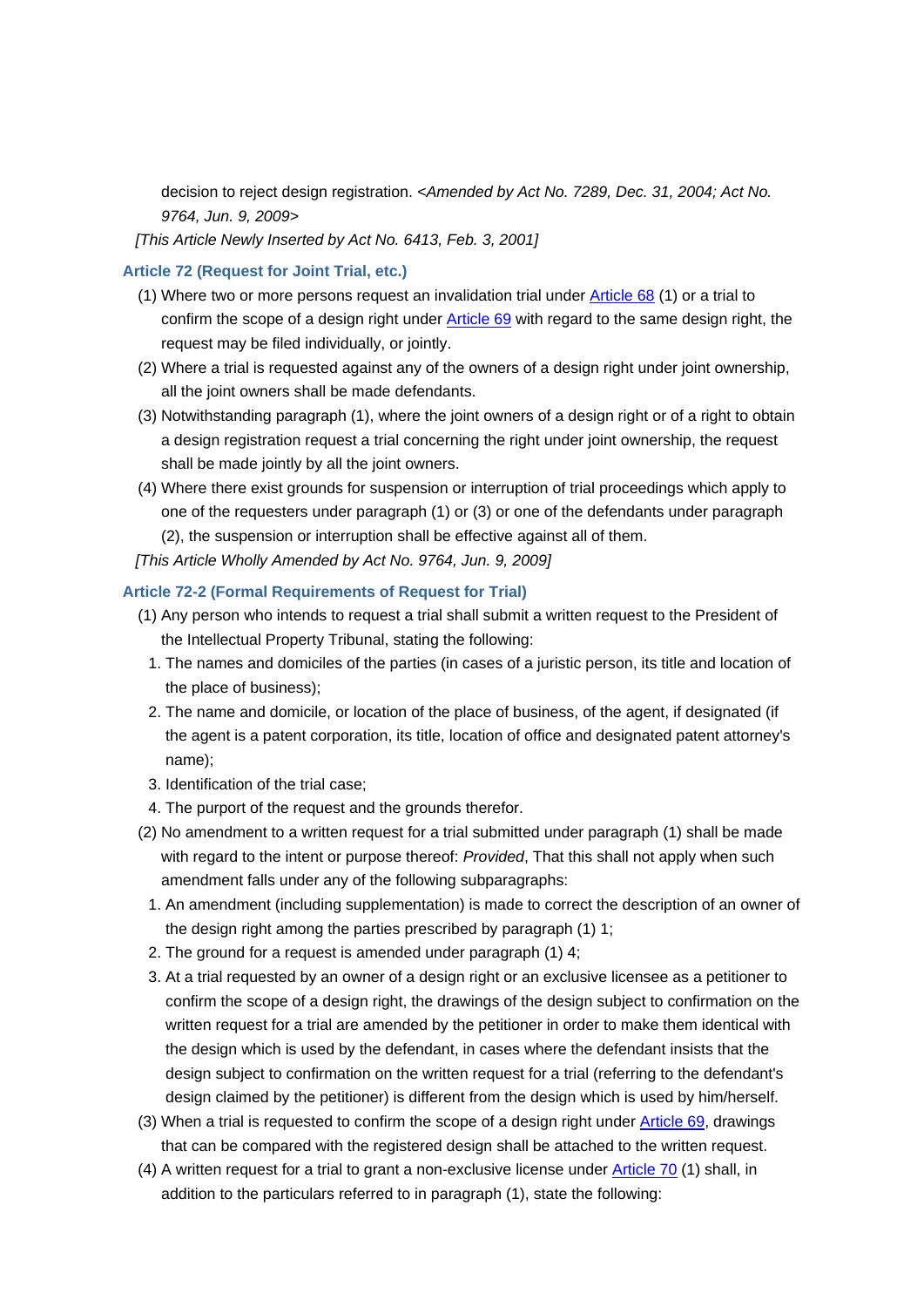- 1. The number and title of his/her registered design to be worked;
- 2. The number, title and date of patent or registration of the other party's patented invention, registered utility model or registered design to be worked;
- 3. The scope, duration and consideration for the non-exclusive license for a patented invention, registered utility model or registered design.

*[This Article Newly Inserted by Act No. 9764, Jun. 9, 2009]*

# **Article 72-3 (Formal Requirements of Request for Trial against Decision to Reject Design Registration, etc.)**

- (1) Any person who intends to request a trial against a ruling to dismiss an amendment, a decision to reject a design registration, or a decision to cancel a design registration under Article 67-2 or 67-3 shall, notwithstanding the provisions of Article 72-2 (1), submit a written request stating the following matters to the President of the Intellectual Property Tribunal, and if there is a request for a trial against a decision to cancel a design registration under Article 67-3, the President of the Intellectual Property Tribunal shall notify the purport of such request to the applicant for objection against unexamined design registration:
- 1. The name and domicile of the petitioner (if the petitioner is a juristic person, its title and location of the place of business);
- 2. The name and domicile, or location of the place of business, of the agent, if designated (if the agent is a patent corporation, its title, location of the office and designated patent attorney's name);
- 3. The filing date and number of the application (in cases of an appeal against a decision to cancel a design registration, the registration date and registration number of the design);
- 4. Goods made by the design;
- 5. The date of the decision to reject a design registration, the date of decision to cancel a design registration or the date of ruling to dismiss an amendment;
- 6. The identification of the trial case;
- 7. The purport of the request and the grounds therefor.
- (2) If a written request for a trial submitted under paragraph (1) is to be amended, the purport thereof shall not be amended: *Provided*, That this shall not apply to any of the following subparagraphs:
	- 1. An amendment (including supplementation) is made to correct the description of a petitioner prescribed in paragraph (1) 1;

 2. An amendment is made to correct the grounds for request prescribed in paragraph (1) 7. *[This Article Newly Inserted by Act No. 9764, Jun. 9, 2009]*

# **Article 72-4 (Dismissal of Request for Trial by Ruling)**

- (1) The presiding administrative patent judge shall order an amendment to a written request within a specified period in any of the following cases:
	- 1. Where a written request for trial does not comply with Article 72-2 (1), (3), (4) or 72-3 (1);
	- 2. Where a procedure relating to a trial falls under any of the following items:
	- (a)Where the procedure is not in compliance with Article 4 (1) or 4-4;
	- (b)Where official fees payable in accordance with Article 34 have not been paid;
	- (c)Where the procedure is not in compliance with the methods specified in this Act or orders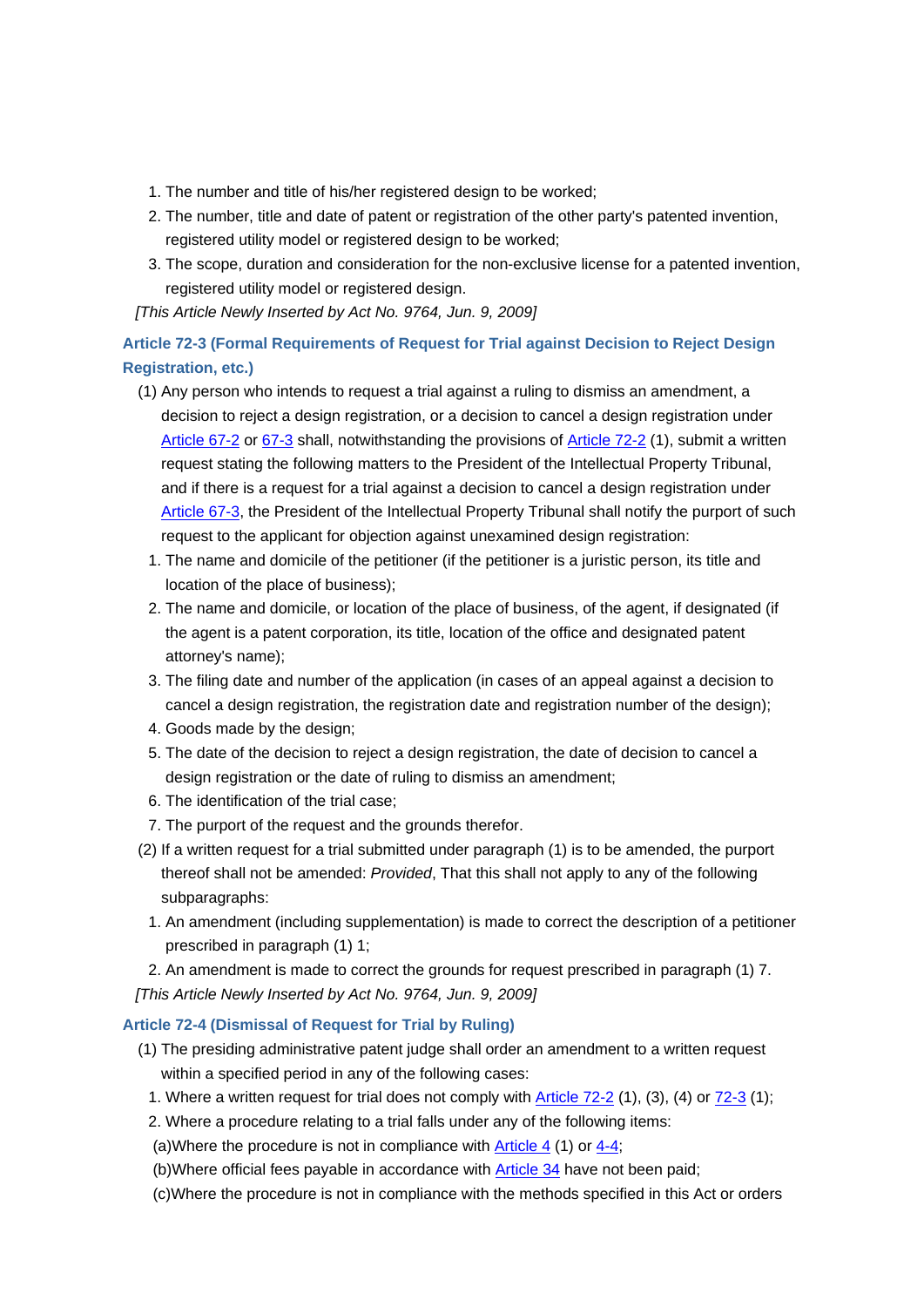thereunder.

- (2) Where a person who has been ordered to make an amendment to a written request under paragraph (1) fails to do so within the specified period, the presiding administrative patent judge shall dismiss the request for trial by a ruling.
- (3) A ruling under paragraph (2) shall be issued in writing and shall state the grounds therefor. *[This Article Newly Inserted by Act No. 9764, Jun. 9, 2009]*

# **Article 72-5 (Dismissal of Request for Trial containing Incurable Defects by Trial Decision)** If an application for objection against unexamined design registration or a request for a trial contains unlawful defects which cannot be amended, such request may be dismissed by a trial decision without providing the defendant an opportunity to submit a written reply. *[This Article Newly Inserted by Act No. 9764, Jun. 9, 2009]*

## **Article 72-6 (Administrative Patent Judges)**

- (1) When a trial is requested, the President of the Intellectual Property Tribunal shall direct administrative patent judges to hear the case.
- (2) The eligibility requirements of administrative patent judges shall be prescribed by Presidential Decree.
- (3) Administrative patent judges shall conduct their official duties for a trial in an independent manner.

## *[This Article Newly Inserted by Act No. 9764, Jun. 9, 2009]*

## **Article 72-7 (Designation of Administrative Patent Judges)**

- (1) For each trial case, the President of the Intellectual Property Tribunal shall designate administrative patent judges constituting a board under Article 72-9.
- (2) When any administrative patent judge designated in accordance with paragraph (1) is unable to participate in a trial, the President of the Intellectual Property Tribunal may appoint another administrative patent judge to take his/her place.
- *[This Article Newly Inserted by Act No. 9764, Jun. 9, 2009]*

## **Article 72-8 (Presiding Administrative Patent Judge)**

- (1) The President of the Intellectual Property Tribunal shall select one of the administrative patent judges designated under Article 72-7 (1) as the presiding administrative patent judge.
- (2) The presiding administrative patent judge shall preside over all matters relating to a trial.
- *[This Article Newly Inserted by Act No. 9764, Jun. 9, 2009]*

## **Article 72-9 (Board for Trial)**

- (1) A trial shall be conducted by a board comprised of three or five administrative patent judges.
- (2) The board referred to in paragraph (1) shall make its decisions by a majority vote.
- (3) The consultations of the administrative patent judges shall not be open to the public.

*[This Article Newly Inserted by Act No. 9764, Jun. 9, 2009]*

## **Article 72-10 (Submission of Written Response, etc.)**

- (1) When a trial has been requested, the presiding administrative patent judge shall serve a copy of the written request on the defendant and shall provide him/her an opportunity to submit a response within a designated period.
- (2) Upon receipt of a response under paragraph (1), the presiding administrative patent judge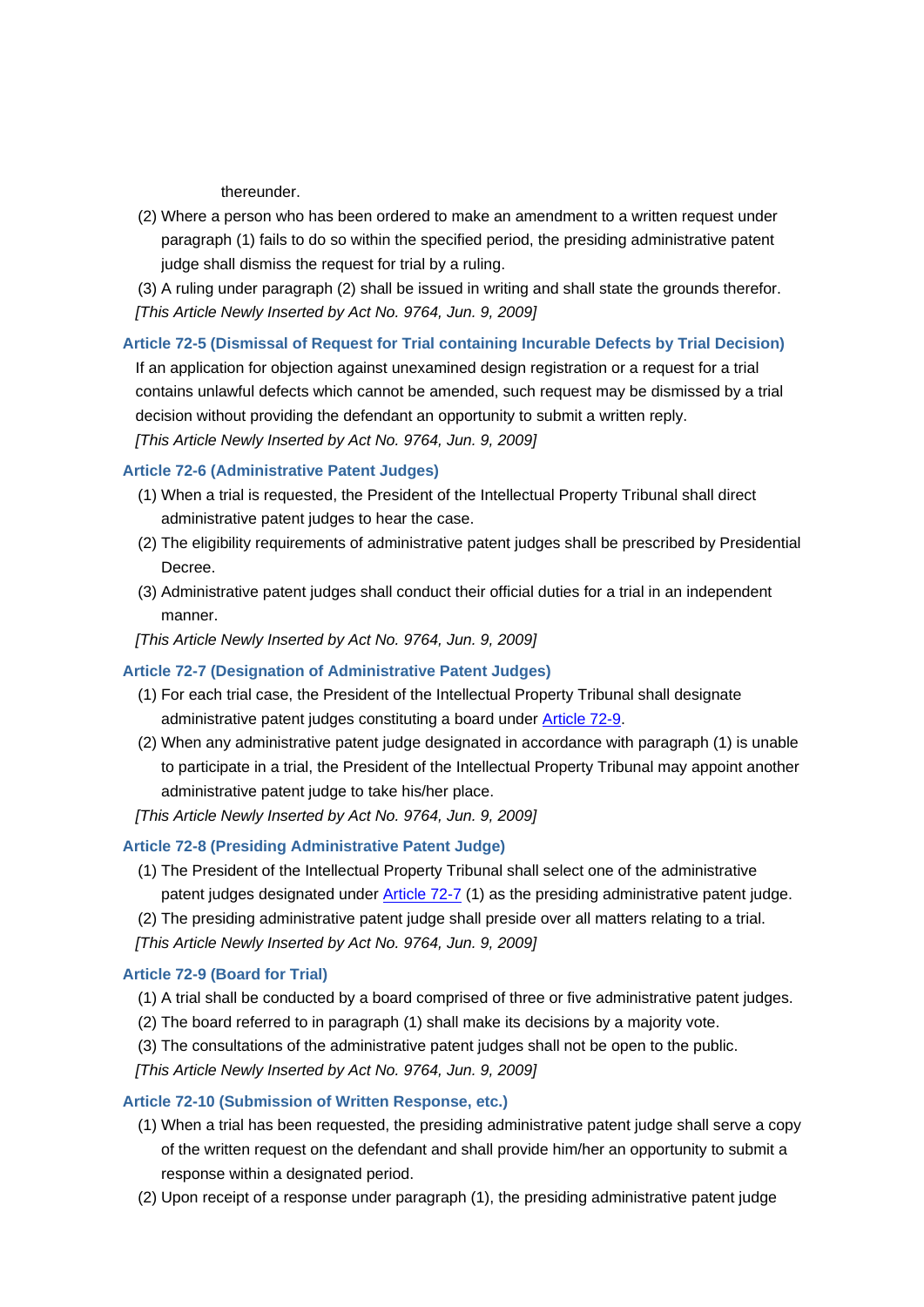shall serve a copy of the response on the petitioner.

(3) The presiding administrative patent judge may directly examine the parties in relation to a trial.

## *[This Article Newly Inserted by Act No. 9764, Jun. 9, 2009]*

## **Article 72-11 (Exclusion of Administrative Patent Judges)**

In any of the following cases, an administrative patent judge shall be precluded from exercising his/her functions in a trial:

- 1. Where the administrative patent judge or his/her present or former spouse is a party, an intervenor, or an applicant for objection against unexamined design registration;
- 2. Where the administrative patent judge is or was a relative of a party, an intervenor or an applicant for objection against unexamined design registration;
- 3. Where the administrative patent judge is or was a legal representative of a party, an intervenor, or an applicant for objection against unexamined design registration;
- 4. Where the administrative patent judge has become a witness or an expert witness or was an expert witness;
- 5. Where the administrative patent judge is or was an agent of a party, an intervenor, or an applicant for objection against unexamined design registration;
- 6. Where the administrative patent judge has participated as an examiner or an administrative patent judge in a decision to reject an amendment, a decision to grant or reject design registration, or a decision on an application for objection against unexamined design registration, or a trial decision thereof;

 7. Where the administrative patent judge has a direct interest in the relevant case. *[This Article Newly Inserted by Act No. 9764, Jun. 9, 2009]*

## **Article 72-12 (Request for Exclusion)**

Where there exist grounds for exclusion under Article 72-11, a party or an intervenor may request exclusion of the relevant administrative patent judge. *[This Article Newly Inserted by Act No. 9764, Jun. 9, 2009]*

## **Article 72-13 (Recusation of Administrative Patent Judges)**

- (1) Where there exist circumstances wherein the participation of an administrative patent judge would prejudice the fairness of the proceedings in a trial, a party or intervenor may request recusation of such administrative patent judge.
- (2) After a party or intervenor has made a written or oral statement with regard to the case before an administrative patent judge, he/she may not request recusation of the administrative patent judge: *Provided*, That where the party or intervenor did not know that there exists a ground for recusation or where a ground for recusation arose subsequently, this shall not apply.

*[This Article Newly Inserted by Act No. 9764, Jun. 9, 2009]*

## **Article 72-14 (Indication of Grounds for Exclusion or Recusation)**

- (1) Any person who requests exclusion or recusation under Articles 72-12 and 72-13 shall submit a document stating the grounds therefor to the President of the Intellectual Property Tribunal: *Provided*, That in oral proceedings, such may be made orally.
- (2) The underlying causes for exclusion or recusation shall be substantiated within three days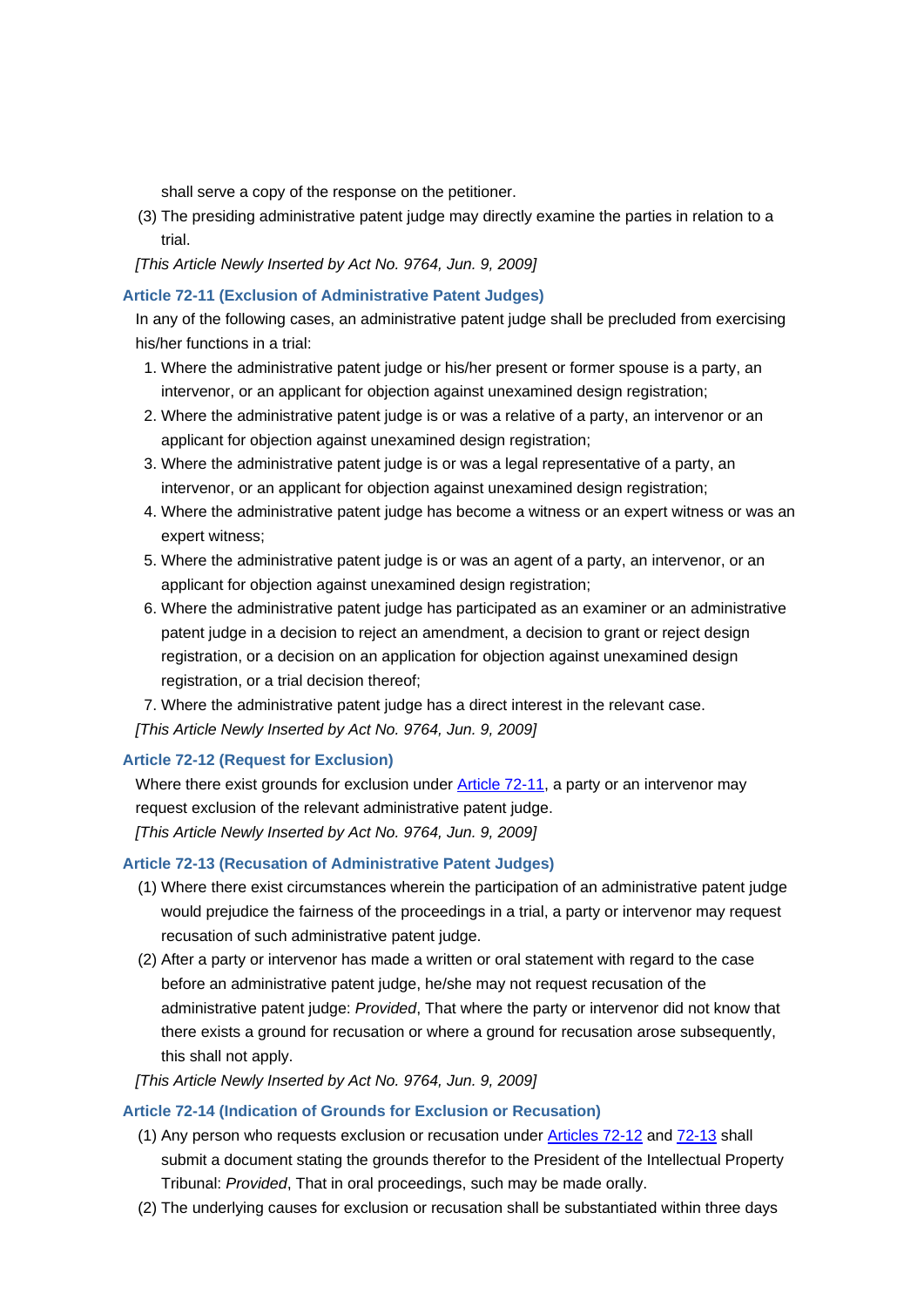from the date the motion was presented.

*[This Article Newly Inserted by Act No. 9764, Jun. 9, 2009]*

## **Article 72-15 (Decision on Petition for Exclusion or Recusation)**

- (1) Where a petition for exclusion or recusation is filed, the decision shall be rendered by a trial.
- (2) An administrative patent judge subject to exclusion or recusation shall not participate in the trial of the exclusion or recusation: *Provided*, That he/she may state his/her opinion.
- (3) A decision under paragraph (1) shall be rendered in writing and shall state the grounds therefor.
- (4) No appeal shall be made against a decision rendered under paragraph (1).

*[This Article Newly Inserted by Act No. 9764, Jun. 9, 2009]*

#### **Article 72-16 (Suspension of Trial Proceedings)**

When a petition for exclusion or recusation has been filed, the trial proceedings shall be suspended until a decision thereon has been rendered: *Provided*, That this shall not apply to matters requiring urgent attention.

*[This Article Newly Inserted by Act No. 9764, Jun. 9, 2009]*

## **Article 72-17 (Administrative Patent Judges Recusing Themselves)**

Where an administrative patent judge falls under Article 72-11 or 72-13, he/she may recuse himself/herself from trial proceedings relating to the relevant case with permission from the President of the Intellectual Property Tribunal.

*[This Article Newly Inserted by Act No. 9764, Jun. 9, 2009]*

## **Article 72-18 (Trial Proceedings, etc.)**

- (1) Trial proceedings shall be conducted by oral proceedings or documentary proceedings: *Provided*, That where requested by the party concerned, trial proceedings shall be conducted only by oral proceedings except where it is recognized that a decision can be rendered on the basis of documentary proceedings alone.
- (2) Oral proceedings shall be conducted in public: *Provided*, That this shall not apply where public order or morality is likely to be injured thereby.
- (3) Where trial proceedings are conducted by oral proceedings in accordance with paragraph (1), the presiding administrative patent judge shall designate the date and place thereof and serve a document containing such information on the parties and intervenors: *Provided*, That this shall not apply where the parties or intervenors having attended the relevant case have already been notified thereof.
- (4) The presiding administrative patent judge shall, where trial proceedings are conducted by oral proceedings under paragraph (1), have an official designated by the President of the Intellectual Property Tribunal prepare a protocol setting forth the gist of the proceedings and other necessary matters in time for the date of each trial proceeding.
- (5) The presiding administrative patent judge and the official who has prepared a protocol under paragraph (4) shall sign the protocol and affix their seals thereto.
- (6) The provisions of

Articles 153,

```
154, and
```
156 through 160 of the Civil Procedure Act shall apply *mutatis mutandis* to protocols under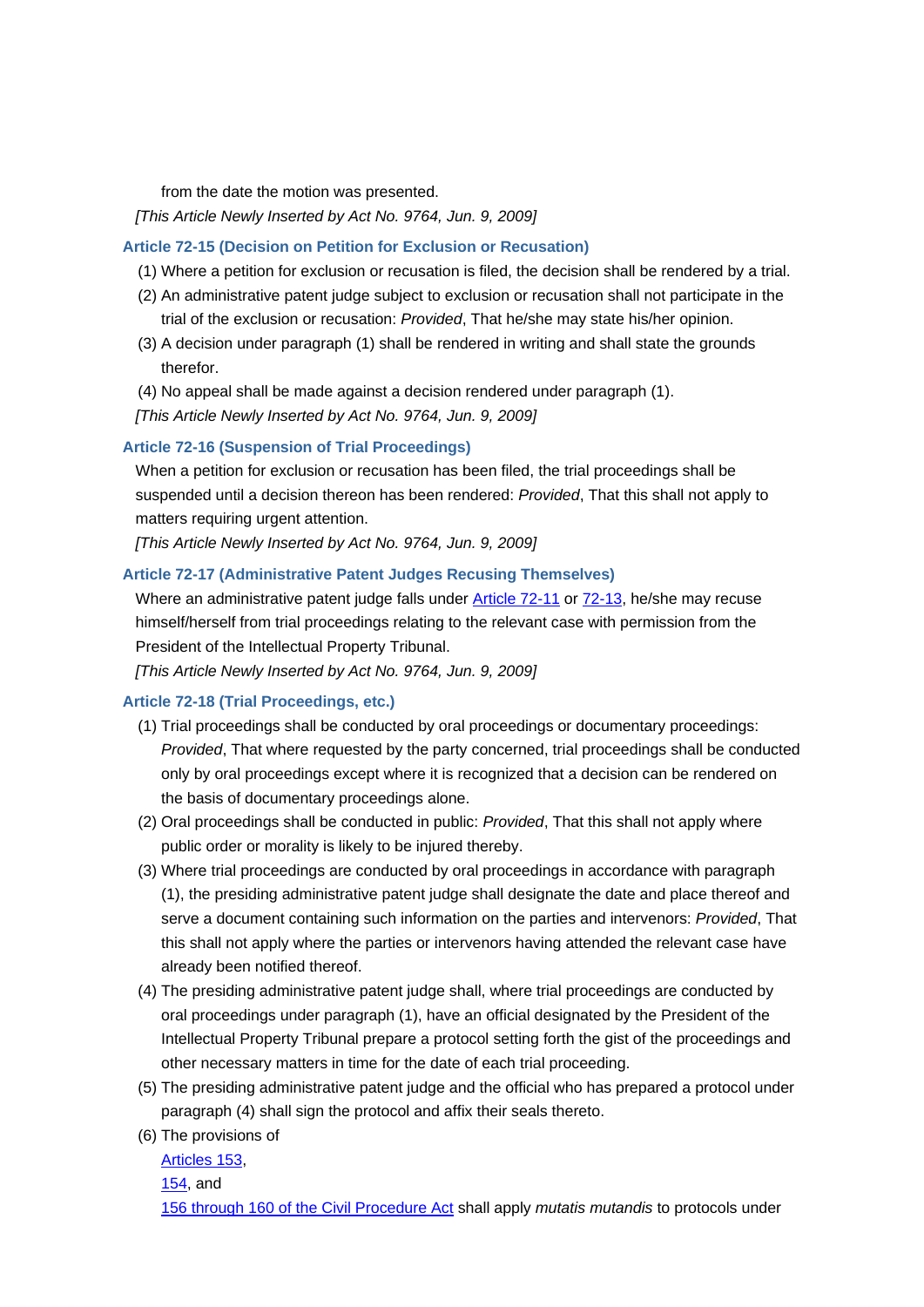paragraph (4).

(7) The provisions of

Articles 143, 259,

299 and

367 of the Civil Procedure Act shall apply *mutatis mutandis* to trials.

*[This Article Newly Inserted by Act No. 9764, Jun. 9, 2009]*

## **Article 72-19 (Intervention)**

- (1) Any person having the right to request a trial under Article 72 (1) may intervene in the trial until the trial proceedings are concluded.
- (2) An intervenor under paragraph (1) may continue trial proceedings even after the request for the trial has been withdrawn by the party for whose honor he/she intervened.
- (3) Any person having an interest in the result of a trial may intervene in the trial until the trial proceedings are concluded in order to assist one of the parties.
- (4) An intervenor under paragraph (3) may initiate and take part in any procedure relating to the trial.
- (5) Where there exist grounds for suspension of trial proceedings applicable to an intervenor under paragraph (1) or (3), the suspension shall also be effective against the party for whose honor he/she intervened.
- *[This Article Newly Inserted by Act No. 9764, Jun. 9, 2009]*

## **Article 72-20 (Request for Intervention and Decision thereon)**

- (1) Any person intending to intervene in a trial shall submit a written request for intervention to the presiding administrative patent judge.
- (2) The presiding administrative patent judge shall serve a copy of the request for intervention on the parties and other intervenors and provide them an opportunity to submit arguments within a designated period.
- (3) Where a request for intervention is made, the decision thereon shall be rendered by trial.
- (4) A decision under paragraph (3) shall be rendered in writing and shall state the grounds therefor.
- (5) No appeal shall be made against a decision rendered under paragraph (3).

*[This Article Newly Inserted by Act No. 9764, Jun. 9, 2009]*

## **Article 72-21 (Examining and Preserving Evidence)**

- (1) With respect to a trial, evidence may be examined or preserved upon the request of a party, intervenor, interested person, or *ex officio*.
- (2) The provisions of the

Civil Procedure Act relating to the examination and preservation of evidence shall apply *mutatis mutandis* to any examination and preservation thereof under paragraph (1): *Provided*, That the administrative patent judge may not impose fines for negligence, order compulsory appearance, or require the deposit of money as security.

(3) A request to preserve evidence shall be filed with the President of the Intellectual Property Tribunal prior to a request for a trial and to the presiding administrative patent judge of the case while the trial is pending.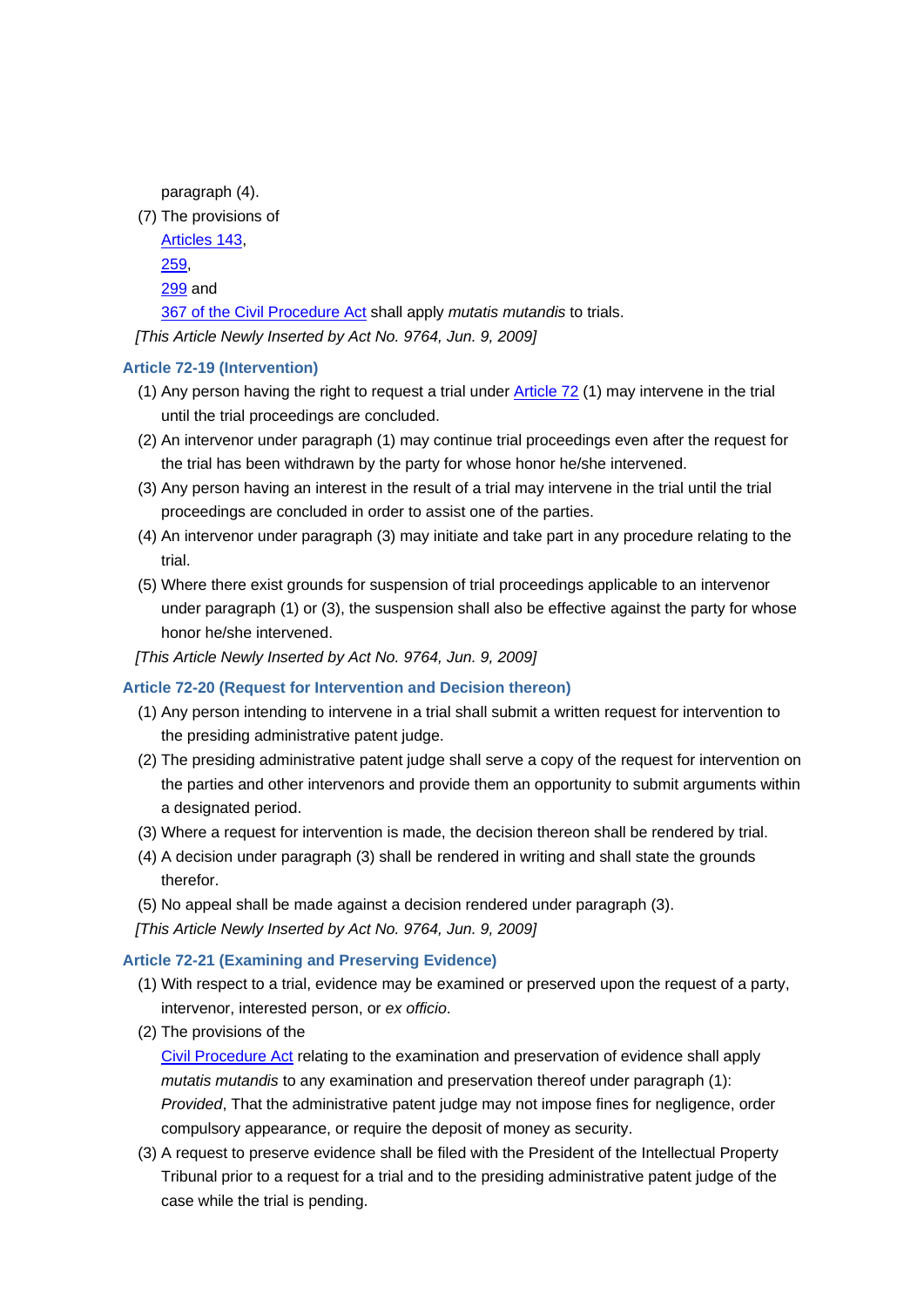- (4) Where a petition for preservation of evidence has been filed under paragraph (1) prior to a request for a trial, the President of the Intellectual Property Tribunal shall designate an administrative patent judge to be responsible for the preservation of evidence.
- (5) Where evidence has been examined or preserved, *ex officio*, under paragraph (1), the presiding administrative patent judge shall serve the result thereof on the parties, intervenors, and interested persons and shall provide them an opportunity to submit an argument within a designated period.
- *[This Article Newly Inserted by Act No. 9764, Jun. 9, 2009]*

## **Article 72-22 (Continuation of Trial Proceedings)**

Notwithstanding the failure of a party or intervenor to take any proceedings within the period designated in accordance with this Act, or prescribed by other Acts, or failure to appear on the designated date in accordance with Article 72-18 (3), the presiding administrative patent judge may proceed with the trial proceedings.

*[This Article Newly Inserted by Act No. 9764, Jun. 9, 2009]*

## **Article 72-23 (Ex Officio Trial Proceedings)**

- (1) Grounds which have not been pleaded by a party or intervenor may be examined in a trial. In such cases, the parties and intervenors shall be provided an opportunity to state their opinions regarding such grounds, within a designated period.
- (2) In a trial, no examination shall be made on the purpose of a claim not requested by the petitioner.

*[This Article Newly Inserted by Act No. 9764, Jun. 9, 2009]*

## **Article 72-24 (Joint or Separate Conduct of Trial Proceedings or Trial Decisions)**

An administrative patent judge may combine the trial examination or trial decision of two or more trial proceedings where one or both of the parties thereto are the same, or, may examine them separately.

*[This Article Newly Inserted by Act No. 9764, Jun. 9, 2009]*

#### **Article 72-25 (Withdrawal of Request for Trial)**

- (1) A request for a trial may be withdrawn before a trial decision has become final and binding: *Provided*, That the consent of the other party shall be obtained if such withdrawal is to be made after a response has already been submitted.
- (2) Where a request for a trial is withdrawn in accordance with paragraph (1), the said request shall be deemed to have never been filed.

*[This Article Newly Inserted by Act No. 9764, Jun. 9, 2009]*

## **Article 72-26 (Trial Decisions)**

- (1) Except as otherwise provided for, when a trial decision has been rendered, the trial shall be closed.
- (2) A trial decision under paragraph (1) shall be rendered in writing, signed and sealed by the administrative patent judges who have rendered it, and shall state the following matters:
	- 1. The number of the trial;
- 2. The names and domiciles of the parties and intervenors (in cases of a juristic person, its title and location of the place of business);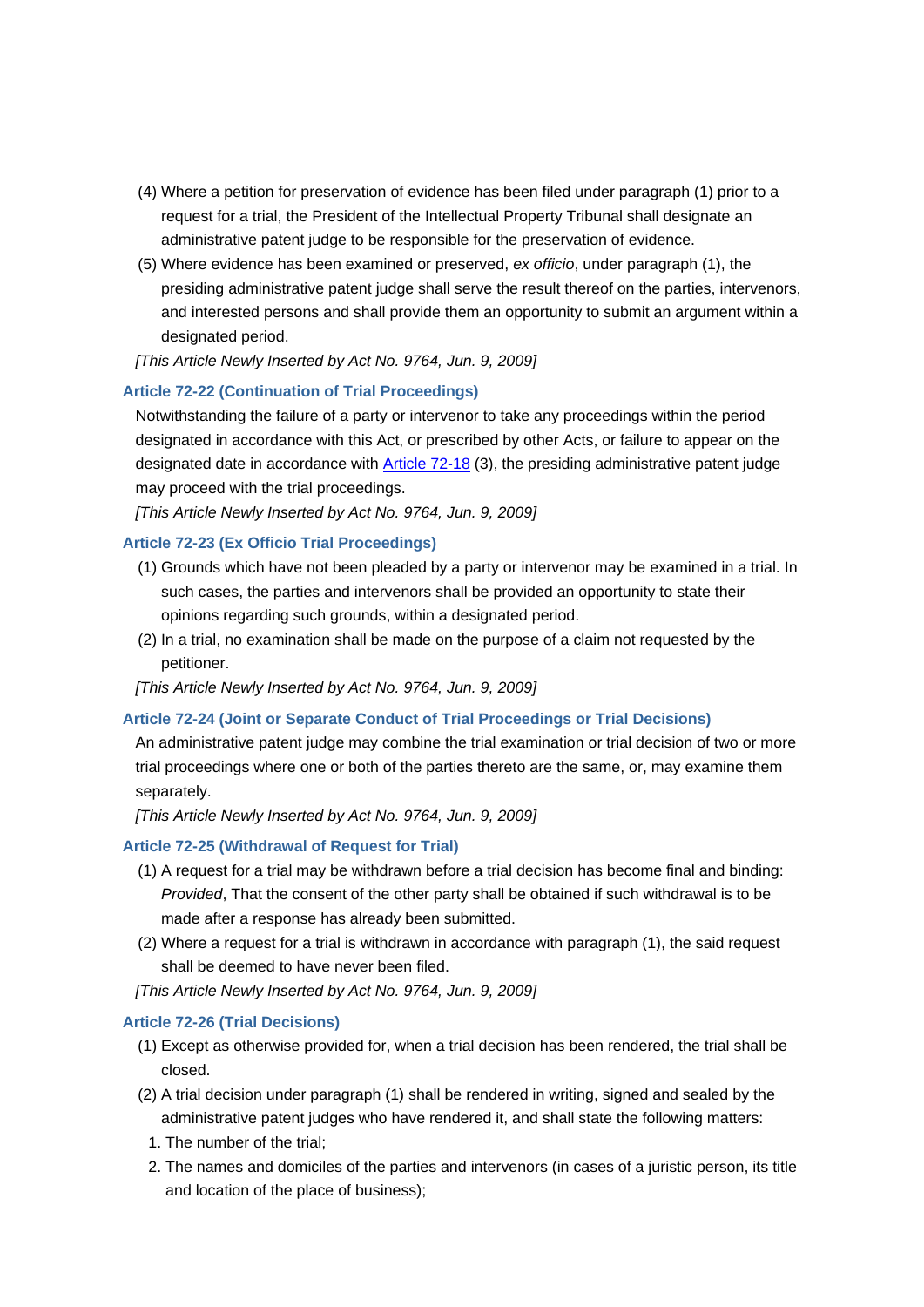- 3. The name and domicile or place of business of the agent, if any (if the agent is a patent corporation, its title, place of office and name of the designated patent attorney);
- 4. The identification of the trial case;
- 5. The text of the trial decision (including the scope, duration and consideration of a nonexclusive license in trial cases under Article 70);
- 6. The grounds for the trial decision (including the purport and a summary of the ground for the request);
- 7. The date of the trial decision.
- (3) When a case has been thoroughly examined and is ready to be ruled, the presiding administrative patent judge shall notify the parties and intervenors of the closure of the trial examination.
- (4) Even after notification of the closure of a trial examination under paragraph (3), the presiding administrative patent judge may, if necessary, reopen the case upon the request of a party or intervenor or *ex officio*.
- (5) A trial decision shall be rendered within 20 days following the date on which notification of the closure of the trial examination is served under paragraph (3).
- (6) When a trial decision or a decision has been rendered, the presiding administrative patent judge shall serve a certified copy of the trial decision or decision on the parties, intervenors, and persons who have requested intervention in the trial but have been rejected.

*[This Article Newly Inserted by Act No. 9764, Jun. 9, 2009]*

## **Article 72-27 (Res Judicata)**

When a trial decision has become final and binding pursuant to this Act, no person may request the trial again for the relevant case on the basis of the same facts and evidence: *Provided*, That this shall not apply where the final and binding trial decision is a decision of dismissal. *[This Article Newly Inserted by Act No. 9764, Jun. 9, 2009]*

## **Article 72-28 (Relationship with Litigations)**

- (1) A presiding administrative patent judge shall, if necessary for a trial, suspend the proceedings until the decision on an application for objection against unexamined design registration or the trial decision of another trial relevant to the trial becomes final and binding, or litigation proceedings thereon are concluded.
- (2) The court may, if necessary for litigation proceedings, suspend the litigation proceedings until a trial decision on the design becomes final and binding.
- (3) Where an action relating to the infringement of a design right or exclusive license is instituted, the relevant court shall notify the President of the Intellectual Property Tribunal of the purport thereof. This shall also apply where the litigation proceedings have been terminated.
- (4) Where a trial for invalidating a design right, etc. is requested in response to a legal action against an infringement of a design right or exclusive license under paragraph (3), the President of the Intellectual Property Tribunal shall notify the relevant court under paragraph (3) of the purport thereof. This shall also apply where there is a decision to dismiss a request for trial, a trial decision or a withdrawal of a request.

*[This Article Newly Inserted by Act No. 9764, Jun. 9, 2009]*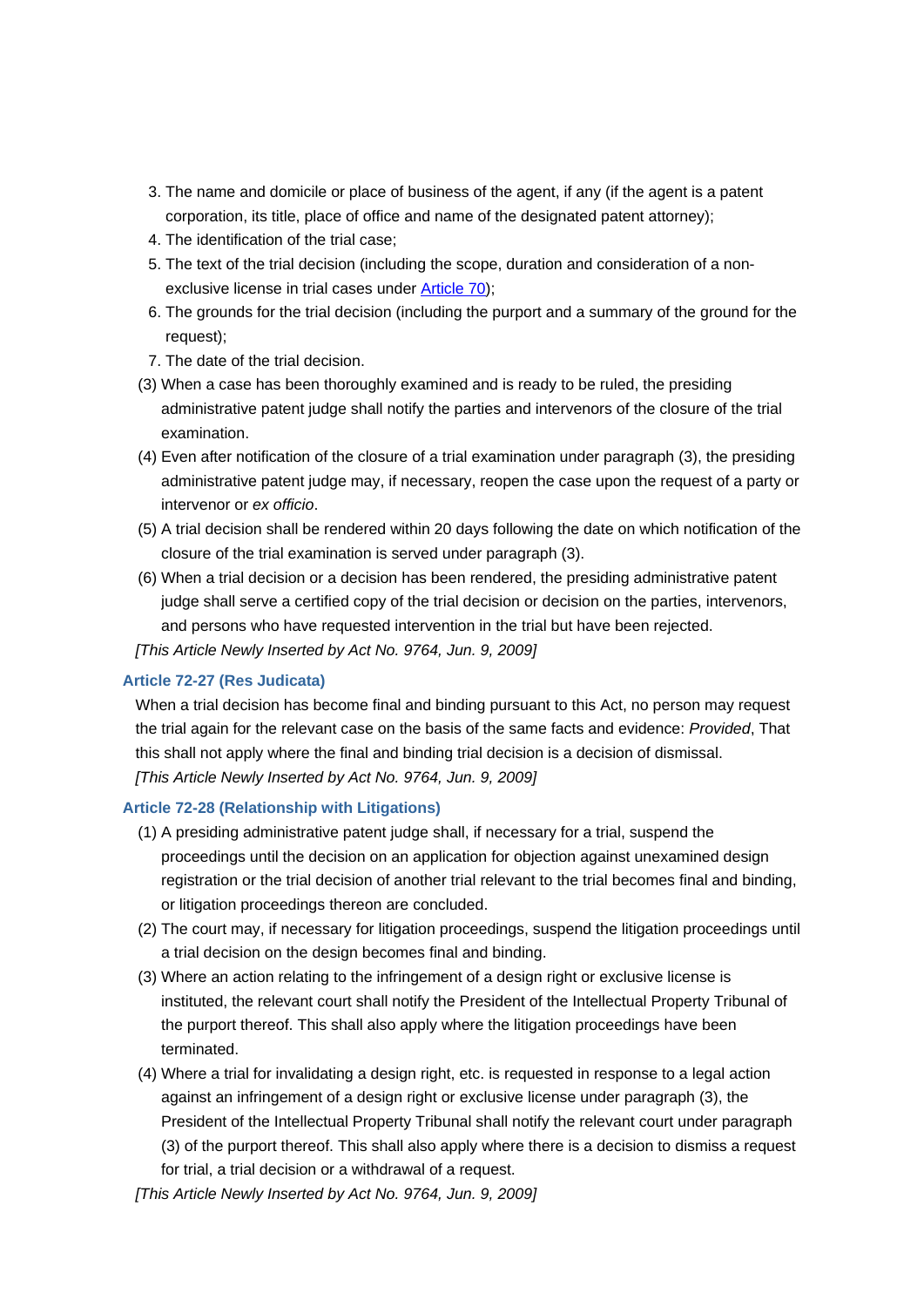## **Article 72-29 (Costs of Trial)**

(1) The imposition of costs in connection with a trial under Articles 68 (1) and 69 shall be decided by a trial decision in the event the trial is terminated by a trial decision, or by a decision in the trial where the trial is terminated in a manner, other than by a trial decision.

(2)

Articles 98 through 103,

107 (1) and (2),

108,

111,

112, and

116 of the Civil Procedure Act shall apply *mutatis mutandis* to the costs of a trial under paragraph (1).

(3) The costs of a trial under Article  $67-2$ ,  $67-3$ , or  $70$  shall be borne by a petitioner or an applicant for objection against unexamined design registration.

(4)

Article 102 of the Civil Procedure Act shall apply *mutatis mutandis* to costs borne by a petitioner or an applicant for objection against unexamined design registration under paragraph (3).

- (5) The President of the Intellectual Property Tribunal shall decide upon the total costs of a trial upon the request of a party and after the trial decision or the decision has become final and binding.
- (6) The extent, amount, and payment of the costs of a trial, as well as the payment of the costs for performing any procedural acts in a trial, shall be governed by the examples of relevant provisions of the Costs of

Civil Procedure Act, unless contrary to its nature.

(7) The official fees which a party has paid or will pay to a patent attorney who represents the party in a trial shall be deemed the costs of the trial to the extent determined by the Commissioner of the Korean Intellectual Property Office. In such cases, even if two or more patent attorneys have represented a person for the trial, it shall be deemed to have been represented by one patent attorney.

*[This Article Newly Inserted by Act No. 9764, Jun. 9, 2009]*

## **Article 72-30 (Title of Enforcement of Trial Costs or Consideration)**

A final and binding ruling on the costs of a trial decided upon by the President of the Intellectual Property Tribunal or on the consideration decided upon by an administrative patent judge under this Act shall have the same effect as an enforceable title of liability. In such cases, the enforceable writ shall be issued by an public official of the Intellectual Property Tribunal. *[This Article Newly Inserted by Act No. 9764, Jun. 9, 2009]*

**Article 72-31 (Special Provisions for Trial against Decision to Reject Design Registration)** Articles 72-10 (1) and (2), 72-19 and 72-20 shall not apply to a trial under Article 67-2 or 67-3. *[This Article Newly Inserted by Act No. 9764, Jun. 9, 2009]*

**Article 72-32 (Effects of Examination or Application for Objection against Unexamined Design Registration Proceedings)**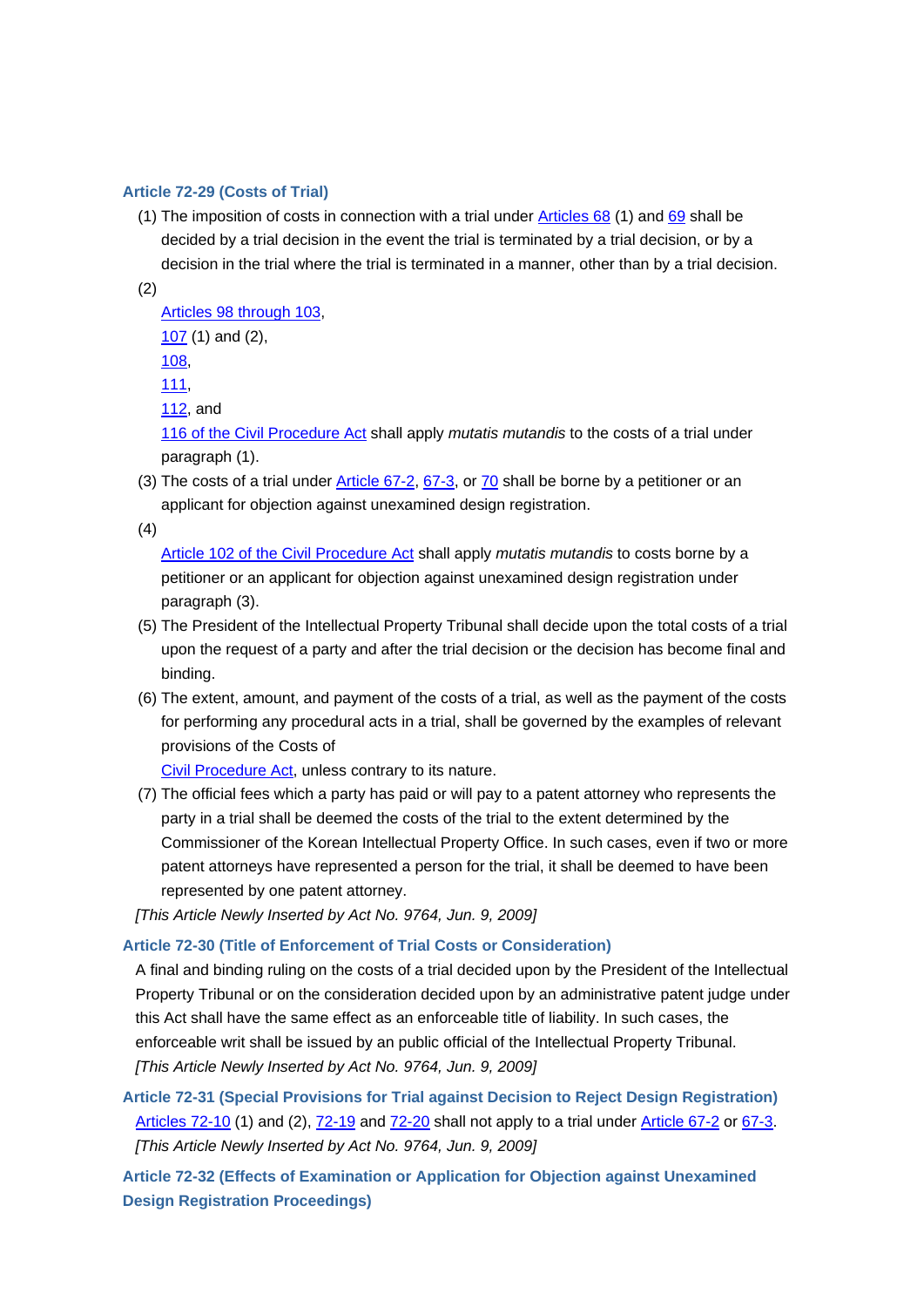Design-related procedures previously taken during the course of an examination or with regard to an application for objection against unexamined design registration shall also remain effective in a trial against a decision to reject a design registration or a decision to cancel a design registration.

*[This Article Newly Inserted by Act No. 9764, Jun. 9, 2009]*

## **Article 72-33 (Revocation of Decision to Reject Design Registration, etc.)**

- (1) Where an administrative patent judge acknowledges that a request for a trial filed under Article 67-2 or 67-3 is well grounded, he/she shall revoke a ruling to dismiss an amendment, reject a design registration, or revoke a design registration by a trial decision.
- (2) Where a ruling to dismiss an amendment, reject a design registration, or cancel a design registration is revoked in a trial, a trial decision may be rendered to refer the relevant matter to an examination.
- (3) The grounds for a trial decision rendered under paragraphs (1) and (2) which constitute the basis for the revocation shall be binding on the examiner with respect to the case.

*[This Article Newly Inserted by Act No. 9764, Jun. 9, 2009]*

# **CHAPTER VIII RETRIAL AND LITIGATION**

## **Article 73 (Request for Retrial)**

 (1) Any party may request a retrial on a trial decision that has become final and binding. (2)

## Articles 451 and

453 of the Civil Procedure Act shall apply *mutatis mutandis* to requests for retrial under paragraph (1). *<Amended by Act No. 6626, Jan. 26, 2002; Act No. 8187, Jan. 3, 2007>*

## **Article 73-2 (Request for Retrial on Trial Decision of Fraudulence)**

- (1) Where the parties in a trial acted in collusion for the purpose of causing a trial decision to be rendered which damages the rights or interests of a third party, the third party may request a retrial against the trial decision which has become final and binding.
- (2) Where a request for a retrial under paragraph (1) is filed, the parties of the trial shall be joint defendants.

*[This Article Newly Inserted by Act No. 9764, Jun. 9, 2009]*

## **Article 73-3 (Period for Requesting Retrial)**

- (1) A retrial shall be requested within 30 days from the date on which the petitioner becomes aware of the grounds for the retrial after the trial decision became final and binding.
- (2) Where a retrial is requested by reason of defects in the authority of representation, the period provided for in paragraph (1) shall be counted from the day following the date on which the petitioner or his/her legal representative becomes aware that the trial decision has been rendered, by means of service of a certified copy of such trial decision.
- (3) No request for a retrial shall be filed after the expiration of three years from the date on which the trial decision becomes final and binding.
- (4) Where grounds for a retrial arise after the trial decision has become final and binding, the period prescribed in paragraph (3) shall be counted from the day following the date on which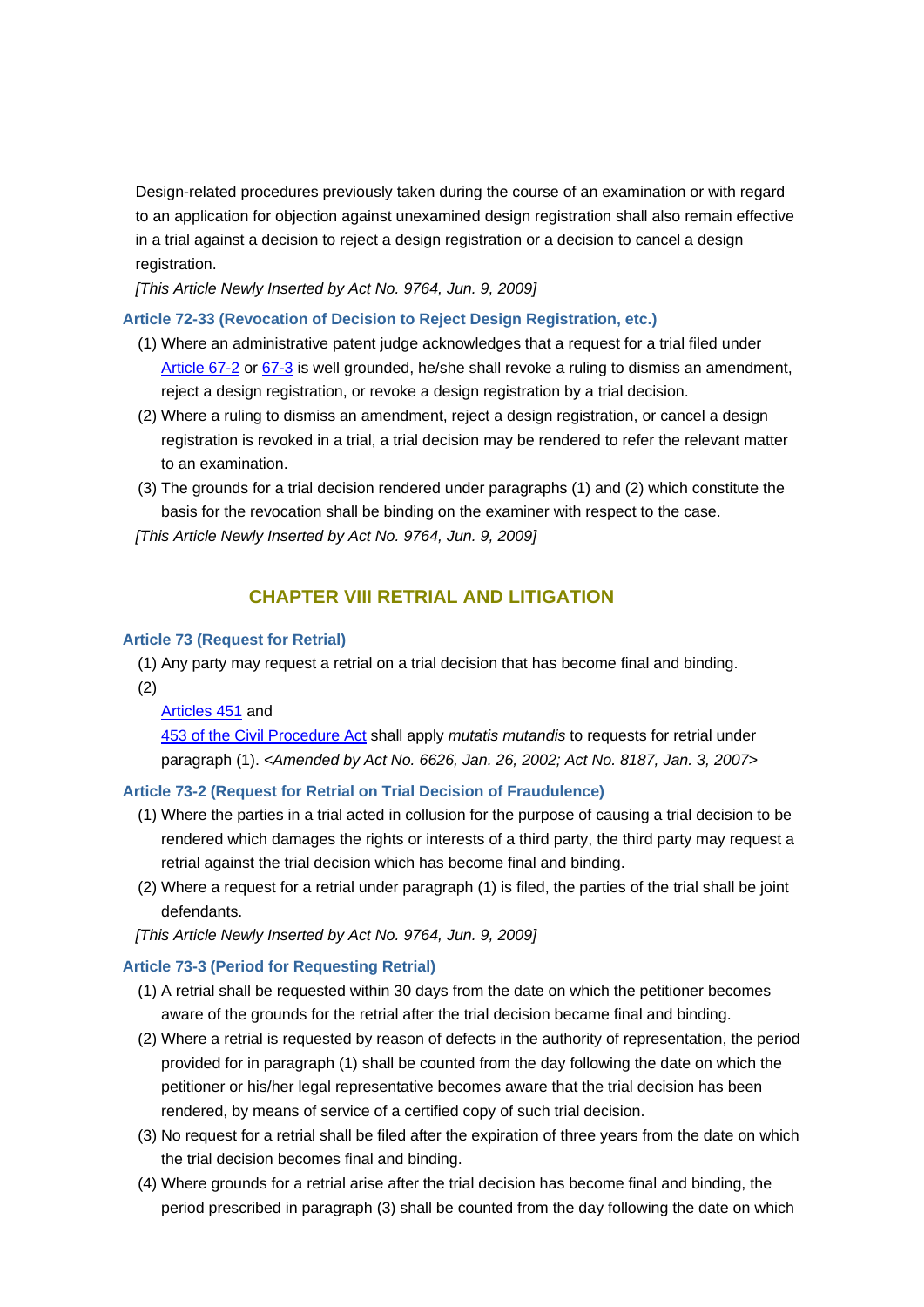the grounds first accrue.

(5) Paragraphs (1) and (3) shall not apply to a request for a retrial on the grounds that the trial decision conflicts with a final and binding trial decision previously rendered.

*[This Article Newly Inserted by Act No. 9764, Jun. 9, 2009]*

## **Article 74 (Restriction on Effects of Design Rights Restored by Retrial)**

- (1) In any of the following cases, no effect of a design right shall be extended to goods imported in good faith, or produced or acquired in the Republic of Korea after the trial decision becomes final and binding but before a request for a retrial is registered: *<Amended by Act No. 6413, Feb. 3, 2001; Act No. 7289, Dec. 31, 2004>*
	- 1. Where a design right (including a design right that has been finally and bindingly revoked in a trial against a decision to revoke a design registration) had been invalidated but is restored by a retrial;
	- 2. Where, after a trial decision became final and binding, ruling that a product was outside the scope of the design right, a decision to the contrary at a retrial has become final and binding;
- 3. Where a trial decision to reject an application for design registration has become final and binding but the establishment of the design right is registered by a retrial.
- (2) Where a design right falls under any subparagraph of paragraph (1), the effect of the design right shall not extend to any of the following acts: *<Amended by Act No. 5082, Dec. 29, 1995; Act No. 7289, Dec. 31, 2004>*
	- 1. Working of the design in good faith after the trial decision became final and binding but before the request for a retrial is registered;
	- 2. Manufacturing, assigning, leasing, importing, or offering for assigning or leasing of the products to which the registered design has been applied, after the trial decision became final and binding but before the request for a retrial is registered.

## **Article 74-2 (Non-Exclusive License for Prior User of Design Right Restored by Retrial)**

For cases which fall under any subparagraph of **Article 74** (1), any person who has been, in good faith, commercially conducting a business using the relevant design in the Republic of Korea, or has been preparing therefor, after a trial decision became final and binding but prior to the registration of a request for retrial, shall have a non-exclusive license on the design right to the extent of the design and of the purpose of business which is being conducted or prepared for. *[This Article Newly Inserted by Act No. 9764, Jun. 9, 2009]*

# **Article 74-3 (Non-Exclusive License for Person Deprived of Non-Exclusive License by Retrial)**

- (1) Where, after a trial decision to grant a non-exclusive license under Article 70 (1) or (2) has become final and binding, a trial decision to the contrary is rendered finally and bindingly at a retrial, any person who has been, in good faith, commercially conducting a business using the design concerned in the Republic of Korea, or has been preparing therefor prior to the registration of a retrial request shall have a non-exclusive license on the design right or on the exclusive license existing at the time the trial decision of the retrial becomes final and binding, within the objective of the non-exclusive license and the scope of the design.
- (2) Any person holding a non-exclusive license under paragraph (1) shall pay reasonable consideration to the owner of the design right or the exclusive licensee.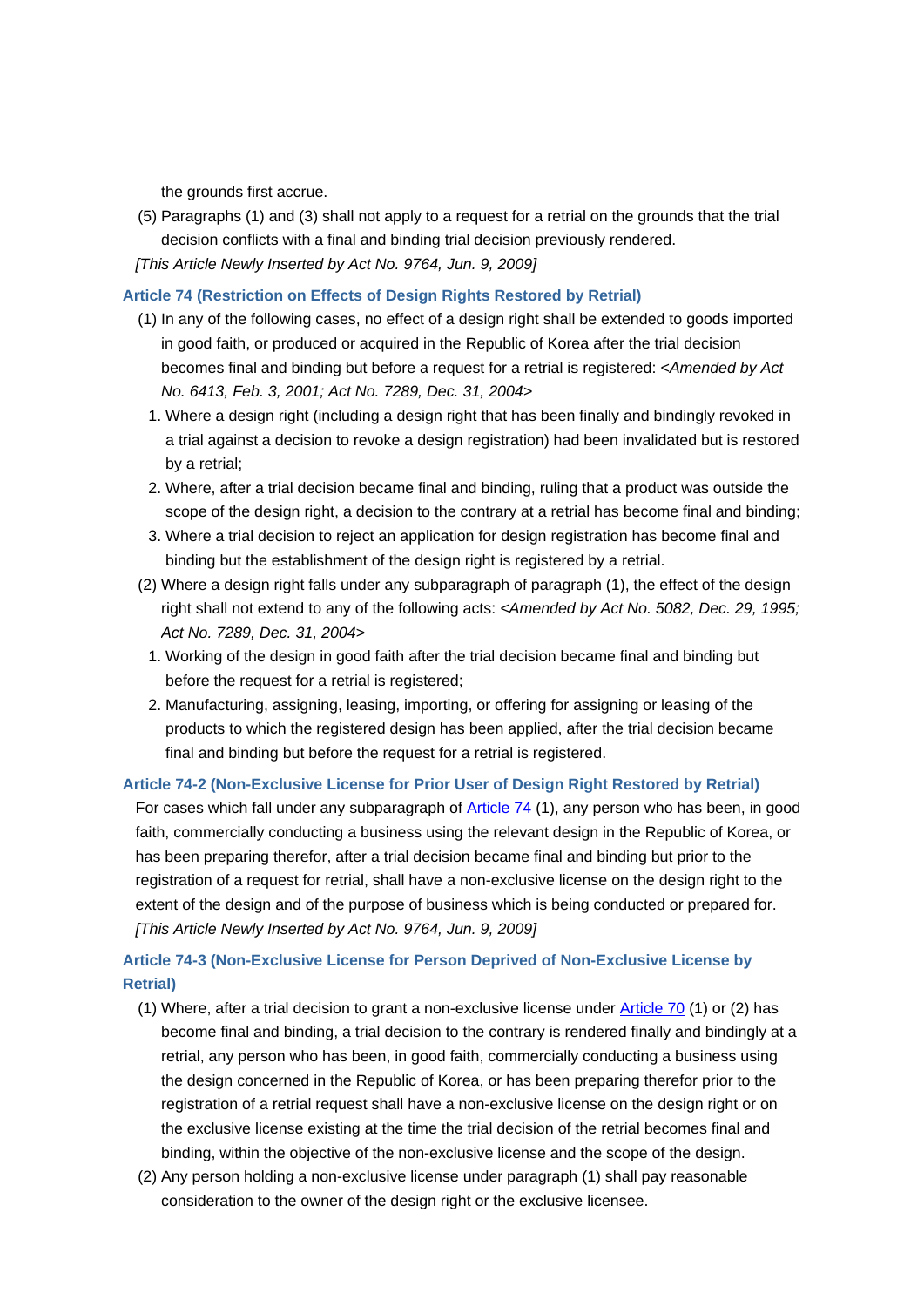*[This Article Newly Inserted by Act No. 9764, Jun. 9, 2009]*

## **Article 74-4 (Mutatis Mutandis Application of Provisions on Trial to Retrial)**

The provisions relating to trial proceedings shall apply *mutatis mutandis* to a retrial, unless contrary to its nature.

*[This Article Newly Inserted by Act No. 9764, Jun. 9, 2009]*

**Article 74-5 (Mutatis Mutandis Application of the Civil Procedure Act)**

 Article 459 (1) of the Civil Procedure Act shall apply *mutatis mutandis* to a request for retrial. *[This Article Newly Inserted by Act No. 9764, Jun. 9, 2009]*

## **Article 75 (Actions against Trial Decisions, etc.)**

- (1) The Patent Court of Korea shall have exclusive jurisdiction over any action against a trial decision, a decision of rejection under Article 18-2 (1) applied *mutatis mutandis* pursuant to Article 71 (1) (including cases as applicable *mutatis mutandis* in Article 74-4), a decision of rejection of a request for a trial or retrial.
- (2) An action prescribed in paragraph (1) may be brought by a person who is a party, an intervenor or any person who has requested intervention in the trial but has been rejected.
- (3) An action prescribed in paragraph (1) may be brought within 30 days from the date of receipt of a certified copy of the trial decision or decision.
- (4) The period prescribed in paragraph (3) shall be a peremptory period.
- (5) With respect to a peremptory period referred to in paragraph (3), the presiding administrative patent judge may, *ex officio*, determine any additional period for the benefit of a person whose domicile or residence is in a remote area or a person residing in an area difficult to access.
- (6) An action on matters for which a trial may be requested may not be brought unless it is related to a trial decision.
- (7) An action under paragraph (1) on a trial decision on consideration under Article 72-26 (2) 5 and a trial decision or decision on trial costs under Article 72-29 (1) may not be brought independently.
- (8) Any person who has received a ruling from the Patent Court under paragraph (1) may appeal to the Supreme Court.

*[This Article Wholly Amended by Act No. 9764, Jun. 9, 2009]*

## **Article 75-2 (Qualifications for Defendants)**

In any action under Article 75 (1), the Commissioner of the Korean Intellectual Property Office shall be the defendant: *Provided*, That in cases of an action against the trial decision of a trial, or a retrial thereof, under Articles 68 (1), 69, and 70 (1) and (2), the petitioner or the defendant thereof shall be the defendant.

*[This Article Newly Inserted by Act No. 9764, Jun. 9, 2009]*

**Article 75-3 (Notification of Institution of Action and Service of Original Copies of Judgments)**

(1) When any action is instituted against a trial decision or a decision of dismissal under Article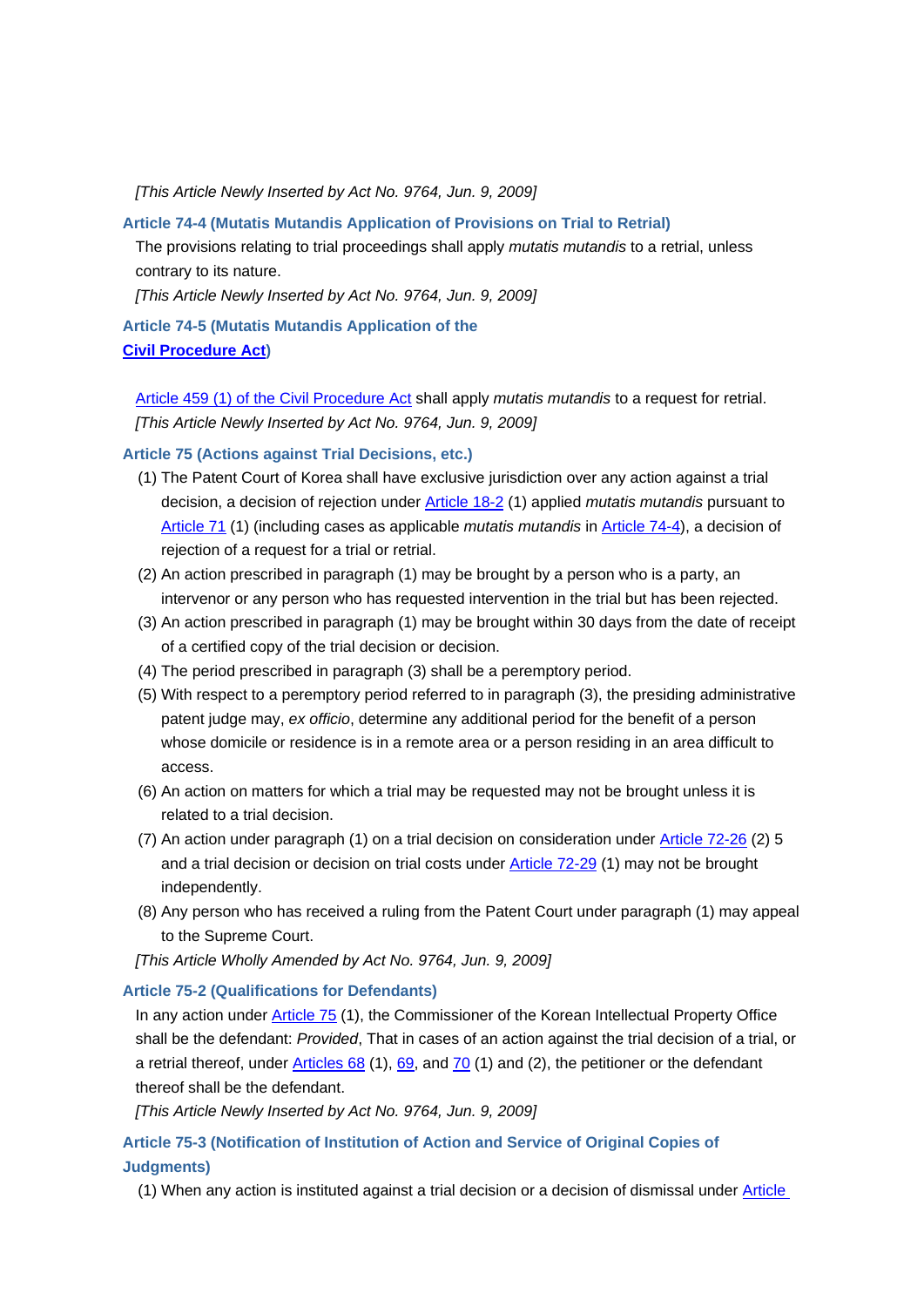18-2 (1) applied *mutatis mutandis* pursuant to Article 71 (1) (including cases as applicable *mutatis mutandis* in Article 74-4), or an appeal is filed under Article 75 (8), the court shall notify, without delay, the President of the Intellectual Property Tribunal of the purport thereof.

(2) When a litigation procedure regarding an action under the proviso to Article 75-2 has been concluded, the court shall serve the original copies of the judgments rendered in all instance levels with regard to the action on the President of the Intellectual Property Tribunal. *[This Article Newly Inserted by Act No. 9764, Jun. 9, 2009]*

## **Article 75-4 (Revocation of Trial Decision or Decision)**

- (1) Where the court has deemed that an action filed under Article 75 (1) was well grounded, it shall revoke the trial decision or decision by judgment.
- (2) Where a revocation of a trial decision or decision becomes final and binding under paragraph (1), the administrative patent judge shall review the case and issue a trial decision or decision.
- (3) The grounds for a judgment on an action under paragraph (1) which constitute the basis for the revocation shall be binding on the Intellectual Property Tribunal with respect to the case. *[This Article Newly Inserted by Act No. 9764, Jun. 9, 2009]*

## **Article 75-5 (Action against Decision on Consideration)**

- (1) Any person who is dissatisfied with a trial decision or decision regarding consideration under Article 70 (3) may file an action in the court.
- (2) An action under paragraph (1) shall be filed within 30 days from the date of receipt of a certified copy of the trial decision or decision.
- (3) The period prescribed in paragraph (2) shall be a peremptory period.
- *[This Article Newly Inserted by Act No. 9764, Jun. 9, 2009]*

## **Article 75-6 (Defendant in Action relating to Consideration)**

In any action under Article 75-5, the exclusive licensee, non-exclusive licensee, or owner of the design right shall be the defendant with regards to consideration under Article 70 (3). *[This Article Newly Inserted by Act No. 9764, Jun. 9, 2009]*

## **Article 75-7 (Remuneration for Patent Attorneys and Costs of Litigation)**

With respect to remuneration for a patent attorney representing a party in an action, Article 109 of the Civil Procedure Act shall apply *mutatis mutandis*. In such cases, "lawyer" shall be construed as "patent attorney".

*[This Article Newly Inserted by Act No. 9764, Jun. 9, 2009]*

# **CHAPTER IX SUPPLEMENTARY PROVISIONS**

#### **Article 76 (Inspection, etc. of Documents)**

(1) A person who needs certification of application for a design registration or trial, etc., delivery of a certified copy or extract of documents, inspection or copy of the Design Register or other documents may request the Commissioner of the Korean Intellectual Property Office or the President of the Intellectual Property Tribunal to do so. *<Amended by Act No. 4894, Jan. 5, 1995; Act No. 7289, Dec. 31, 2004>*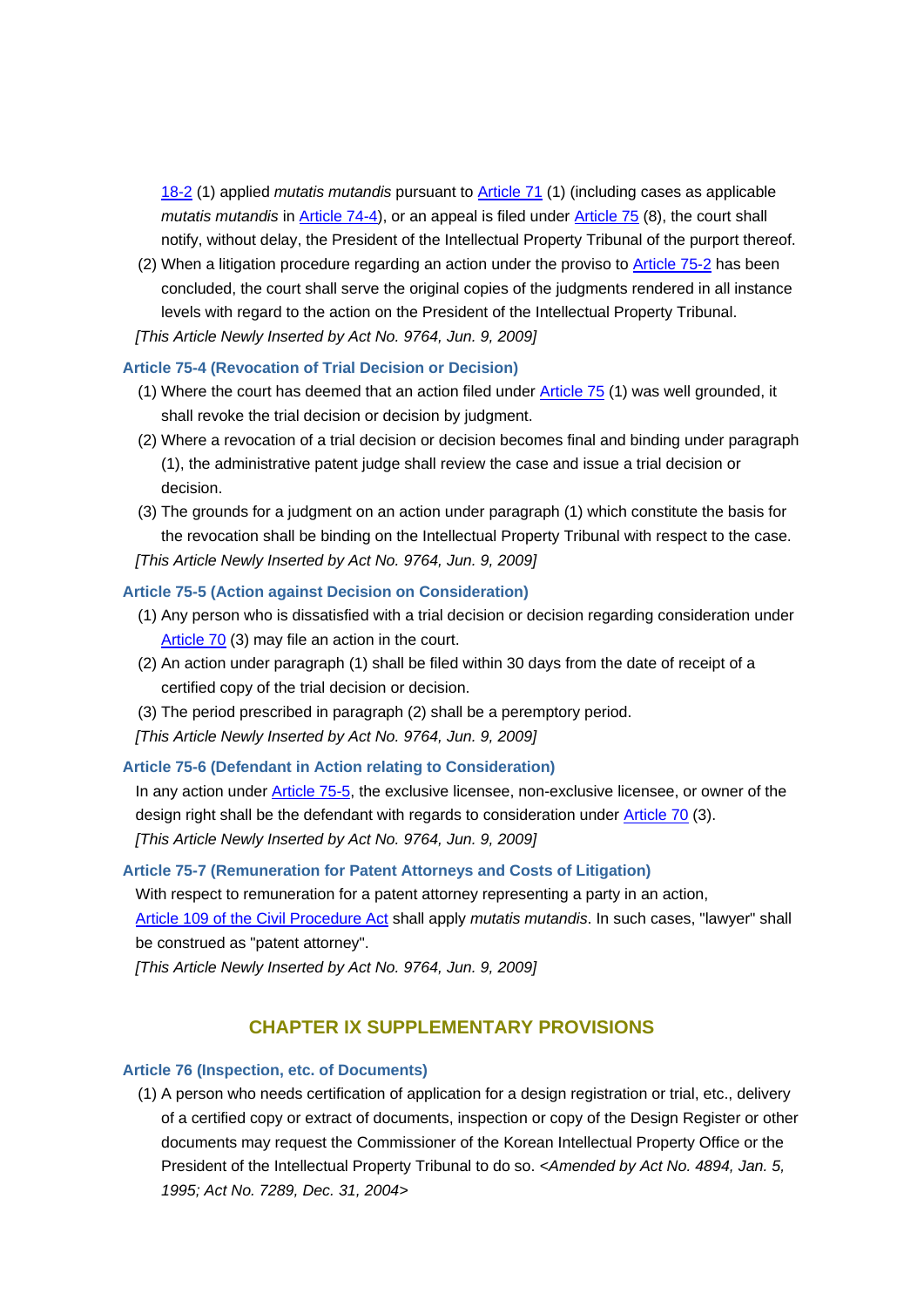(2) The Commissioner of the Korean Intellectual Property Office or the President of the Intellectual Property Tribunal may reject a request under paragraph (1) if the required document relates to an application that is not laid open and the establishment of design right is not registered, or it is liable to contravene public order or virtuous manners and customs. *<Amended by Act No. 4894, Jan. 5, 1995; Act No. 5082, Dec. 29, 1995; Act No. 7289, Dec. 31, 2004>*

**Article 77 (Prohibition of Carrying Out or Opening of Documents Relating to Application, Examination, Trial, etc.)**

- (1) Documents relating to applications for design registration, examinations, applications for objection against unexamined design registration, trials or retrials, and the Design Register shall not be carried out to the outside unless they fall under any of the following subparagraphs: *<Amended by Act No. 8187, Jan. 3, 2007; Act No. 9764, Jun. 9, 2009; Act No. 10012, Feb. 4, 2010>*
	- 1. Where documents relating to an application for design registration or examination are carried out to the outside in order to investigate, etc. into a prior design pursuant to Article  $25-2$  (1) or (2);
- 2. Where documents relating to an application for design registration, examination, application for objection against unexamined design registration, trial or retrial, and the Design Register are carried out to the outside for the entrustment of affairs of digitizing design documents pursuant to Article 77-2 (1);
- 3. Where documents relating to an application for design registration, examination, application for objection against unexamined design registration, trial or retrial, and the Design Register are carried out to the outside for on-line remote performance of duties pursuant to Article 32 (2) of the Electronic Government Act.
- (2) A response shall not be given to a request for an expert opinion, testimony or an inquiry as to the contents of a pending application for design registration, examination, objection against unexamined design registration, trial or retrial or as to the contents of a trial decision or ruling. *<Amended by Act No. 5354, Aug. 22, 1997; Act No. 6413, Feb. 3, 2001; Act No. 7289, Dec. 31, 2004>*

## **Article 77-2 (Agency for Affairs of Digitizing Design Documents)**

- (1) Where it is considered necessary to deal effectively with design-related procedures, the Commissioner of the Korean Intellectual Property Office may entrust any juristic person equipped with facilities and manpower prescribed by Ordinance of the Ministry of Knowledge Economy with affairs of digitizing documents relating to design registration applications, examinations, applications for objection against unexamined design registration, trials or retrials or the Design Register through an electronic information processing system and the technology of utilizing the electronic information processing system, or any affairs similar thereto (hereinafter referred to as "affairs of digitizing design documents").
- (2) No present or former executive or employee of a person entrusted with the affairs of digitizing design documents pursuant to paragraph (1) (hereinafter referred to as "agency for digitizing design documents") shall divulge nor appropriate confidential information on a design contained in a pending application to which he/she had access during the course of his/her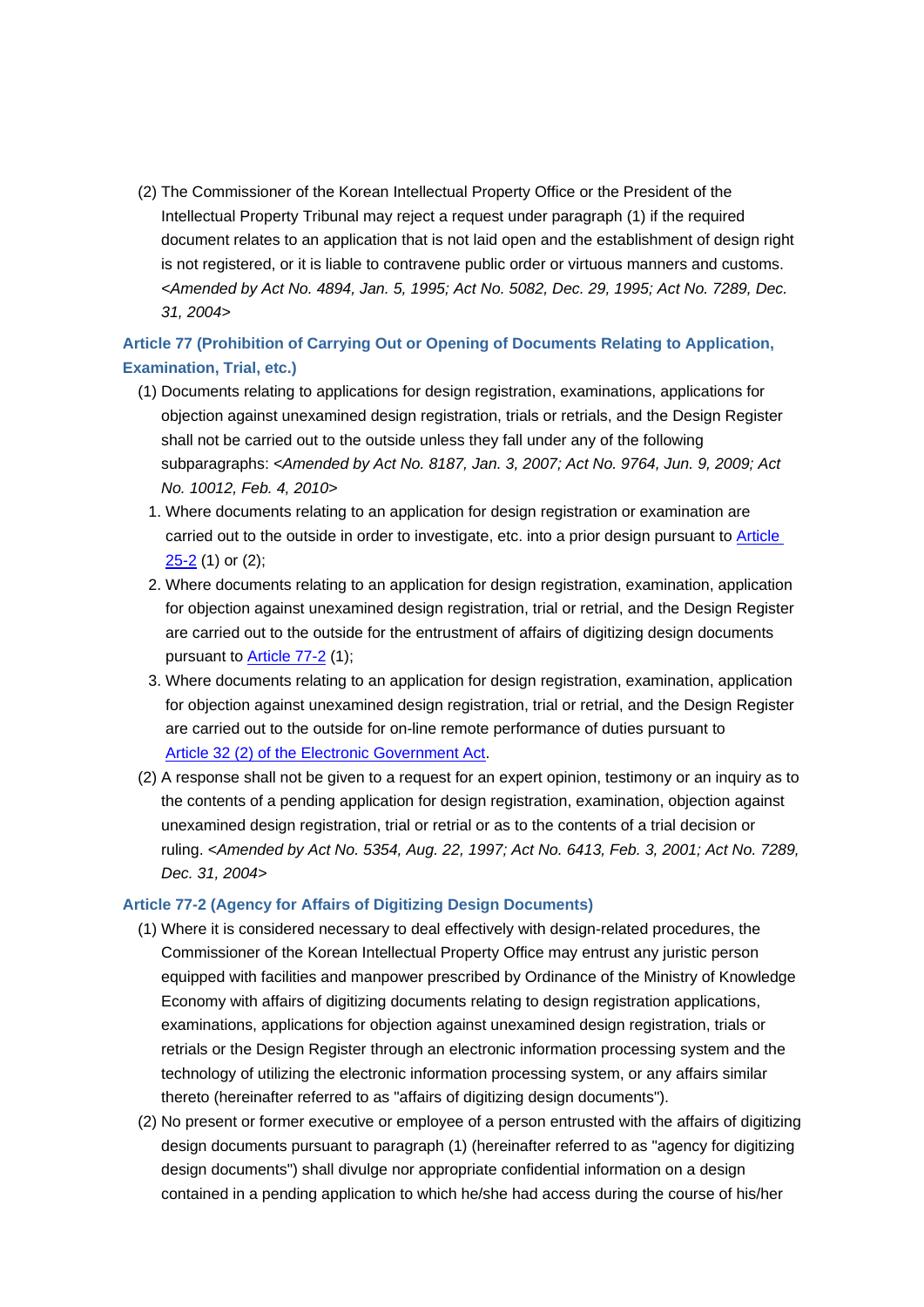duties.

- (3) The Commissioner of the Korean Intellectual Property Office may, pursuant to paragraph (1), digitize written applications for design registration or other documents prescribed by Ordinance of the Ministry of Knowledge Economy, which are not submitted in electronic documents prescribed in Article 4-28 (1), and may record them in a file of an electronic information processing system operated by the Korean Intellectual Property Office or the Intellectual Property Tribunal.
- (4) The details written in a file under paragraph (3) shall be deemed to be same as those entered in the relevant documents.
- (5) Methods of performing affairs of digitizing design documents and other matters necessary therefor shall be determined by Ordinance of the Ministry of Knowledge Economy.
- (6) Where any agency for digitizing design documents which falls short of the standards for the facilities and manpower prescribed by Ordinance of the Ministry of Knowledge Economy under paragraph (1) fails to take corrective measures therefor requested by the Commissioner of the Korean Intellectual Property Office, the latter may cancel the entrustment of the affairs of digitizing design documents to the said agency. In such cases, he/she shall first provide the agency an opportunity to present its opinion thereabout.

*[This Article Newly Inserted by Act No. 9764, Jun. 9, 2009]*

## **Article 77-3 (Service of Documents)**

Necessary matters related to the procedure, etc. for serving documents prescribed in this Act shall be provided for by Presidential Decree.

*[This Article Newly Inserted by Act No. 9764, Jun. 9, 2009]*

#### **Article 77-4 (Service by Public Announcement)**

- (1) Where documents cannot be served because the domicile or place of business of a person to be served is unclear, such documents shall be served by public announcement.
- (2) Service by public announcement shall be implemented by publishing a notice in the Design Gazette to the effect that the documents to be served will be delivered at any time to the person to be served.
- (3) The initial service by public announcement shall come into force after two weeks elapse from the date it is published in the Design Gazette: *Provided*, That a subsequent service by public announcement on the same party shall come into force from the date following the date of publishing it in the Design Gazette.

*[This Article Newly Inserted by Act No. 9764, Jun. 9, 2009]*

#### **Article 77-5 (Service on Overseas Residents)**

- (1) For an overseas resident having a design administrator, documents to be served to him/her shall be served on his/her design administrator.
- (2) For an overseas resident without a design administrator, documents to be served to him/her may be sent to him/her by registered airmail.
- (3) When documents have been sent by registered airmail under paragraph (2), such documents shall be deemed to have been served on the mailing date.

*[This Article Newly Inserted by Act No. 9764, Jun. 9, 2009]*

#### **Article 78 (Design Gazette)**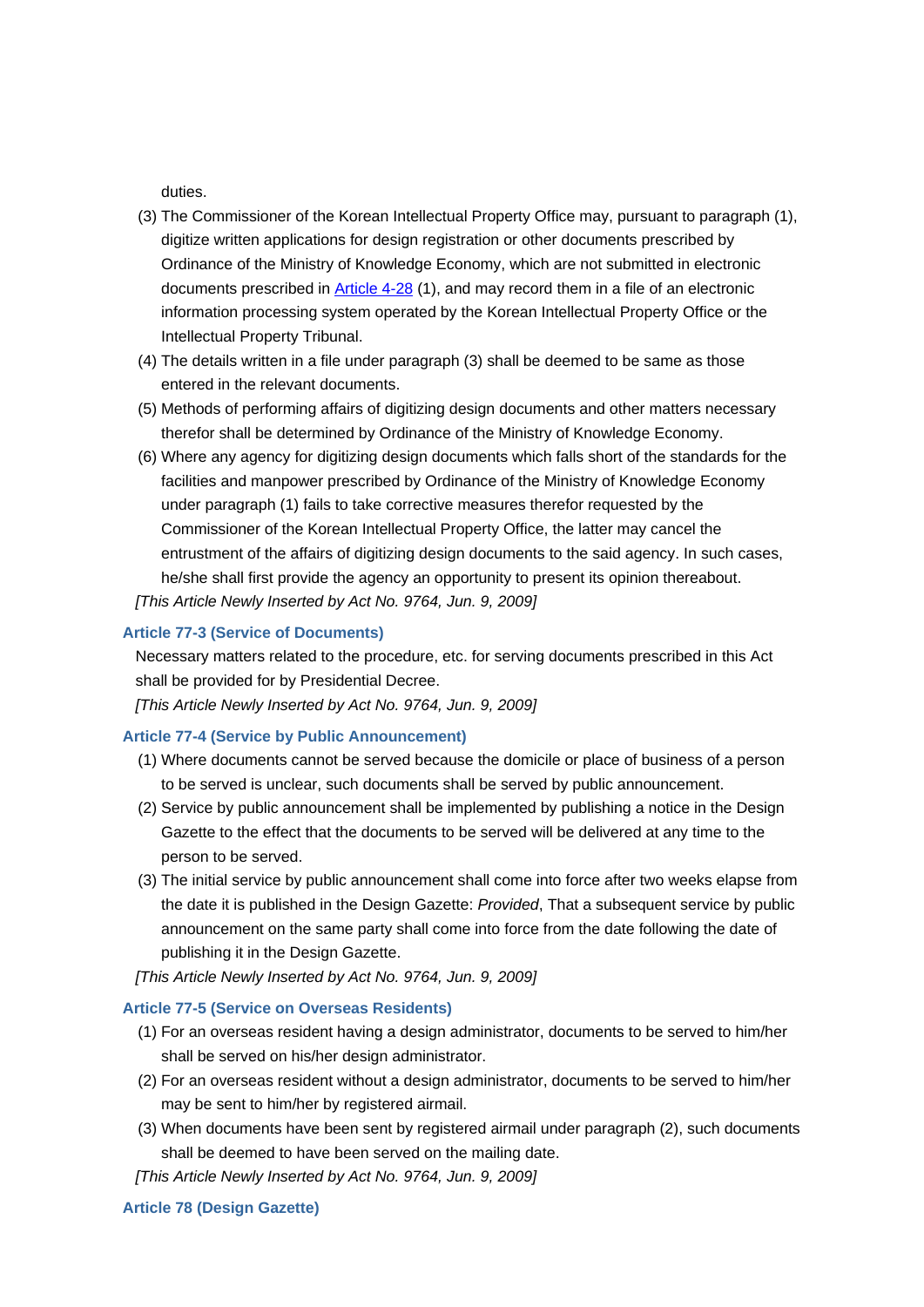- (1) The Korean Intellectual Property Office shall publish the Design Gazette. *<Amended by Act No. 7289, Dec. 31, 2004; Act No. 8187, Jan. 3, 2007; Act No. 9764, Jun. 9, 2009>*
- (2) The Design Gazette may be published through electronic media, as prescribed by Ordinance of the Ministry of Knowledge Economy. *<Newly Inserted by Act No. 5329, Apr. 10, 1997; Act No. 6413, Feb. 3, 2001; Act No. 7289, Dec. 31, 2004; Act No. 8852, Feb. 29, 2008>*
- (3) When the Design Gazette is published through electronic media, the Commissioner of the Korean Intellectual Property Office shall make public the fact of publication of the Design Gazette, its principal contents and service by public announcement through information and communications networks. *<Newly Inserted by Act No. 5329, Apr. 10, 1997; Act No. 6413, Feb. 3, 2001; Act No. 7289, Dec. 31, 2004>*
- (4) Matters to be published in the Design Gazette under paragraph (1) shall be determined by Presidential Decree. *<Amended by Act No. 7289, Dec. 31, 2004>*

## **Article 78-2 (Submission, etc. of Documents)**

The Commissioner of the Korean Intellectual Property Office or an examiner may require a party concerned to submit documents and articles necessary for dealing with proceedings, other than those relating to a trial or retrial.

*[This Article Newly Inserted by Act No. 9764, Jun. 9, 2009]*

#### **Article 79 (Indication of Design Registration)**

An owner of a design right or an exclusive or non-exclusive licensee may indicate the design registration on the articles to which the registered design is applied, or vessels, packing, etc. of such articles. *<Amended by Act No. 7289, Dec. 31, 2004>*

#### **Article 80 (Prohibition of False Indication)**

No person shall perform the following acts: *<Amended by Act No. 7289, Dec. 31, 2004>*

- 1. Indicating design registration or application for design registration or making an indication to be confused easily with it on the articles whose designs are not registered, or whose design registration is not applied, or on the vessels or packing of such articles;
- 2. Transferring, lending or displaying those made an indication as referred to in subparagraph 1;
- 3. Indicating articles whose designs are not registered or whose design registration is not applied, in an advertisement, signboard or tag as if the design registration or application for design registration were made, or making an indication to be confused easily with it, for the purpose of producing, using, transferring or lending them.

#### **Article 81 (Restriction on Appeal)**

- (1) No appeal may be filed under other Acts against a ruling to dismiss an amendment, a decision to grant or reject a design registration, a decision to cancel a design registration, a trial decision, or a decision to reject a request for a trial or retrial under this Act, and no objection may be raised under other Acts against any disposition against which no appeal may be filed under this Act.
- (2) Any objection against a disposition, other than that referred to in paragraph (1), shall be governed by the

Administrative Appeals Act or the Administrative Litigation Act.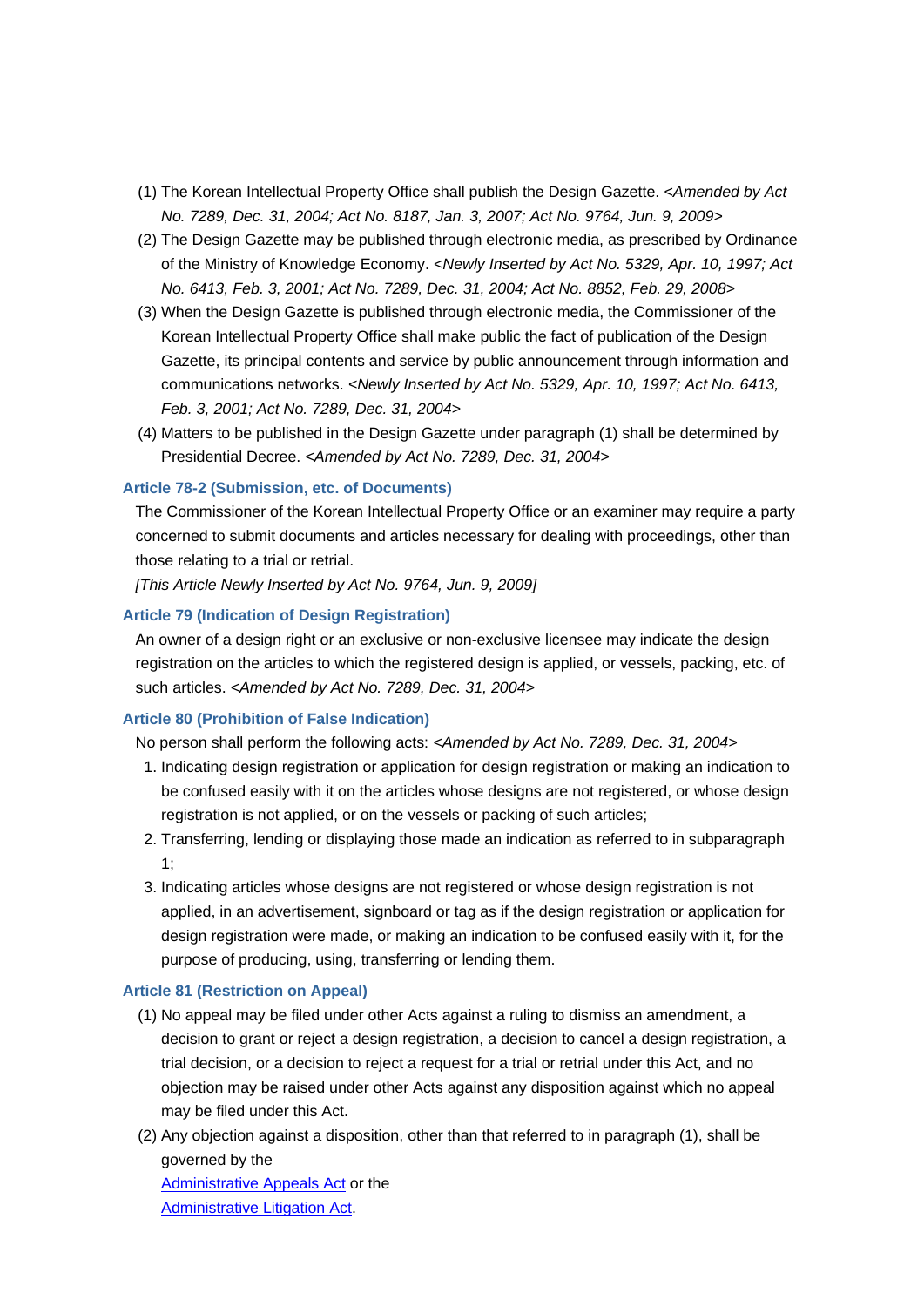*[This Article Wholly Amended by Act No. 9764, Jun. 9, 2009]*

# **CHAPTER X PENAL PROVISIONS**

## **Article 82 (Offense of Infringement)**

- (1) Any person who infringes a design right or an exclusive license shall be punished by imprisonment for not more than seven years or by a fine not exceeding 100 million won. *<Amended by Act No. 5354, Aug. 22, 1997; Act No. 6413, Feb. 3, 2001; Act No. 7289, Dec. 31, 2004>*
- (2) The offense under paragraph (1) shall be initiated upon filing of a complaint by an injured party.

## **Article 83 (Offense of Perjury)**

- (1) Where any witness, expert witness or interpreter who took an oath under this Act makes a false statement, or provides a false expert opinion or interprets falsely before the Intellectual Property Tribunal, he/she shall be punished by imprisonment for not more than five years or by a fine not exceeding 10 million won. *<Amended by Act No. 4894, Jan. 5, 1995; Act No. 6413, Feb. 3, 2001>*
- (2) Where a person who has committed an offense as referred to in paragraph (1), surrenders himself/herself to justice before the decision to grant or reject a design registration, decision on objection against unexamined design registration, or trial decision on the case becomes final and binding, the sentence may be reduced or exempted. *<Amended by Act No. 5354, Aug. 22, 1997; Act No. 6413, Feb. 3, 2001; Act No. 7289, Dec. 31, 2004>*

#### **Article 84 (Offense of False Indication)**

Any person who violates the provisions of Article 80 shall be punished by imprisonment for not more than three years or by a fine not exceeding 20 million won.

## **Article 85 (Offense of Fraud)**

Any person who has obtained a design registration or a trial decision by means of a fraudulent or any other unjust act, shall be punished by imprisonment for not more than three years or by a fine not exceeding 20 million won. *<Amended by Act No. 6413, Feb. 3, 2001; Act No. 7289, Dec. 31, 2004>*

#### **Article 86 (Offense of Divulging Confidential Information, etc.)**

Where any present or former employee of the Korean Intellectual Property Office or the Intellectual Property Tribunal has divulged or appropriated confidential information relating to a design contained in a pending application, or requested to be kept confidential under Article 13 (1) to which he/she had access during the course of his/her duties, he/she shall be punished by imprisonment for not more than five years, or by a fine not exceeding 50 million won. *<Amended by Act No. 4894, Jan. 5, 1995; Act No. 7289, Dec. 31, 2004; Act No. 9764, Jun. 9, 2009> [This Article Wholly Amended by Act No. 4595, Dec. 10, 1993]*

# **Article 86-2 (Executives and Employees of Specialized Organization, etc. Deemed Public Officials)**

Any person who is or was an executive or employee of any specialized organization under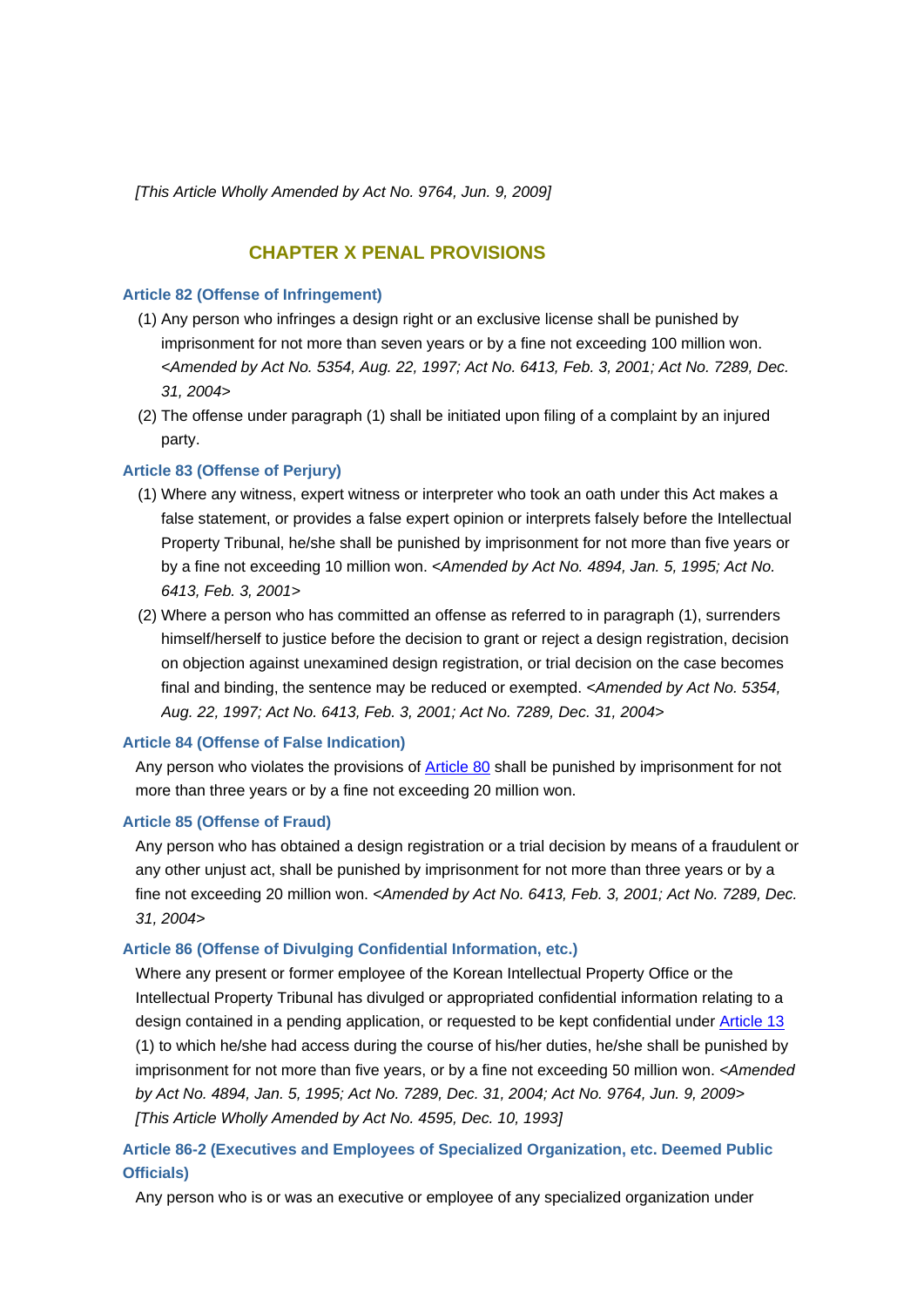Article 25-2 (1) or any agency for digitizing design documents under Article 77-2 shall be deemed one who is or was an employee of the Korean Intellectual Property Office for purposes of applying Article 86.

*[This Article Newly Inserted by Act No. 9764, Jun. 9, 2009]*

## **Article 87 (Joint Penal Provisions)**

Where a representative of a juristic person or an agent, employee, or any other servant of a juristic person or individual commits any violation under Article 82 (1), 84, or 85 in connection with the business of the juristic person or individual, the juristic person, in addition to the offender, shall be sentenced to a fine which falls under any of the following subparagraphs and the individual shall be sentenced to a fine provided for in the relevant Article: *Provided*, That if the said juristic person or individual has not been negligent in giving due attention and supervision over the relevant business in order to prevent such violation, this shall not apply:

1. In cases of Article 82 (1): A fine not exceeding 300 million won;

2. In cases of **Article 84 or 85**: A fine not exceeding 60 million won.

*[This Article Wholly Amended by Act No. 9223, Dec. 26, 2008]*

## **Article 87-2 (Confiscation, etc.)**

- (1) Any article that is the subject of an infringing act falling under Article 82 (1), or any article arising out of such act, shall be confiscated, or, upon the request of the injured party, a judgment shall be rendered to the effect that such article shall be delivered to the injured party.
- (2) Where an article is delivered to the injured party under paragraph (1), that person may claim compensation for damages in excess of the value of the article.

*[This Article Newly Inserted by Act No. 9764, Jun. 9, 2009]*

## **Article 88 (Fines for Negligence)**

- (1) Any person who falls under any of the following subparagraphs shall be punished by a fine for negligence not exceeding five hundred thousand won: *<Amended by Act No. 4894, Jan. 5, 1995; Act No. 6626, Jan. 26, 2002; Act No. 8187, Jan. 3, 2007>*
	- 1. Any person who took an oath under

Articles 299 (2) and

367 of the Civil Procedure Act, and makes a false statement before the Intellectual Property Tribunal;

- 2. Any person who has been ordered by the Intellectual Property Tribunal to submit or present documents or other articles in relation to examining or preservation of evidence, but fails to comply with the order without justifiable grounds;
- 3. *Deleted; <by Act No. 7289, Dec. 31, 2004>*
- 4. Any person with a subpoena of the Intellectual Property Tribunal to appear as a witness, expert witness or interpreter fails to comply with such subpoena, or refuses to make an oath or statement, or give a testimony or expert opinion or interpret, without justifiable grounds.
- (2) Fines for negligence referred to in paragraph (1) shall be imposed and collected by the Commissioner of the Korean Intellectual Property Office, as prescribed by Presidential Decree.
- (3) through (5) *Deleted. <by Act No. 9764, Jun. 9, 2009>*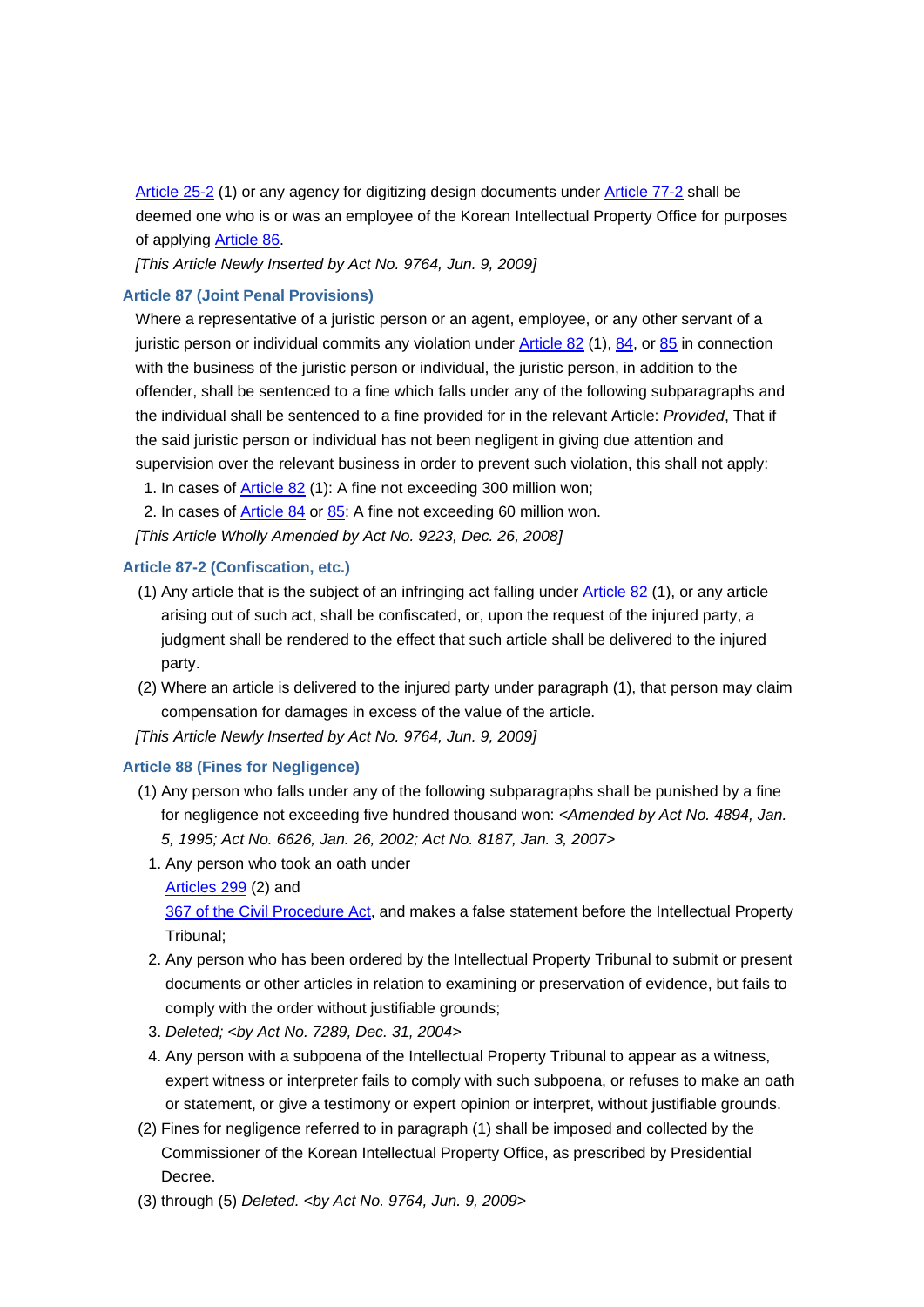**Article 89** *Deleted. <by Act No. 9764, Jun. 9, 2009>*

## **ADDENDA**

## **Article 1 (Enforcement Date)**

This Act shall enter into force on September 1, 1990.

#### **Article 2 (General Transitional Measures)**

Except as otherwise provided for in Articles 3 through 7 of the Addenda, this Act shall also apply to matters that have taken place before this Act enters into force: *Provided*, That this Act shall have no influence on any effect produced pursuant to the previous provisions.

## **Article 3 (Transitional Measures concerning Applications, etc.)**

Any appellate trial on dissatisfaction with an examination of an application for design registration and a rejection ruling made before this Act enters into force shall be governed by the previous provisions.

# **Article 4 (Transitional Measures concerning Trial, etc. on Registered Design Right of which is Established)**

Any trial, appellate trial, retrial and lawsuit on a registered design of which the right is established on the base of an application for design registration filed before this Act enters into force shall be governed by the previous provisions.

#### **Article 5 (Transitional Measures concerning Dismissal of Amendments)**

Any amendment made before this Act enters into force shall be governed by the previous provisions.

## **Article 6 (Transitional Measures concerning Expropriation, etc. of Design Right)**

Any disposition or lawsuit pertaining to a restriction, expropriation, revlocation or working of a design right requested before this Act enters into force shall be governed by the previous provisions.

# **Article 7 (Transitional Measures concerning Procedure and Expenses of Trial and Compensation for Damages, etc.)**

Any procedure, expenses, compensation for damages, etc. as to a trial, appellate trial, retrial and lawsuit requested before this Act enters into force shall be governed by the previous provisions.

 **ADDENDA <Act No. 4541, Mar. 6, 1993>**

## **Article 1 (Enforcement Date)**

This Act shall enter into force on the date of its promulgation. (Proviso Omitted.)

#### **Articles 2 through 5** *Omitted.*

#### **ADDENDA<Act No. 4595, Dec. 10, 1993>**

(1) (Enforcement Date) This Act shall enter into force on January 1, 1994.

(2) (Transitional Measures concerning Term of Design Right) Notwithstanding the amended provisions of Article 40 (1), the term of a design right established, or to be established by an application for registration of design, before this Act enters into force, shall be governed by the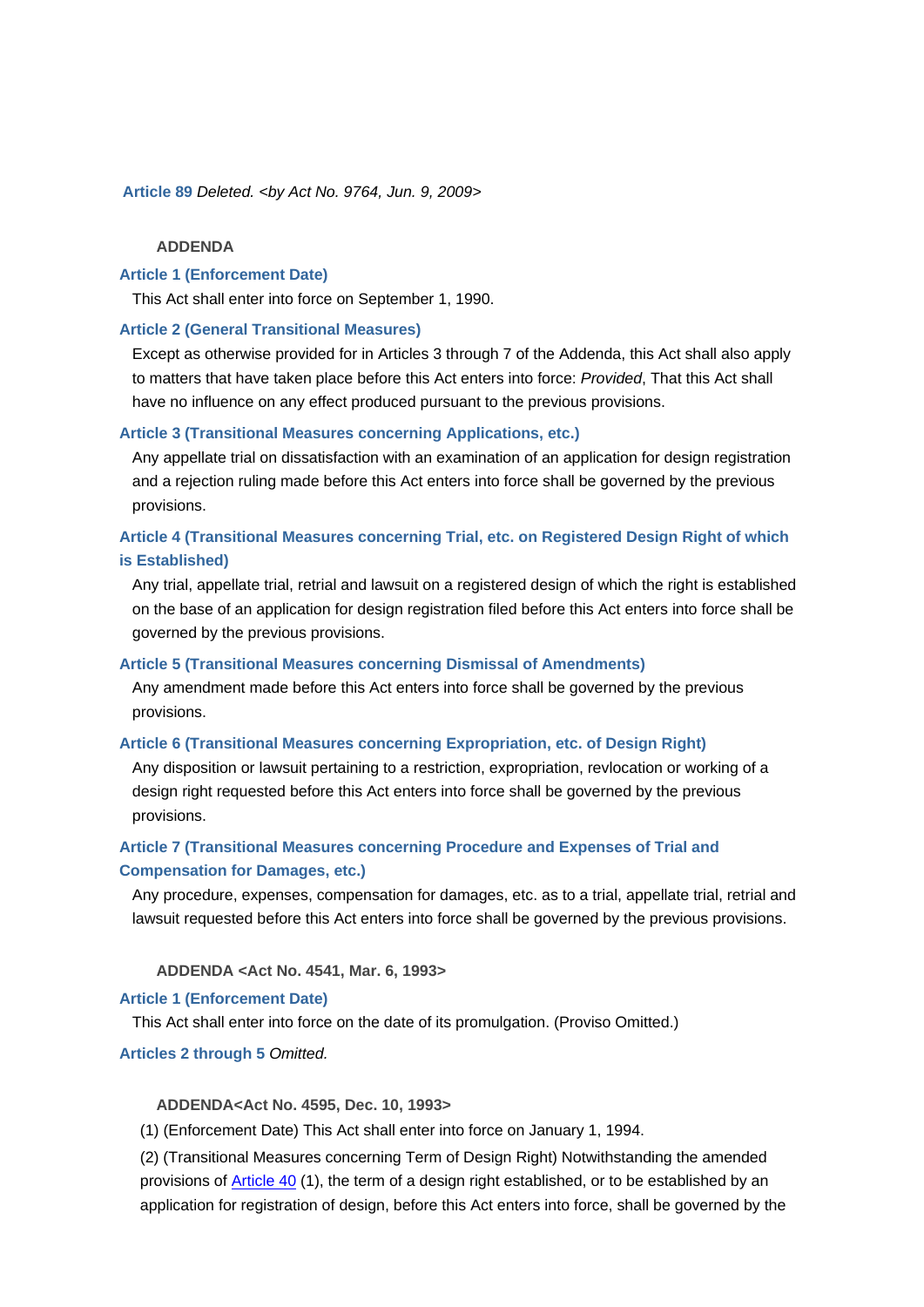previous provisions.

(3) (Transitional Measures concerning Period for Return of Design Registration Fees, etc.) The return of design registration fees and other official fees erroneously paid before this Act enters into force shall be governed by the previous provisions.

(4) (Applicability concerning Return of Design Registration Fees) The revised provisions of Article 36 (1) 2 concerning the return of design registration fees due to a final decision on invalidation of a design registration shall apply to those the invalidation of which is decided conclusively after this Act enters into force.

 **ADDENDA<Act No. 4894, Jan. 5, 1995>**

#### **Article 1 (Enforcement Date)**

This Act shall enter into force on March 1, 1998.

#### **Article 2 (Transitional Measures on Cases Pending)**

- (1) Any case for which a request for trial has been filed or a case pending for which a request for appellate trial against a ruling of rejection or a decision to dismiss an amendment before this Act enters into force shall be deemed to have been brought before the Intellectual Property Tribunal and to have been pending therein.
- (2) Any case for which a request for appellate trial against a trial decision has been filed or a case pending for which a request for immediate appeal against a decision to dismiss a written request for trial before this Act enters into force shall be deemed to have been brought before the Patent Court under this Act and to have been pending therein.

#### **Article 3 (Transitional Measures on Cases, etc. against which Appeal may be Filed)**

(1) A court action may be brought against a case on which a trial decision, a decision to dismiss a request for trial, a ruling of rejection, or a decision to dismiss an amendment by an examiner as at the time this Act enters into force, and against which an appeal has not been filed with the Intellectual Property Tribunal under the previous provisions within 30 days from the date this Act enters into force; a court action as referred to in Article 186 (1) of the Patent Act applied *mutatis mutandis* pursuant to Article 75 of this Act may be brought against a trial decision and a decision to dismiss a request for trial; and a trial as referred to in Article 132-3 or

132-4 of the Patent Act applied *mutatis mutandis* pursuant to Article 72 of this Act may be requested against a ruling of rejection, or a decision to dismiss an amendment by an examiner: *Provided*, That this shall not apply where any period for requesting a retrial has expired under the previous provisions as at the time this Act enters into force.

- (2) Any appeal may be filed, within 30 days from the date this Act enters into force, against a case on which a trial decision of an appellate trial, a decision to dismiss a request for appellate trial and a decision to dismiss an amendment by an appellate administrative patent judge, as at the time this Act enters into force has been served, with the Supreme Court: *Provided*, That this shall not apply where any period for requesting a retrial has expired under the previous provisions as at the time this Act enters into force.
- (3) Any case against which an appeal has been filed with the Supreme Court and which is pending therein before this Act enters into force and any case against which an appeal has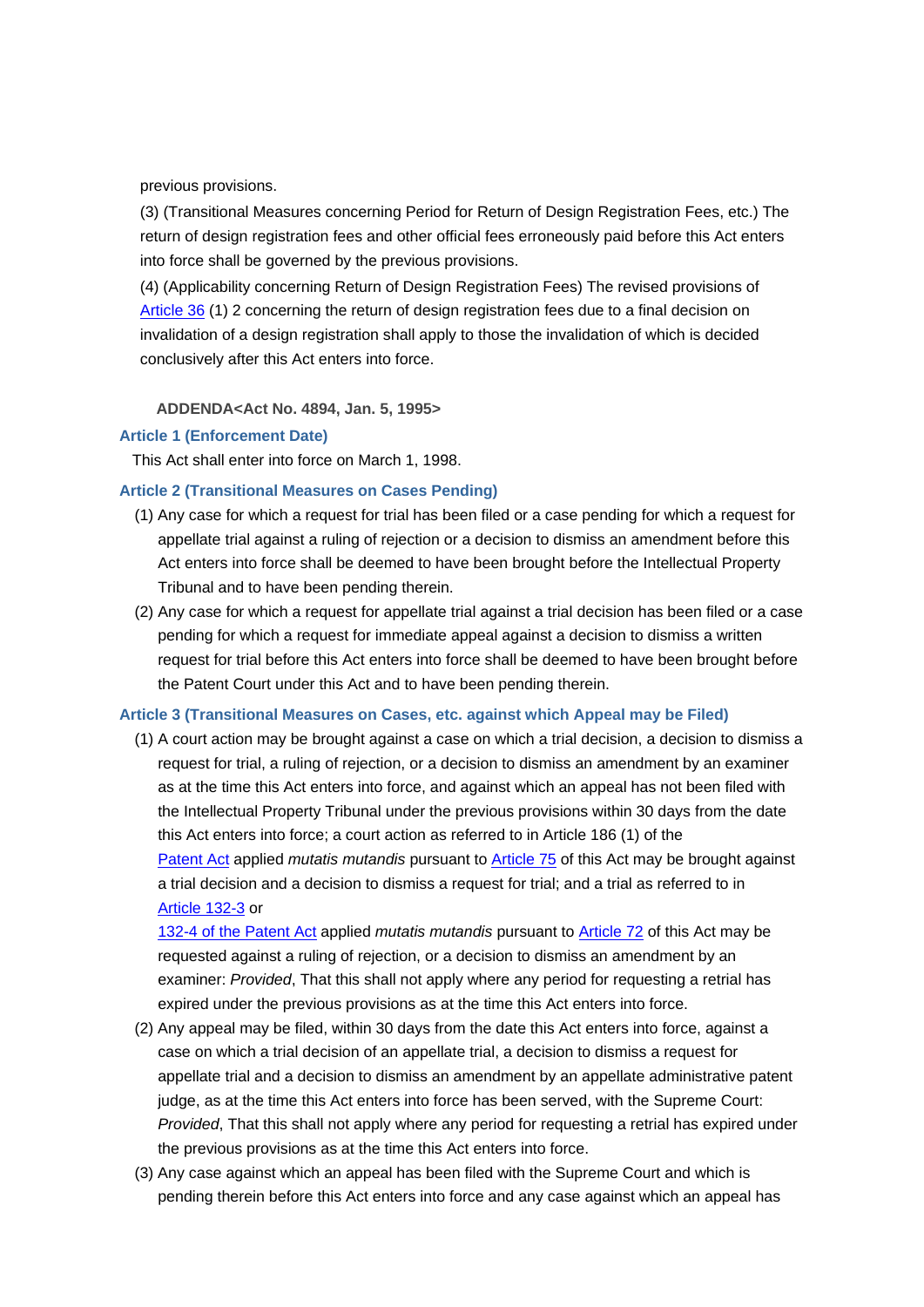been filed pursuant to paragraph (2) shall be deemed to have been pending or to have been filed with the Supreme Court by this Act.

#### **Article 4 (Transitional Measures on Cases of Retrial)**

The provisions of Articles 2 and 3 of the Addenda shall apply *mutatis mutandis* to any case of retrial pending.

## **Article 5 (Transfer, etc. of Documents)**

- (1) The Commissioner of the Korean Intellectual Property Office shall transfer documents on cases which are pending as prescribed in Article 2 (1) of the Addenda (including those as applicable *mutatis mutandis* under Article 4 of the Addenda) without delay to the President of the Intellectual Property Tribunal.
- (2) The Commissioner of the Korean Intellectual Property Office shall transfer documents on any case which is pending as prescribed in Article 2 (2) of the Addenda (including those as applicable *mutatis mutandis* under Article 4 of the Addenda) without delay to the Chief Judge of the Patent Court. In such cases, matters necessary for the transfer, etc. of documents shall be determined by the Supreme Court Regulations.

#### **ADDENDA<Act No. 5082, Dec. 29, 1995>**

(1) (Enforcement Date) This Act shall enter into force on July 1, 1996.

(2) (Transitional Measures concerning Procedure and Expenses for Trial, and Compensation for Damage, etc.) The procedure, expenses, compensation for damages, etc. related to the trial, appellate trial, retrial and lawsuit requested against any act committed before this Act enters into force, shall be governed by the previous provisions.

 **ADDENDA <Act No. 5329, Apr. 10, 1997>**

#### **Article 1 (Enforcement Date)**

This Act shall enter into force on July 1, 1997. (Proviso Omitted.)

**Articles 2 through 5** *Omitted.*

 **ADDENDA<Act No. 5354, Aug. 22, 1997>**

## **Article 1 (Enforcement Date)**

This Act shall enter into force on March 1, 1998.

## **Article 2 (Transitional Measures as to Applications, etc.)**

An examination or ruling of rejection in respect of an application for registration of design filed before this Act enters into force shall be governed by the previous provisions.

## **Article 3 (Transitional Measures as to Trials, etc. on Registered Designs)**

Trials, retrials, and court actions in respect of registered designs on which rights are established in accordance with applications for registration of design before this Act enters into force shall be governed by the previous provisions.

#### **Article 4 (Transitional Measures as to Dismissal of Amendments)**

Any amendment made before this Act enters into force shall be governed by the previous provisions.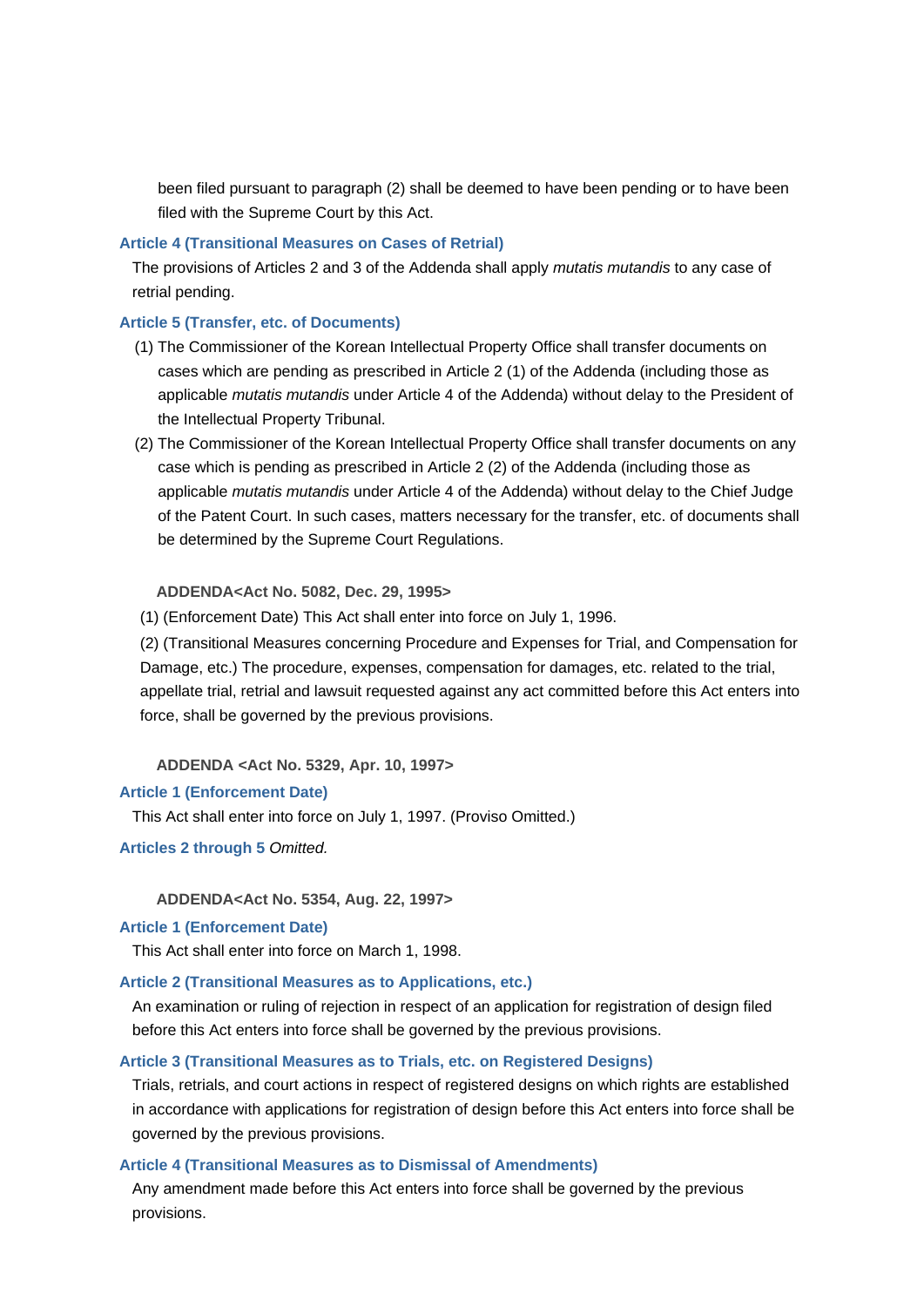## **Article 5 (Applicability concerning Allowance of Exceptions to Loss of Novelty)**

The amended provisions of Article 8 (1) and (2) shall apply to applications for design registration filed on or after the date this Act enters into force.

## **Article 6 (Applicability concerning Extension of Terms of Design Rights)**

The amended provisions of Article 40 (1) shall apply to design rights registered by applications for design registration filed on or after the date this Act enters into force.

## **Article 7 (Applicability concerning Relationship with Third Persons' Design Rights, etc.)**

The amended provisions of **Article 45** (2) shall apply to owners of design rights registered by applications for design registration filed on or after the date this Act enters into force, or to exclusive licensees thereto.

 **ADDENDA <Act No. 5576, Sep. 23, 1998>**

## **Article 1 (Enforcement Date)**

This Act shall enter into force on January 1, 1999: *Provided*, That … *<Omitted>…, the amended provisions of Articles 21 and 22 of the Design Act among Article 5 (1) of the Addenda, shall enter into force on July 1, 1999.* 

**Articles 2 through 5** *Omitted.*

 **ADDENDA <Act No. 6024, Sep. 7, 1999>**

#### **Article 1 (Enforcement Date)**

This Act shall enter into force on October 1, 2000. (Proviso Omitted.)

## **Articles 2 through 13** *Omitted.*

## **ADDENDA <Act No. 6413, Feb. 3, 2001>**

 (1) (Enforcement Date) This Act shall enter into force on July 1, 2001: *Provided*, That the amended provisions of Article 36 (2) and (3) shall enter into force on the date of its promulgation. (2) (General Transitional Measures) The previous provisions shall apply to the requirements for registration, division, modification, examination, design registration, design right, objection to an unexamined design registration, trial, retrial, or litigation related to an application for a design registration which is submitted as at the time this Act enters into force: Provided, That this shall not apply to cases falling under any of the following subparagraphs:

 1. The amended provisions of Article 31-2 shall apply to cases where each design in an application for multiple design registration is abandoned;

2. The amended provisions of Article 33-2 shall apply to cases where an application for design registration or design right is deemed to have existed retroactively by late payment of registration fees;

3. The proviso to Article 140-2 (1) and Article 140-2 (3) of the

Patent Act applied *mutatis mutandis* under the amended provisions of Article 72 shall apply to cases where a trial against a ruling to reject a design registration is requested.

 **ADDENDA <Act No. 6626, Jan. 26, 2002>**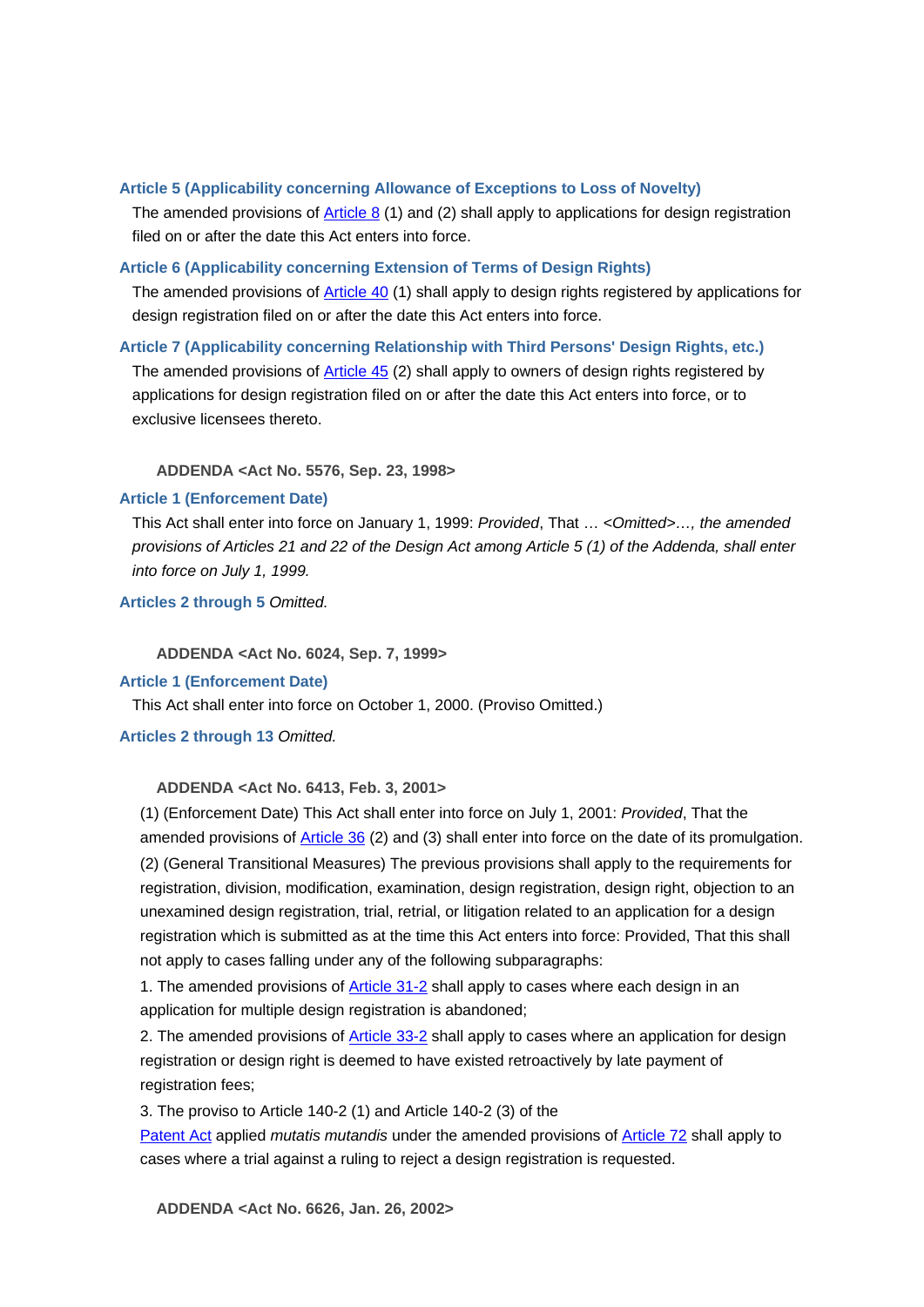#### **Article 1 (Enforcement Date)**

This Act shall enter into force on July 1, 2002.

**Articles 2 through 7** *Omitted.*

#### **ADDENDA <Act No. 6767, Dec. 11, 2002>**

 (1)(Enforcement Date) This Act shall enter into force five months after the date of its promulgation.

(2)(Applicability concerning Handling of Objections against Unexamined Design Registrations) The amended provisions of Article 30 (2) shall apply to objections against unexamined design registrations filed on or after the date this Act enters into force.

 **ADDENDA <Act No. 7289, Dec. 31, 2004>**

#### **Article 1 (Enforcement Date)**

This Act shall enter into force six months after the date of its promulgation.

## **Article 2 (Transitional Measures concerning Applications, etc.)**

The qualifications for registration, modification, examination, trial, retrial of application, and legal proceedings concerning an application for design registration made before this Act enters into force shall be governed by the previous provisions.

#### **Article3(Transitional Measures concerning Trials, etc. of Registered Design)**

Any objection against unexamined design registration, trial, retrial and litigation concerning a registered design over which right is established pursuant to an application for design registration filed before this Act enters into force shall be governed by the previous provisions.

#### **Article 4 (Transitional Measures concerning Change of Name, such as Registered Design)**

A registered design or application for design registration pursuant to the previous provisions as at the time this Act enters into force shall be deemed a registered design or application for design registration pursuant to the amended provisions of this Act.

**Article 5 Omitted.**

 **ADDENDUM <Act No. 7556, May 31, 2005>** This Act shall enter into force on September 1, 2005.

 **ADDENDA <Act No. 7869, Mar. 3, 2006>**

#### **Article 1 (Enforcement Date)**

This Act shall enter into force six months after the date of its promulgation. (Proviso Omitted.)

**Articles 2 through 6** *Omitted.*

 **ADDENDA<Act No. 8187, Jan. 3, 2007>**

#### **Article 1 (Enforcement Date)**

This Act shall enter into force on the date of its promulgation: *Provided*, That the amended provisions of the latter part of Article 4, Articles 13 (2), 16 (3), 18 (3) through (6), 23-6, 26 (2), 29-5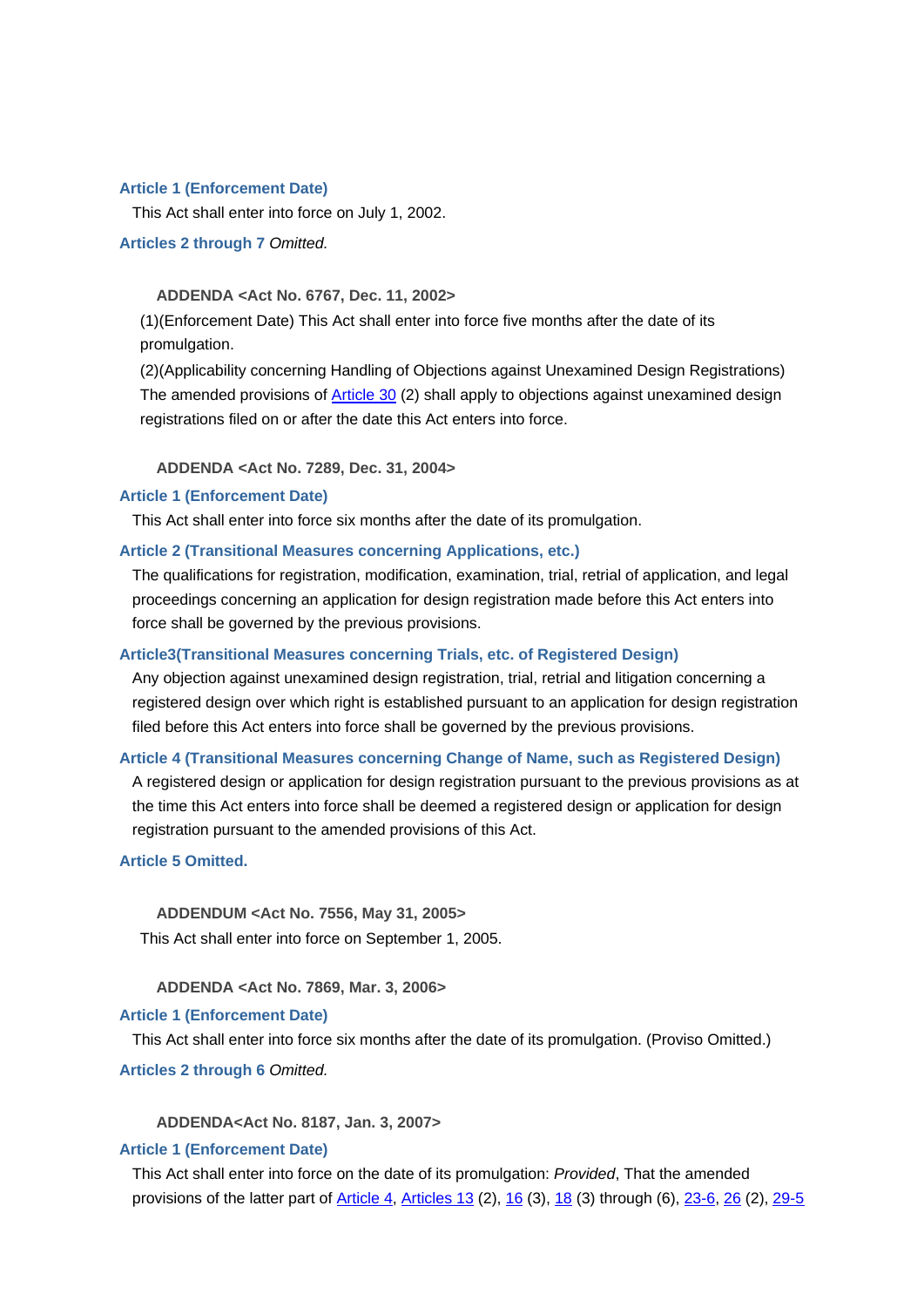through 29-9, 30 (2),  $36$  (1)  $3$ , (2) and (3), and  $50-2$ , the latter part of Article 72 and the latter part of Article 81 shall enter into force on July 1, 2007.

## **Article 2 (Applicability concerning Confidential Designs)**

The amended provisions of Article 13 (2) shall apply to applications for design registration filed on or after July 1, 2007.

## **Article 3 (Applicability concerning Prior Applications, etc.)**

- (1) The amended provisions of Article 16 (3) shall apply to applications for design registration filed on or after July 1, 2007 but abandoned, or for which decisions of rejection or trial decisions to reject such are concluded.
- (2) The amended provisions of **Article 23-6** shall apply to applications for design registration filed on or after July 1, 2007 for which decisions of rejection or trial decisions to reject such are concluded.

## **Article 4 (Applicability concerning Amendments to Applications)**

The amended provisions of Article 18 (3) shall apply to independent applications for design registration amended on or after July 1, 2007.

#### **Article 5 (Applicability concerning Decisions to Reject Design Registration)**

The amended provisions of Article 26 (2) shall apply to applications for unexamined design registration filed on or after July 1, 2007.

#### **Article 6 (Applicability concerning Refund of Registration Fees, etc.)**

The part regarding application fees for design registration under the amended provisions of Article 36 (1) 3, (2) and (3) shall apply to applications for design registration filed on or after July 1, 2007.

#### **Article 7 (Applicability concerning Non-Exclusive License following Prior Application)**

The amended provisions of Article 50-2 shall apply to applications for design registration filed on or after July 1, 2007 and meeting the requirements of the aforementioned amended provisions.

## **Article 8 (Applicability concerning Remuneration for Patent Attorneys)**

The amended provisions of Article 75 shall apply to cases in which patent attorneys stand proxy on or after the date this Act enters into force.

## **Article 9 (Transitional Measures concerning Refund of Registration Fees, etc.)**

Notwithstanding the amended provisions of Article 36 (2) and (3), the former provisions of Article 36 (3) shall apply to requests for refund of amounts corresponding to registration fees under Article 36 (1) 2 where decisions to cancel design registration or trial decisions to invalidate design registration become final and binding before July 1, 2007.

## **ADDENDA <Act No. 8357, Apr. 11, 2007>**

#### **Article 1 (Enforcement Date)**

This Act shall enter into force six months after the date of its promulgation. (Proviso Omitted.)

#### **Articles 2 through 7** *Omitted.*

 **ADDENDA <Act No. 8456, May 17, 2007>**

(1)(Enforcement Date) This Act shall enter into force six months after the date of its